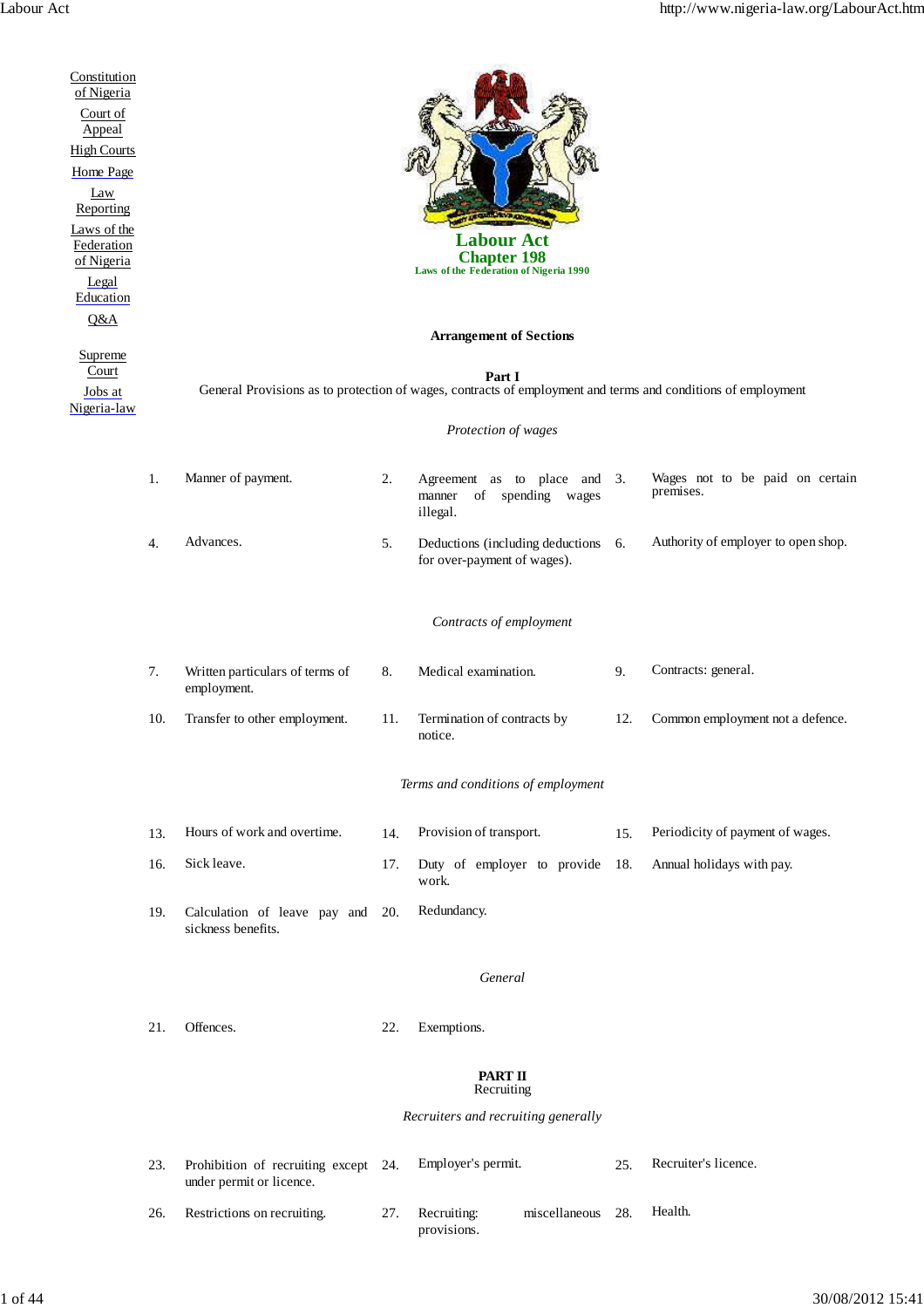| 29.                                                                           | Transport.                                                   | 30. | Expenses and maintenance.                         | 31. | Repatriation.                                               |  |  |  |  |  |
|-------------------------------------------------------------------------------|--------------------------------------------------------------|-----|---------------------------------------------------|-----|-------------------------------------------------------------|--|--|--|--|--|
| 32.                                                                           | Capitation fee.                                              |     |                                                   |     |                                                             |  |  |  |  |  |
| Recruiting for employment in Nigeria                                          |                                                              |     |                                                   |     |                                                             |  |  |  |  |  |
| 33.                                                                           | Procedural requirements.                                     |     | Right to be accompanied by 35.<br>family.         |     | Deferment of wages.                                         |  |  |  |  |  |
| Recruiting for employment outside Nigeria                                     |                                                              |     |                                                   |     |                                                             |  |  |  |  |  |
| 36.                                                                           | Power of prohibition.                                        | 37. | International agreements.                         | 38. | Duration of contract and return<br>passages.                |  |  |  |  |  |
| 39.                                                                           | Procedure<br>prior<br>leaving<br>to<br>Nigeria.              | 40. | Special terms and conditions of 41.<br>contract.  |     | Surrender of permits.                                       |  |  |  |  |  |
| 42.                                                                           | Embarkation check.                                           | 43. | Exemption from customs<br>on 44.<br>repatriation. |     | Right to be accompanied by family at<br>employer's expense. |  |  |  |  |  |
|                                                                               | <b>Enforcement provisions</b>                                |     |                                                   |     |                                                             |  |  |  |  |  |
| 45.                                                                           | Inducing recruiting by fraud, etc.                           | 46. | Neglect or ill-treatment.                         | 47. | Other offences.                                             |  |  |  |  |  |
| Application                                                                   |                                                              |     |                                                   |     |                                                             |  |  |  |  |  |
| 48.                                                                           | Application.                                                 |     |                                                   |     |                                                             |  |  |  |  |  |
| Part III                                                                      |                                                              |     |                                                   |     |                                                             |  |  |  |  |  |
| Special Classes Of Worker And Miscellaneous Special Provisions<br>Apprentices |                                                              |     |                                                   |     |                                                             |  |  |  |  |  |
| 49.                                                                           | Contracts of apprenticeship.                                 | 50. | Attestation.                                      | 51. | Retention of apprentice after expiry<br>of contract.        |  |  |  |  |  |
| 52.                                                                           | Regulations.                                                 | 53. | Offences. General.                                |     |                                                             |  |  |  |  |  |
| Employment of women                                                           |                                                              |     |                                                   |     |                                                             |  |  |  |  |  |
| 54.                                                                           | Maternity protection                                         | 55. | Night work.                                       | 56. | Underground work.                                           |  |  |  |  |  |
| 57.                                                                           | Regulations.                                                 | 58. | Offences.                                         |     |                                                             |  |  |  |  |  |
| Young persons                                                                 |                                                              |     |                                                   |     |                                                             |  |  |  |  |  |
| 59.                                                                           | General.                                                     | 60. | Night work.                                       | 61. | Shipping.                                                   |  |  |  |  |  |
|                                                                               | Register of young persons in 63.<br>industrial undertakings. |     | Regulations.                                      | 64. | Offences.                                                   |  |  |  |  |  |
| Domestic service                                                              |                                                              |     |                                                   |     |                                                             |  |  |  |  |  |
| 65.                                                                           | Regulations.                                                 |     |                                                   |     |                                                             |  |  |  |  |  |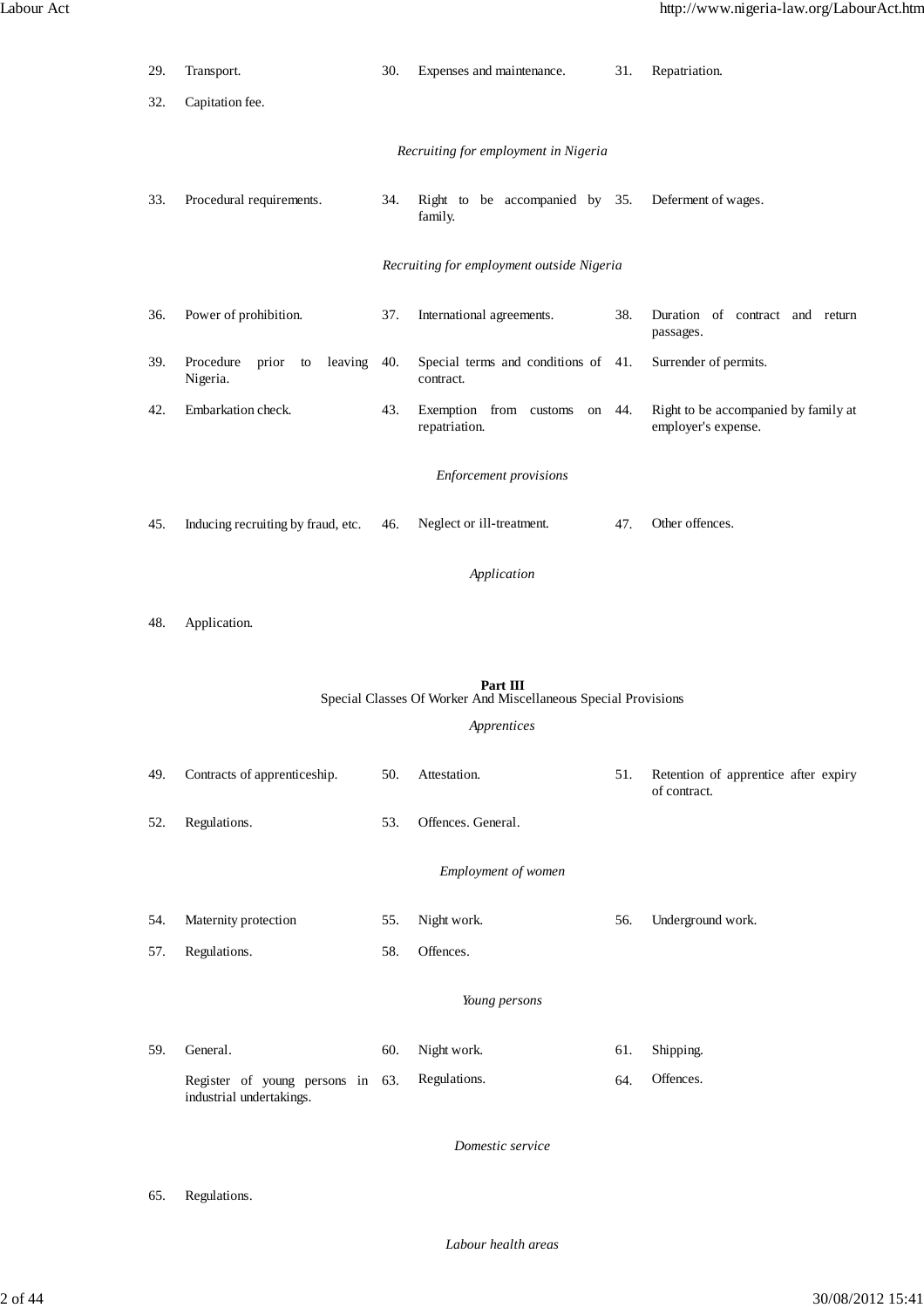| 66.                                      | Labour health areas.                    |     | Regulations.                                                   |     |                          |  |  |
|------------------------------------------|-----------------------------------------|-----|----------------------------------------------------------------|-----|--------------------------|--|--|
| Registration, employment exchanges, etc. |                                         |     |                                                                |     |                          |  |  |
| 68.                                      | Registration of employers.              | 69. | Labour schemes.                                                | 70. | Employment exchanges.    |  |  |
| 71.                                      | employment<br>Fee-charging<br>agencies. | 72. | Offences.                                                      |     |                          |  |  |
|                                          |                                         |     | Forced labour                                                  |     |                          |  |  |
| 73.                                      | Prohibition of forced labour.           | 74. | Labour required in emergencies<br>and for communal obligations |     |                          |  |  |
|                                          |                                         |     | Part IV<br>Supplemental                                        |     |                          |  |  |
|                                          |                                         |     | Records and returns                                            |     |                          |  |  |
| 75.                                      | Records.                                | 76. | Returns.                                                       |     |                          |  |  |
|                                          |                                         |     | Administration                                                 |     |                          |  |  |
| 77.                                      | Authorized labour offices.              | 78. | Powers of authorized labour 79.<br>officers.                   |     | Delegation of functions. |  |  |
|                                          |                                         |     | Settlement of disputes                                         |     |                          |  |  |
| 80.                                      | Jurisdiction.                           | 81. | Labour complaints.                                             | 82. | Powers of the court.     |  |  |
| 83.                                      | Procedure.                              | 84. | Compensation, and provision of 85.<br>food.                    |     | Costs.                   |  |  |
|                                          |                                         |     | Miscellaneous                                                  |     |                          |  |  |
| 86.                                      | Application to public authorities.      | 87. | Contracts made abroad.                                         | 88. | Regulations.             |  |  |
| 89.                                      | Savings and exemptions.                 | 90. | Repeal, and transitional<br>and<br>saving provisions.          | 91. | Interpretation.          |  |  |
| 92.                                      | Short title.                            |     |                                                                |     |                          |  |  |

# **Schedule Transitional and saving Provisions**



**Chapter 198 Laws of the Federation of Nigeria 1990**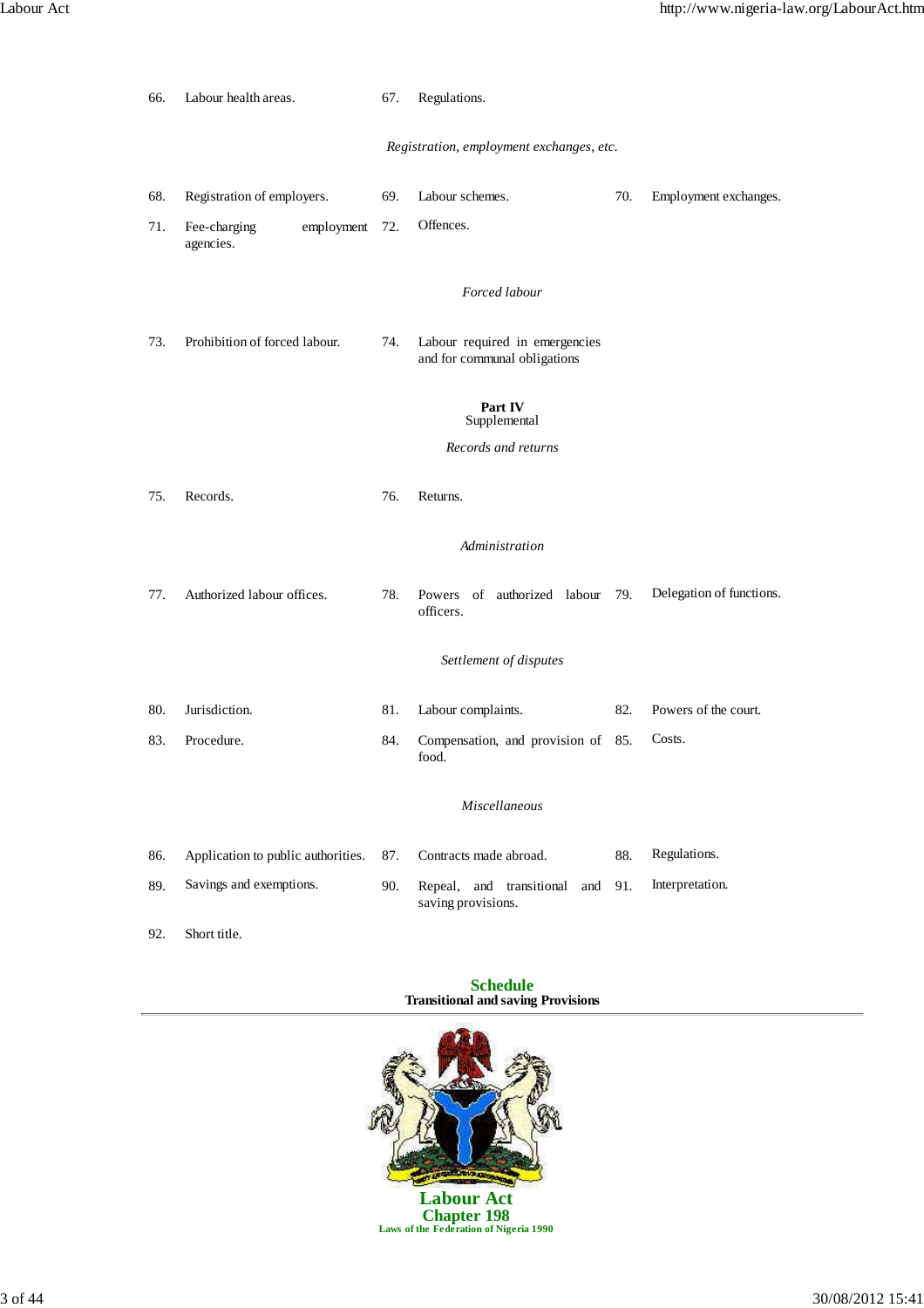An Act to repeal and replace the Labour Code Act and consolidate the law relating to labour

1<sup>st</sup> August 1971

# **Part I**

General provisions as to protection of wages, contracts of employment and terms and conditions of employment

# *Protection of wages*

**1.** (1) Subject to this section-

(a) the wages of a worker shall in all contracts be made payable in legal tender and not otherwise; and

(b) if in any contract the whole or any part of the wages of a worker is made payable in any other manner the contract shall be illegal, null and void.

(2) An employer may provide food, a dwelling place or any other allowance or privilege as a part of a worker's remuneration if the food, dwelling place, allowance or privilege is prescribed by law, by a collective agreement or by an arbitration award because it is customary or desirable in view of the nature of the industry or occupation in which the worker is engaged; but in no case shall an employer give to any worker any intoxicating liquor or noxious drug by way of remuneration.

(3) Except where otherwise expressly permitted by this Act, wages payable in money shall be paid only in legal tender or, with the prior consent in writing of the worker concerned, by cheque or postal order and payment or purported payment in any other form shall be illegal, null and void.

**2.** No employer shall impose in any contract for the employment of any worker any terms as to the place at which, or the manner in which, or the person with whom any wages paid to the worker are to be expended; and every contract between an employer and a worker containing any such terms shall be illegal, null and void.

**3.** Wages shall not be paid to a worker in premises used for the sale of intoxicating liquor or for the retail sale of goods, except in the case of a worker employed on the premises.

**4.** (1) No employer may make to a worker an advance of wages in excess of one month's wages.

(2) Where an advance in respect of wages has been paid to a worker the minimum period for the recovery of the advance by the employer shall be three months.

(3) No advance in respect of wages shall be paid to a worker who is liable to repay any part of such an advance paid to him previously, except in cases of necessity as so approved by the employer.

(4) No employer shall make any deduction by way of discount, interest or any similar charge on account of any advance of wages paid to a worker in anticipation of the regular period of payment of the wages.

(5) The State Authority may by order declare that this section shall not apply to any particular kind of advance paid to any particular class of worker or to all workers.

**5.** (1) Except where it is expressly permitted by this Act or any other law, no employer shall make any deduction or make any agreement or contract with a worker for any deduction from the wages to be paid by the employer to the worker, or for any payment to the employer by the worker, for or in respect of any fines:

Provided that, with the prior consent in writing of an authorized labour officer, a reasonable deduction may be made in respect of injury or loss caused to the employer by the willful misconduct or neglect of the worker.

(2) An employer may with the consent of a worker make deductions from the wages of the worker and pay to the appropriate person any contributions to provident or pension funds or other schemes agreed to by the worker and approved by the State Authority.

(3) Upon the registration and recognition of any of the trade union specified in Part A of Schedule 3 to the Trade Unions Act, the employer shall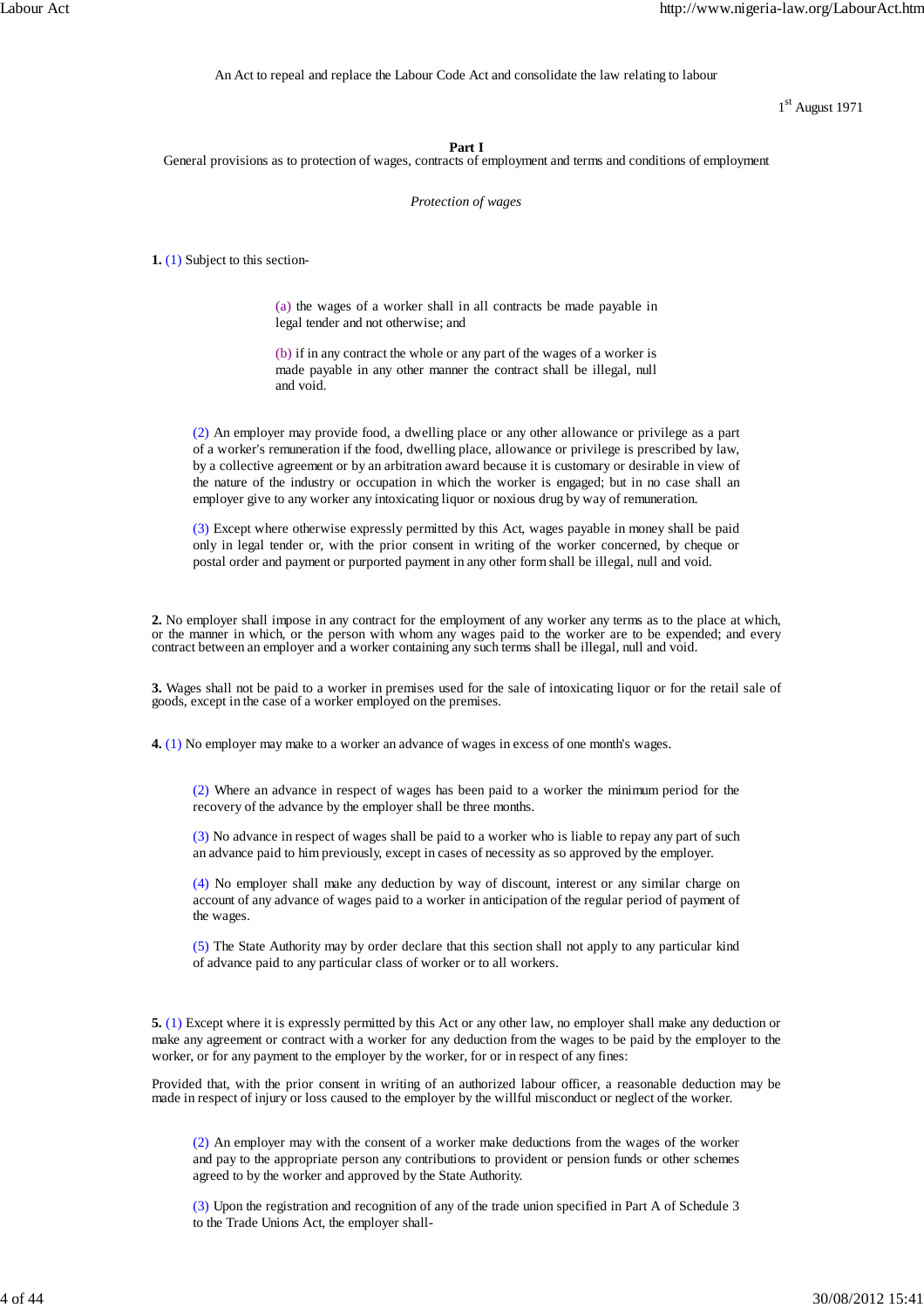(a) make deductions from the wages of all workers eligible to be members of the union for the purpose of paying contributions to the trade union so recognised; and

(b) pay any sum so deducted to the union,

but a worker may contract out of the system, in writing, and where he has done so, no deductions shall be made from his wages in respect of contributions mentioned in paragraph (a) of this section.

(4) No deductions shall be made from the wages and salaries of persons who are eligible members of any of the trade unions specified in Part B of the Schedule 3 to the Trade Unions Act except the person concerned has accepted, in writing, to make voluntary contributions to the trade union.

(5) Deductions may be made from the wages of a worker in respect of overpayment of wages, but only in respect of any such overpayment made during the three months immediately preceding the month in which the overpayment was discovered.

(6) An employer shall, when making a payment to a trade union under paragraph (b) of subsection (3) of this section, include with such payment a list of the employees from whom deductions were made pursuant to paragraph (c) of the said subsection.

(7) Notwithstanding any other provision of this Act, the total amount of deductions that may be made from the wages of a worker in any one month shall not exceed one-third of the wages of the worker for that month.

**6.** (1) The Minister may, after consultation with the State Authority, give approval to an employer to establish a shop for the sale of provisions to his workers, but no worker shall be compelled by any contract or agreement, written or oral, to purchase provisions at any shop so established.

(2) No employer shall in any place of employment establish a shop for the sale of provisions to his workers (or permit such a shop to be established or kept) otherwise than in accordance with subsection (1) of this section.

## *Contracts of employment*

**7.** (1) Not later than three months after the beginning of a worker's period of employment with an employer, the employer shall give to the worker a written statement specifying-

> (a) the name of the employer or group of employers, and where appropriate, of the undertaking by which the worker is employed;

- (b) the name and address of the worker and the place and date of his engagement;
- (c) the nature of the employment;

(d) if the contract is for a fixed term, the date when the contract expires;

(e) the appropriate period of notice to be given by the party wishing to terminate the contract, due regard being had to section 11 of this Act;

(f) the rates of wages and method of calculation thereof and the manner and periodicity of payment of wages;

(g) any terms and conditions relating to-

(i) hours of work, or (ii) holidays and holiday pay, or (iii) incapacity for work due to sickness or injury, including any provisions for sick pay; and

(h) any special conditions of the contract.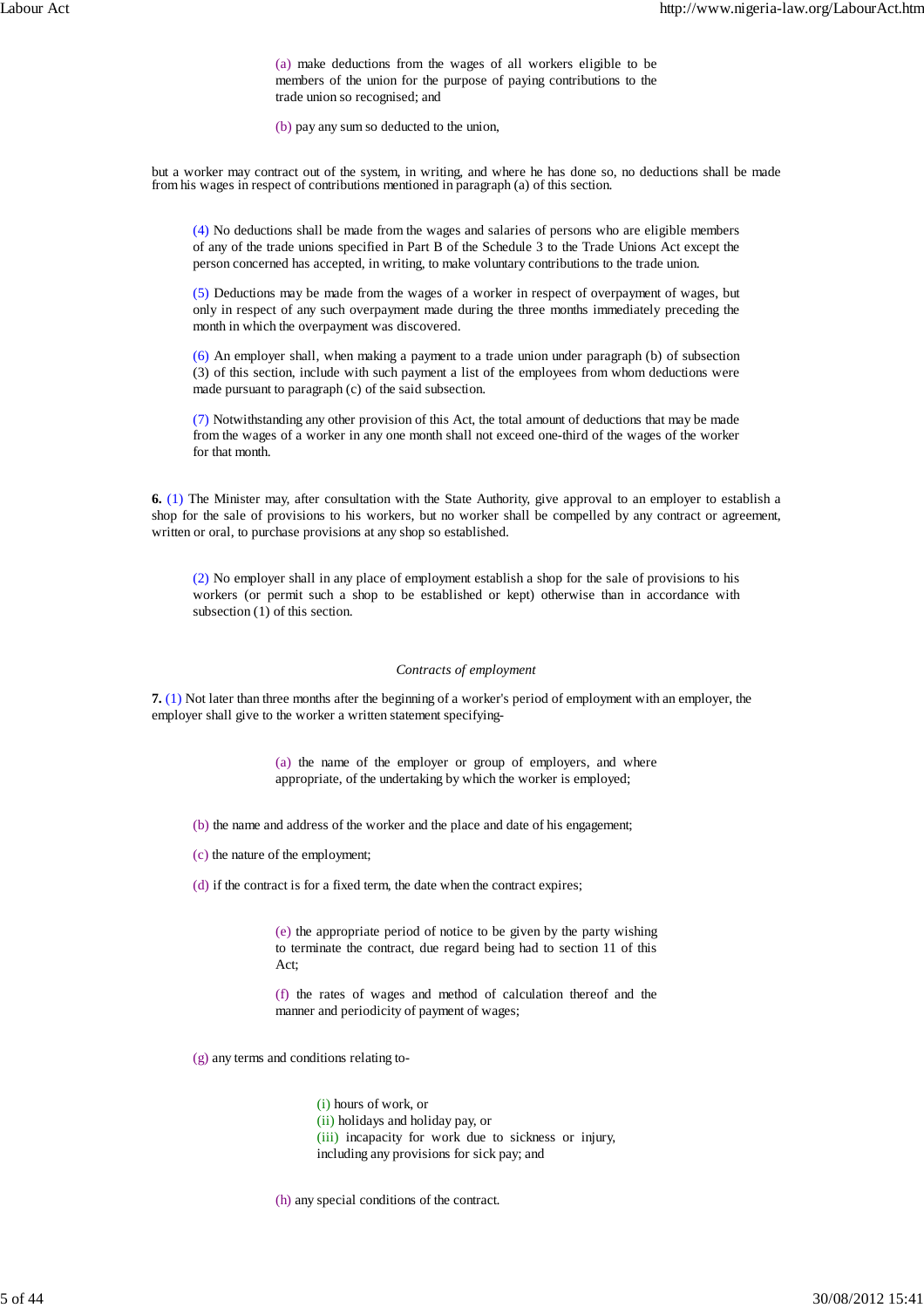(2) If after the date to which the said statement relates there is a change in the terms to be included or referred to in the statement the employer-

> (a) shall, not more than one month after the change, inform the worker of the nature of the change by a written statement; and

> (b) if he does not leave a copy of the statement with the worker, shall preserve the statement and ensure that the worker has reasonable opportunities of reading it in the course of his employment, or that it is made reasonably accessible to the worker in some other way.

(3) A statement under subsection (1) or (2) of this section may, for all or any of the particulars to be given by the statement, refer the worker to some other document which the worker has reasonable opportunities of reading in the course of his employment or which is made reasonably accessible to the worker in some other way.

(4) If the employer, in referring in the said statement to any such document, indicates to the worker that future changes in the terms particularized in the document will be entered in the document (or recorded by some other means for the information of persons referred to in the document), the employer need not under subsection (2) of this section inform the worker of any such change which is duly entered or recorded not more than one month after the change is made.

(5) If, not more than six months after the termination of a worker's period of employment, a further period of employment is begun with the same employer and the terms of employment are the same, no statement need be given under subsection (1) of this section in respect of the second period of employment, so however that this subsection shall be without prejudice to the operation of subsection (2) of this section if there is a change in the terms of employment.

(6) The provisions of this section in respect of written statements shall not apply if-

(a) a worker has a written contract of employment which covers each of the particulars mentioned in subsection (1) of this section; and

(b) he has a copy of that written contract.

**8.** (1) Every worker who enters into a contract shall be medically examined by a registered medical practitioner at the expense of the employer.

(2) The State Authority may by order exempt for the requirement of medical examination workers entering into contracts for-

> (a) employment in agricultural undertakings not employing more than a limited number of workers (the limit being specified in the order); or

(b) employment in the vicinity of the workers' homes-

(i) in agricultural work, or (ii) in non-agricultural work which the State Authority is satisfied is not of a dangerous character or likely to be injurious to the health of the workers.

**9.** (1) No contract shall be deemed to be binding on the family or dependants of a worker unless it contains an express provision to that effect.

(2) An employer shall be responsible for the performance of any contract made by any person acting on his behalf.

(3) Except in the case of a contract of apprenticeship, no person under the age of sixteen years shall be capable of entering into a contract of employment under this Act.

(4) No contract shall provide for the payment of wages at intervals exceeding one month unless the written consent of the State Authority has been previously obtained.

(5) No worker shall be bound by virtue of any contract under this Act to answer for the debt, default or miscarriage of any other person.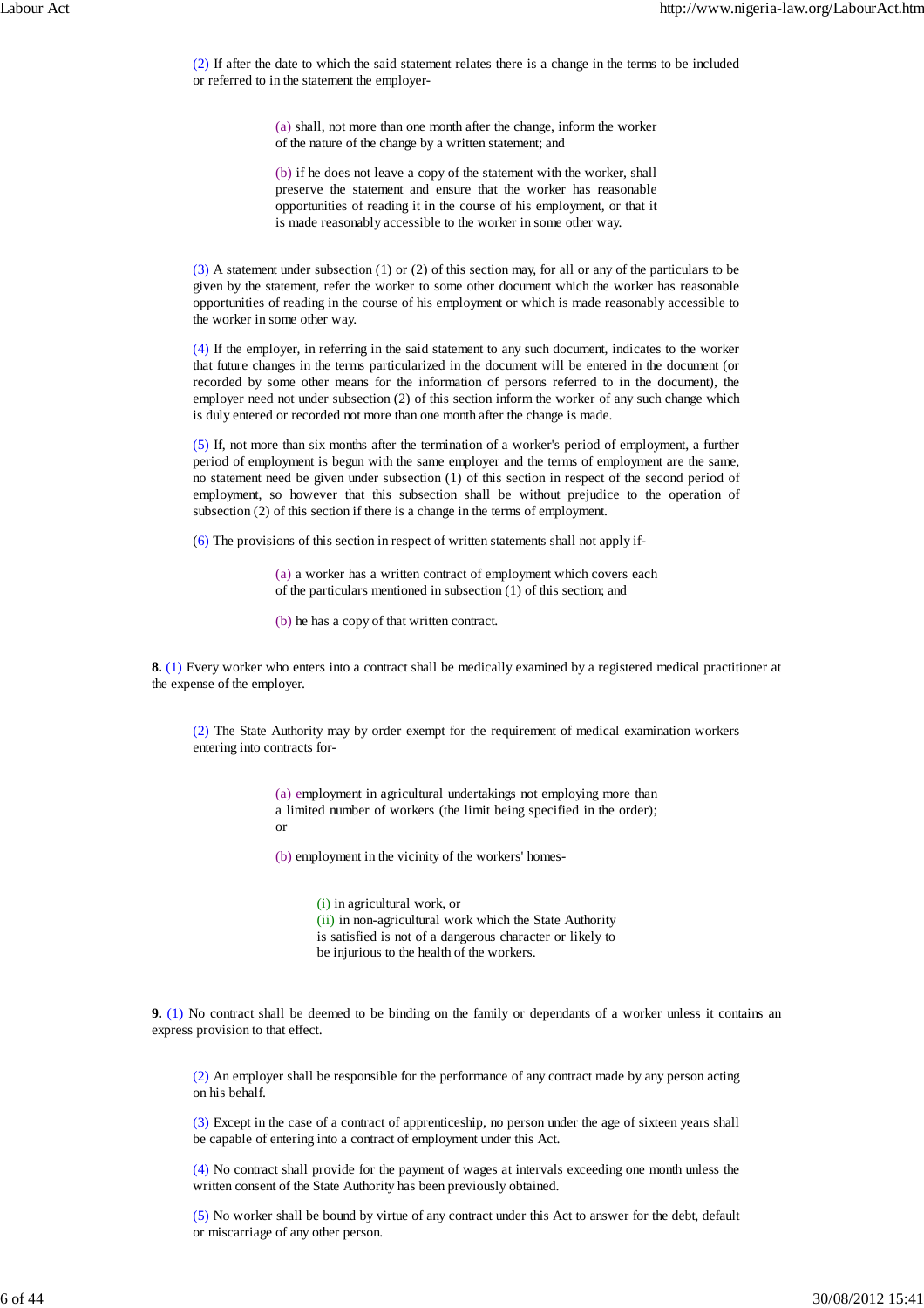(6) No contract shall-

(a) make it a condition of employment that a worker shall or shall not join a trade union or shall or shall not relinquish membership of a trade union; or

(b) cause the dismissal of, or otherwise prejudice, a worker-

(i) by reason of trade union membership, or (ii) because of trade union activities outside working hours or, with the consent of the employer, within working hours, or

(iii) by reason of the fact that he has lost or been deprived of membership of a trade union or has refused or been unable to become, or for any other reason is not, a member of a trade union.

(7) A contract shall be terminated-

(a) by the expiry of the period for which it was made; or

(b) by the death of the worker before the expiry of that period; or

(c) by notice in accordance with section 11 of this Act or in any other way in which a contract is legally terminable or held to be terminated.

(8) The termination of a contract by the death of a worker shall be without prejudice to the legal claims of his personal representatives or dependants.

**10.** (1) The transfer of any contract from one employer to another shall be subject to the consent of the worker and the endorsement of the transfer upon the contract by an authorized labour officer.

(2) Before endorsing the transfer upon the contract, the officer in question-

(a) shall ascertain that the worker has freely consented to the transfer and that his consent has not been obtained by coercion or undue influence or as a result of misrepresentation or mistake; and (b) if by the transfer the worker will-

> (i) change his form of employment from one which is the subject of an exemption order made under section 8 (2) of this Act, or

> (ii) be subject to such a change of conditions as in the officer's opinion renders such a course advisable, may require the worker to be medically examined or re-examined, as the case may be.

**11.** (1) Either party to a contract of employment may terminate the contract on the expiration of notice given by him to the other party of his intention to do so.

(2) The notice to be given for the purposes of subsection (1) of this section shall be-

(a) one day, where the contract has continued for a period of three months or less;

(b) one week, where the contract has continued for more than three months but less than two years;

(c) two weeks, where the contract has continued for a period of two years but less than five years; and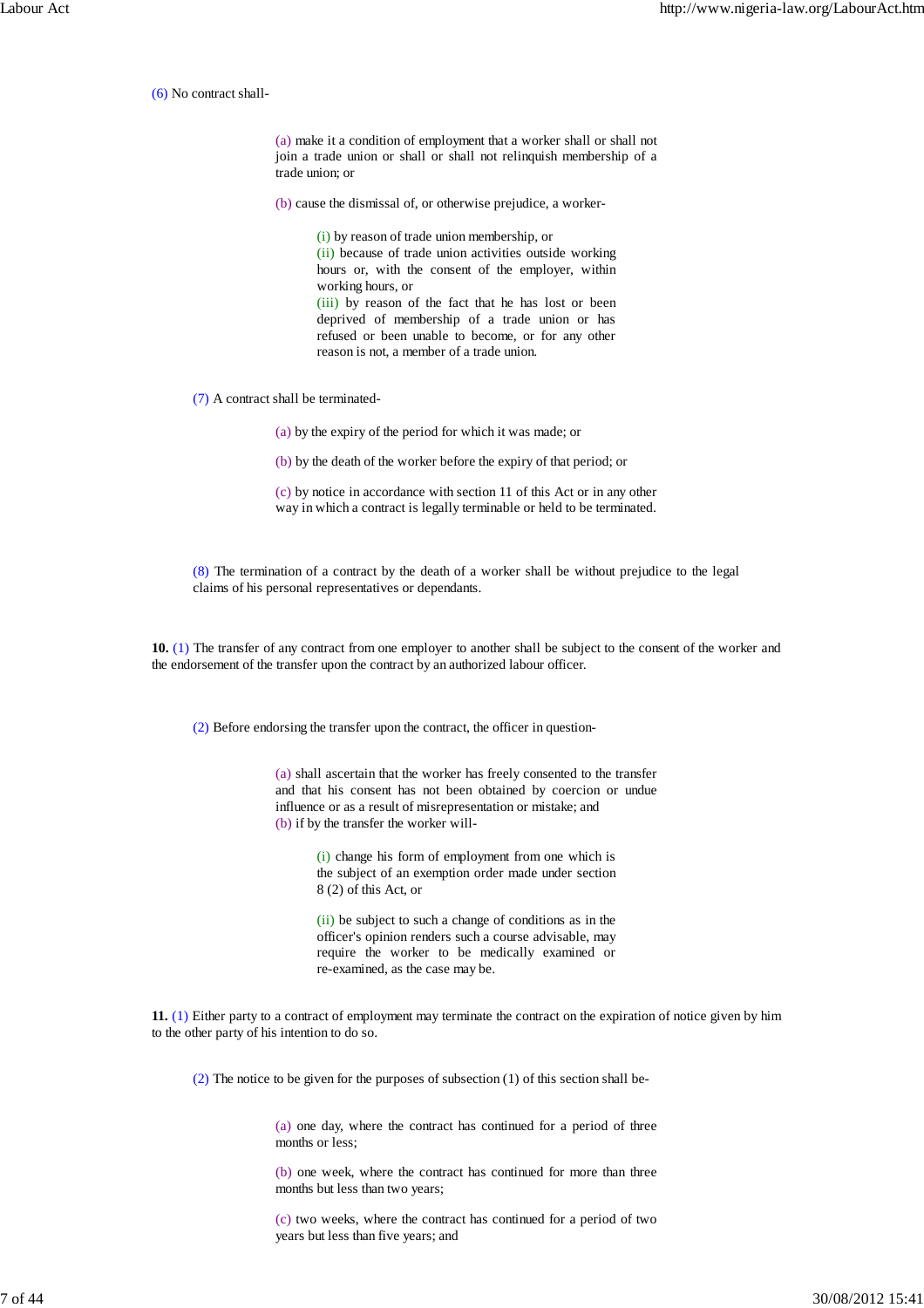(d) one month, where the contract has continued for five years or more.

(3) Any notice for a period of one week or more shall be in writing.

(4) The periods of notice specified in subsection (2) of this section exclude the day on which notice is given.

(5) Nothing in this section affects any right of either party to a contract to treat the contract as terminable without notice by reason of such conduct by the other party as would have enabled him so to treat it before the making of this Act.

(6) Nothing in this section shall prevent either party to a contract from waiving his right to notice on any occasion, or from accepting a payment in lieu of notice.

(7) All wages payable in money shall be paid on or before the expiry of any period of notice.

(8) If an employer gives notice to terminate the contract of employment of a worker who has been continuously employed for three months or more, the employer shall not be liable under this section to make any payment in respect of a period during which the worker is absent from work with the leave of the employer granted at the request of the worker.

(9) In the calculation of .a payment in lieu of notice, only that part of the wages which a worker receives in money, exclusive of overtime and other allowances, shall be taken into account.

**12.** (1) It shall not be a defence to an employer who is sued in respect of personal injuries caused by the negligence of a person employed by him, that person was, at the time the injuries were caused, in common employment with the person injured.

(2) Any provisions contained in a contract of service or apprenticeship, or in an agreement collateral thereto (including a contract or agreement entered into before the commencement of this section) shall be void in so far as it would have the effect of excluding or limiting any liability of the employer in respect of personal injuries caused to the person employed or apprenticed by the negligence of persons m common employment with him.

(3) For the purposes of this section, the expression "personal injuries" includes any disease and any impairment of a person's physical or mental condition arising out of his employment, and "injury" and cognate expressions shall be construed accordingly.

### *Terms and conditions of employment*

**13**. (1) Normal hours of work in any undertaking shall be those fixed-

(a) by mutual agreement; or

(b) by collective bargaining within the organization or industry concerned; or

(c) by an industrial wages board (established by or under an enactment providing for the establishment of such boards) where there is no machinery for collective bargaining.

(2) Hours which a worker is required to work in excess of the normal hours fixed under subsection (1) of this section shall constitute overtime.

(3) Where a worker is at work for six hours or more a day, his work shall be interrupted (to the extent which is necessary having regard to its character and duration and to working conditions in general) by allowing one or more suitably spaced rest-intervals of not less than one hour on the aggregate:

Provided that-

(a) exceptions may be made to the rule in this subsection where unforeseen circumstances render them necessary; and

(b) where it is found unavoidable in view of the nature of the work and the working conditions in general, time-off for a meal at the worksite or in the immediate vicinity may be substituted for the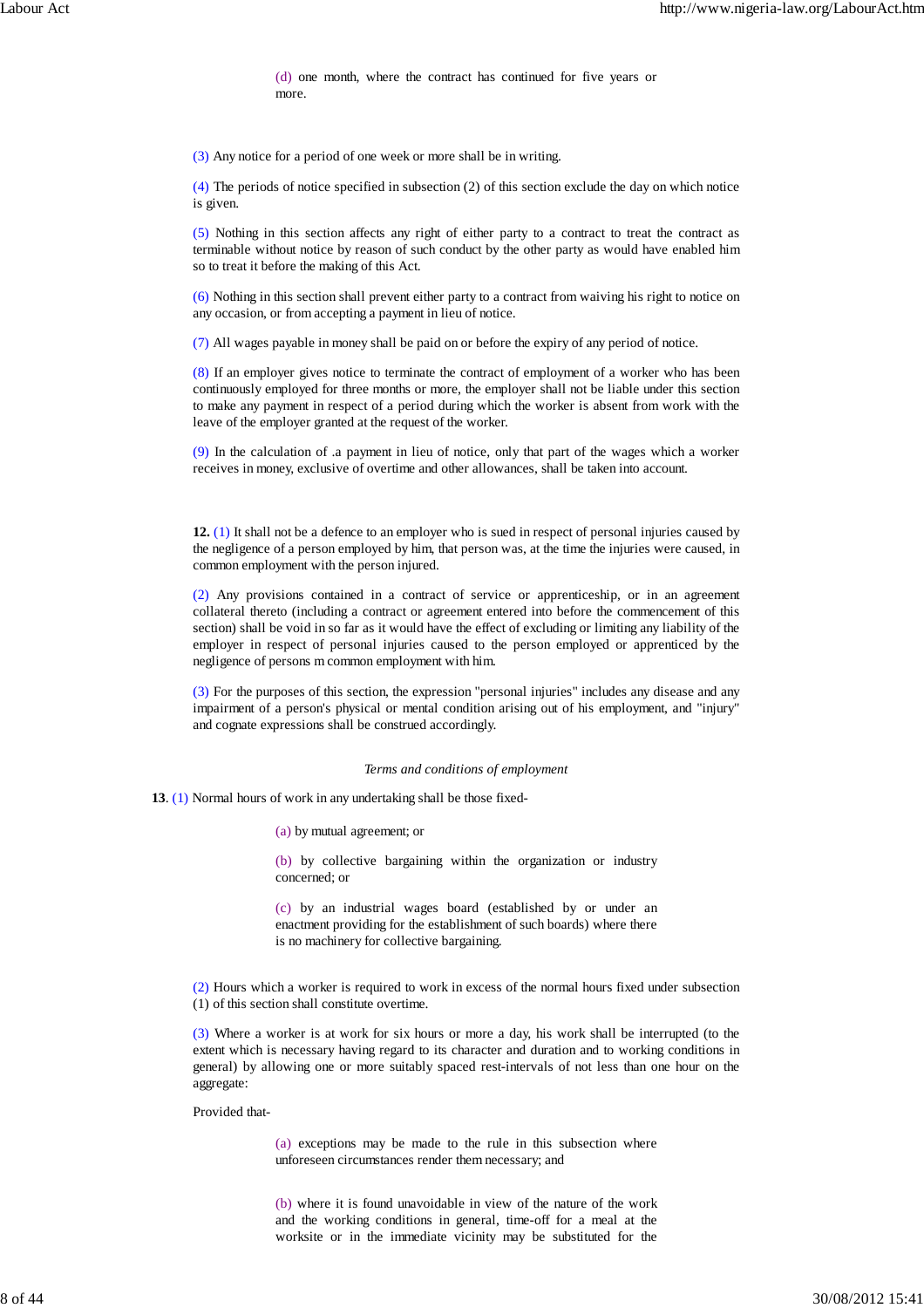rest-interval.

(4) In subsection (3) of this section, "rest-interval" means an interruption of work, of which the length is fixed beforehand and during which the worker is free to dispose of his time and is not required to remain at the place of work.

(5) Where, by reason of its connection with a mechanical process or as a result of other circumstances, the work involves continuous strain or is particularly trying in other ways, the worker shall be allowed the requisite number of suitably adjusted and spaced breaks in the work.

(6) In subsection (5) of this section, "break in the work" means a short intermission in the work fixed beforehand which is ordered with a view to allowing the worker to detach himself from his work and which is not to be counted as a rest-interval or time-off under subsection (3) of this section.

(7) In every period of seven days a worker shall be entitled to one day of rest which shall not be less than twenty-four consecutive hours; if any reduction takes place in the weekly rest-period-

> (a) corresponding time-off from work shall be allowed as soon as possible (and in any case not later than fourteen days thereafter); or

(b) wages at overtime rates shall be paid in lieu thereof.

Provision of transport

**14**. (1) Where a worker is required to travel sixteen kilometres or more from his normal place of work to another worksite he shall be entitled to free transport or an allowance in lieu thereof.

(2) Where the employer provides a vehicle or vessel for the purposes of subsection (1) of this section, he shall ensure that the vehicle or vessel is suitable, is in good sanitary condition and is not overcrowded.

**15.** Wages shall become due and payable at the end of each period for which the contract is expressed to subsist, that is to say, daily, weekly or at such other period as may be agreed upon:

Provided that, where the period is more than one month, the wages shall become due and payable at intervals not exceeding one month.

**16.** Subject to the Workmen's Compensation Act, a worker shall be entitled to be paid wages up to twelve working days in any one calendar year during absence from work caused by temporary illness certified by a registered medical practitioner:

Provided that this section shall not apply unless-

(a) the contract remains in existence during the period of absence and the worker is ready and willing to perform his part of the contract save for the incapacity produced by the illness; and

(b) the worker, if so requested by the employer, consents to be examined by a qualified medical practitioner nominated by the employer.

**17.** (1) Except where a collective agreement provides otherwise, every employer shall, unless a worker has broken his contract, provide work suitable to the worker's capacity on every day (except rest days and public holidays) on which the worker presents himself and is fit for work; and, if the employer fails to provide work as aforesaid, he shall pay to the worker in respect of each day on which he has so failed wages at the same rate as would be payable if the worker had performed a day's work:

# Provided that-

(a) where, owing to a temporary emergency or other circumstances beyond the employer's control (the period of which shall not exceed one week or such longer period as an authorized labour officer may allow in any particular case), the employer is unable to provide work, the worker shall be entitled to those wages only on the first day of the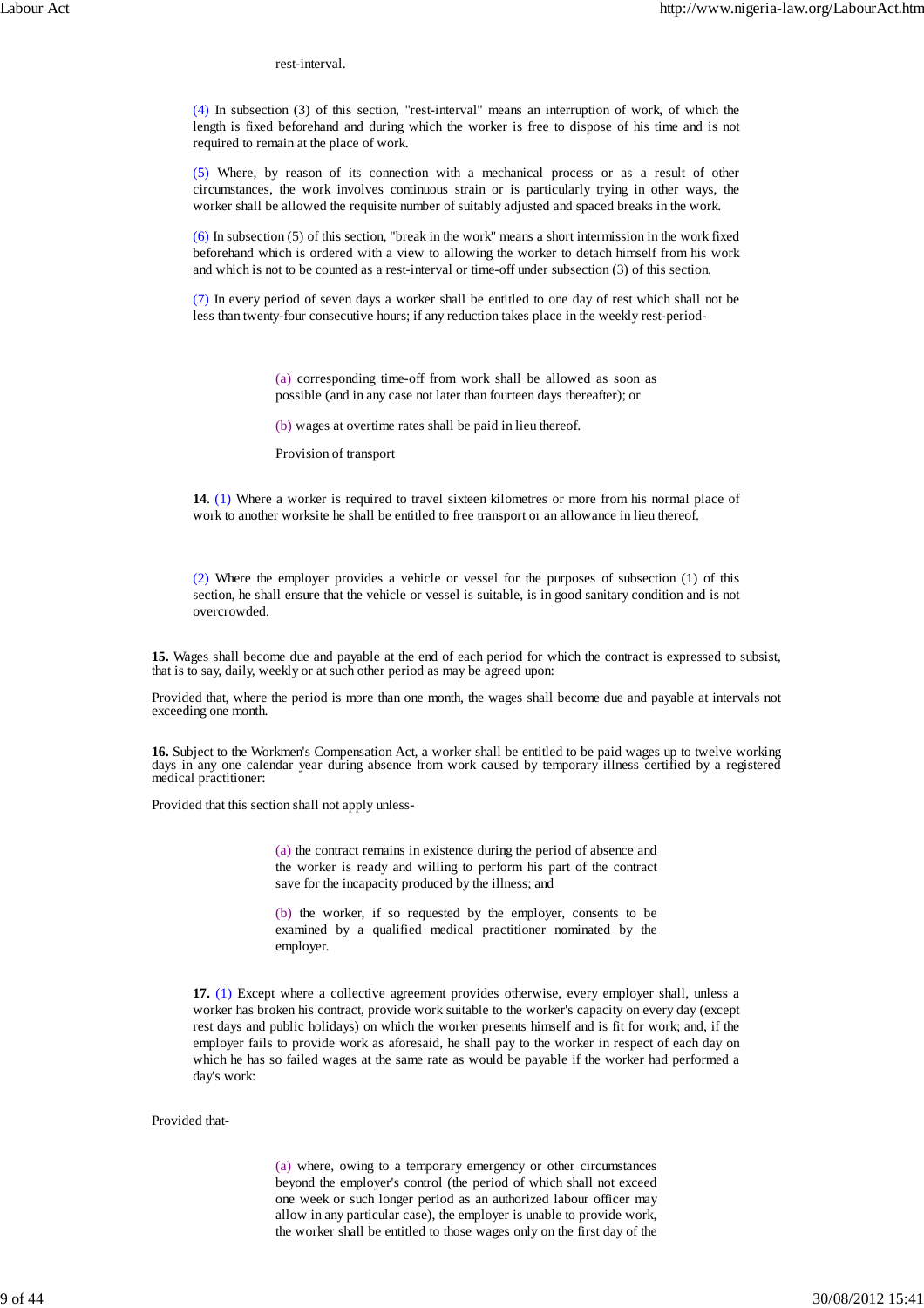period in question; and

(b) this subsection shall not apply where the worker is suspended from work as a punishment for a breach of discipline or any other offence.

(2) Where a worker is employed in any agricultural undertaking on a plantation on a contract of service under which he earns wages calculated by reference to the number of days' work performed in each month of his service, the employer shall provide the worker with work suitable to his capacity on not less than twenty-four days in each month during the whole of which he is so employed; and, if the employer fails to provide work as aforesaid on any of those twenty-four days on which the worker presents himself and is fit for work, he shall pay to the worker in respect of each such day wages at the same rates as would be payable if the worker had performed a day's work:

Provided that, in computing twenty-four days for the purposes of this subsection, account shall not be taken of more than six days in any one week.

(3) Any dispute between an employer and a worker as to the worker's fitness for work under subsection (1) or (2) of this section may be referred to an authorized labour officer, who may take such medical or other advice as he thinks appropriate and whose decision shall be final.

**18.** (1) Every worker shall be entitled after twelve months continuous service to a holiday with full pay of

(a) at least six working days; or

(b) in the case of persons under the age of sixteen years (including apprentices), at least twelve working days.

(2) The holiday mentioned in subsection (1) of this section may be deferred by agreement between the employer and the worker:

Provided that the holiday-earning period shall not thereby be increased beyond twenty-four months continuous service.

(3) It shall be unlawful for an employer to pay wages in lieu of the holiday mentioned in subsection (1) of this section to a worker whose contract has not terminated.

(4) A person who ceases to be employed after having completed-

(a) less than twelve but not less than six months in the continuous employment of an employer; or

(b) not less than six months in the continuous employment of an employer since last qualified for a holiday under subsection (1) of this section,

shall be paid with respect to that period of employment an amount bearing the same proportion to full pat for one week at his normal rate as that period bears to twelve months.

**19**. In the calculation of leave pay and sickness benefits only that part of his wages which a worker receives in money (excluding overtime and other allowances) shall be taken into account.

**20.** (1) In the event of redundancy-

(a) the employer shall inform the trade union or workers' representative concerned of the reasons for and the extent of the anticipated redundancy;

(b) the principle of "last in, first out" shall be adopted in the discharge of the particular category of workers affected, subject to all factors of relative merit, including skill, ability and reliability; and

(c) the employer shall use his best endeavours to negotiate redundancy payments to any discharged workers who are not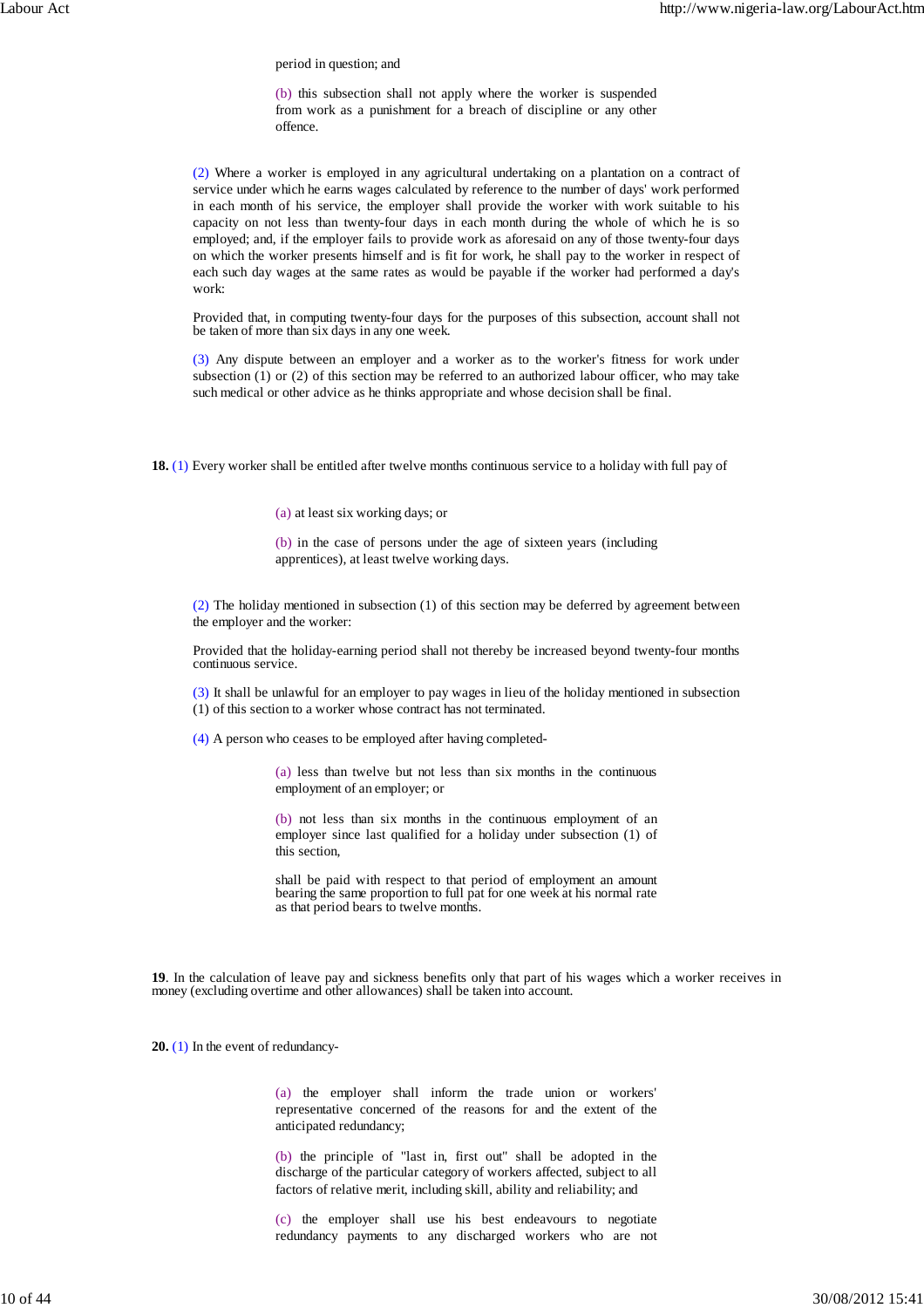### protected by regulations made under subsection (2) of this section.

(2) The Minister may make regulations providing, generally or in particular cases, for the compulsory payment of redundancy allowances on the termination of a worker's employment because of his redundancy.

(3) In this section "redundancy" means an involuntary and permanent loss of employment caused by an excess of manpower.

### *General*

**21.** (1) Any employer who-

(a) enters into any agreement or contract or gives any remuneration for employment contrary to this Part or declared by this Part to be illegal or unlawful; or

(b) makes any deduction from the wages of any worker or receives any payment from any worker contrary to this Part; or

(c) contravenes section 6 (2), 7, 13 (3), (5) or (7), 14 or 18 (3) of this Act,

shall be guilty of an offence and liable on conviction to a fine not exceeding N800 or, for a second or subsequent offence, to a fine not exceeding N500.

(2) Where an employer is charged with an offence under subsection (1) of this section-

(a) he shall be entitled, upon information duly laid by him, to have any other person whom he charges as the actual offender brought before the court at the time appointed for hearing the charge; and

(b) if, after the commission of the offence has been proved, the employer proves to the satisfaction of the court that he has used due diligence to enforce this Part and that the other person has committed the offence without the employer's knowledge, consent or connivance, the other person shall be convicted of the offence and the employer shall be exempted from any liability.

(3) Where it is made to appear to the satisfaction of the Minister at the time of the discovery of an apparent offence under subsection (1) of this section-

> (a) that the employer in question has used due diligence to enforce this Part;

(b) by what person the offence had been committed; and

(c) that the offence has been committed without the knowledge, connivance or consent of the employer, the Minister shall proceed against the person whom he believes to be the actual offender in the first instance without first proceeding against the employer.

**22.** (1) Nothing in this Part shall apply to a worker who is the father, mother, husband, wife, son or daughter of the employer.

(2) Nothing in this Part of this Act shall apply to any body of persons working on any agreement of co-operation.

### **Part II Recruiting**

*Recruiters and recruiting generally*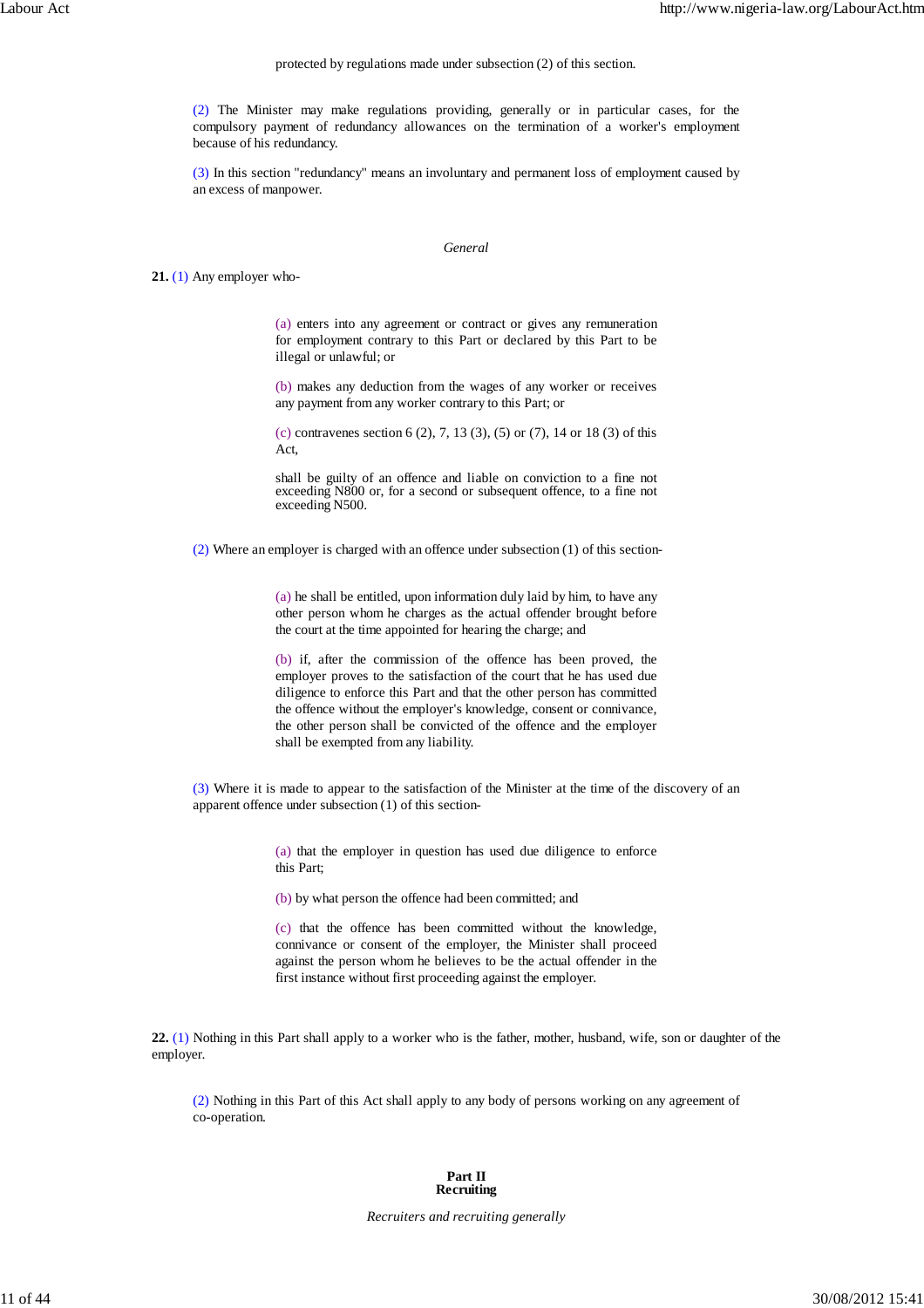**23.** (1) Subject to this section and section 48 of this Act, no person or association shall recruit any citizen for employment as a worker in Nigeria or elsewhere except in pursuance of an employer's permit or recruiter's licence.

(2) Where a worker-

(a) is employed by an undertaking for which it is proposed that he should recruit other workers;

(b) is formally commissioned in writing by his employer to recruit other workers for the undertaking;

(c) does not receive any remuneration or other advantage from the recruiting; and

(d) does not make advances of wages to the workers he recruits,

the Minister may waive the need for a permit or licence under subsection (1) of this section and issue to the worker certificate to recruit citizens for service as workers in Nigeria, subject to such conditions (which shall be endorsed on the certificate) as the Minister thinks fit.

(3) If any worker to whom a certificate has been issued under subsection (2) of this section is convicted of an offence under section 46 or 47 of this Act, the Minister may forthwith cancel the certificate.

**24.** (1) If any person is desirous of recruiting-

- (a) for himself or any other person; or
- (b) for any association of employers; or
- (c) for a public authority; or

(d) for the government of any country outside Nigeria, the services of any citizen as a worker in Nigeria or elsewhere, he may apply in writing to the Minister giving the particulars specified in subsection (2) of this section.

(2) The particulars referred to in subsection (1) of this section are-

(a) the number of workers required;

(b) the place where the work is to be performed;

- (c) the nature of the work;
- (d) the wages to be paid;

(e) the duration of the proposed contract; and

(f) whether or not it is desired to obtain the workers through a recruiter.

(3) Where the work is to be performed outside Nigeria, the Minister may require the production of a letter of recommendation from the government of the place where the work is to be performed certifying that the applicant is a fit and proper person to be granted a permit.

(4) Upon receipt of an application under subsection (1) of this section and, if required, a letter of recommendation under subsection (3) of this section, the Minister may grant to the applicant a permit to engage personally or through a recruiter the number of workers required (or a smaller number) within such area as may be specified in the permit.

(5) The particulars of every permit granted under this section shall be published in the Federal Gazette, and no such permit shall remain in force for a longer period than six months from the date of issue.

(6) It shall be an implied term of every permit granted under this section that the workers recruited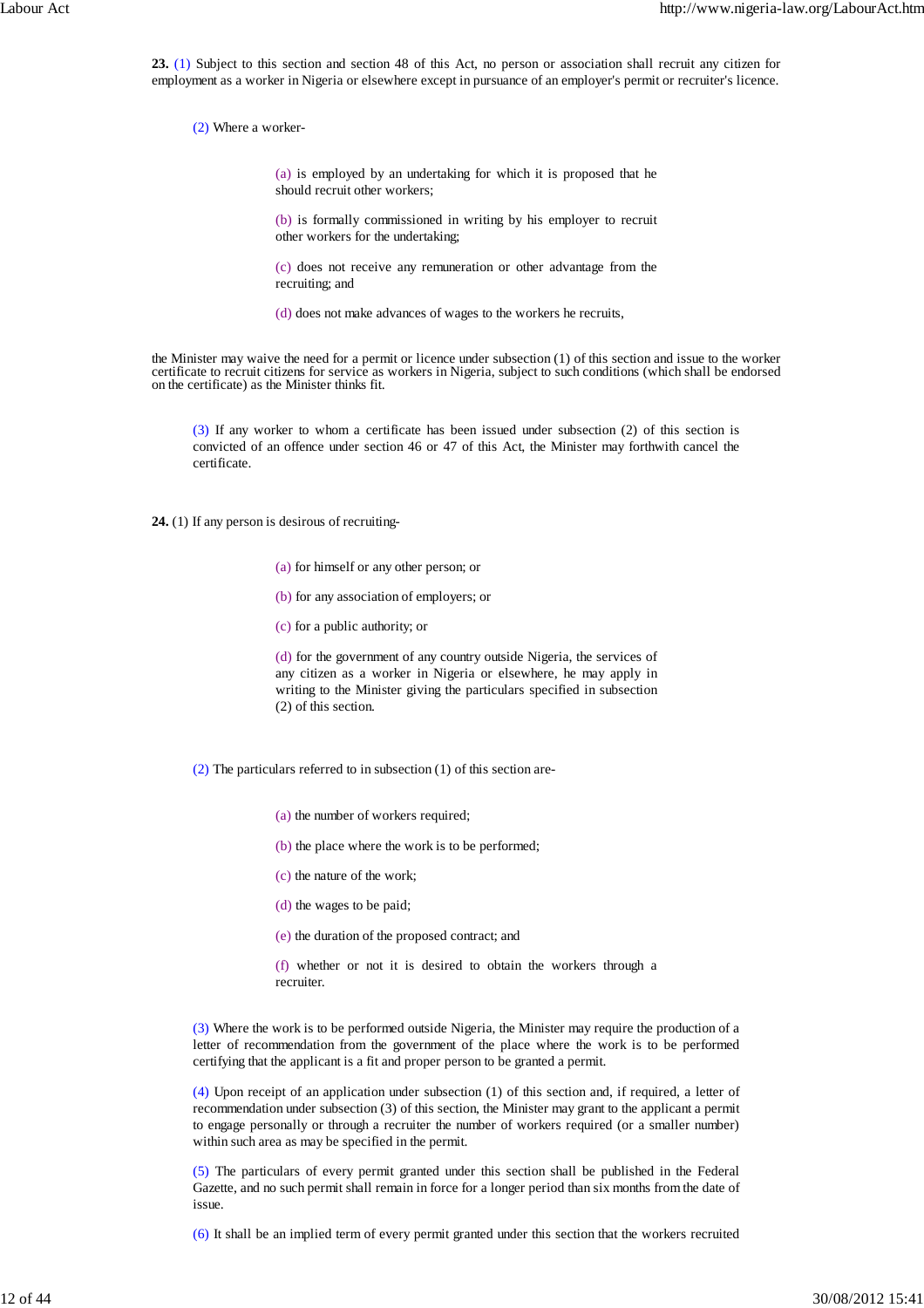shall be grouped at the place of employment under suitable ethnical conditions.

(7) Except in the case of workers recruited for the service of a public authority, the Minister shall-

(a) before granting a permit under this section, require security in such amount as he may think fit (either by way of deposit or otherwise) to be given by the employer or his agent or both-

> (i) for the payment of the wages and travelling expenses of the workers about to be recruited; (ii) for the payment of any expenses which may be incurred by the Federal Government in respect of the workers or their families; and (iii) for the payment of any fine which may be imposed upon the employer under this Part of this Act; and

(b) endorse upon the permit full particulars of the security given.

**25.** (1) The Minister may license fit and proper persons to recruit citizens in Nigeria for the purpose of-

(a) employment as workers outside Nigeria; or

(b) employment as workers in Nigeria:

Provided that any person who has been granted a licence to recruit citizens for employment outside Nigeria may also be granted a licence to recruit citizens for employment inside Nigeria.

(2) A licence granted under this section shall be valid for a period of twelve months from the date of issue, and notification of the grant shall be published in the Federal Gazette.

(3) The grant of a licence under this section may be made subject to such conditions and restrictions as the Minister may think fit; and any such conditions or restrictions shall be endorsed upon the licence.

(4) Every applicant for a licence under this section shall, if so required by the Minister, furnish such financial or other security for his proper conduct as may be required.

(5) The Minister may at any time-

(a) suspend a licence granted under this section pending the result of any investigation into any alleged irregularity; and

(b) withdraw the licence if the licensee has been convicted of any offence under this or any other law or has otherwise so conducted himself as in the opinion of the Minister to be no longer a fit and proper person to undertake recruiting operations.

(6) Where a licence is suspended or withdrawn under subsection (5) of this section, notification of the suspension or withdrawal shall be published in the Federal Gazette.

Restrictions on recruiting

**26.** (1) No recruiting operations shall be conducted in any area in which recruiting is prohibited by the Minister by order or in a labour health area.

(2) No recruiter shall recruit workers for service with any person-

(a) unless that person is in possession of a valid permit granted under section 24 of this Act; or

(b) in excess of the number of workers authorized to be recruited by

the permit; or

(c) from any area or place which is not specified in the permit.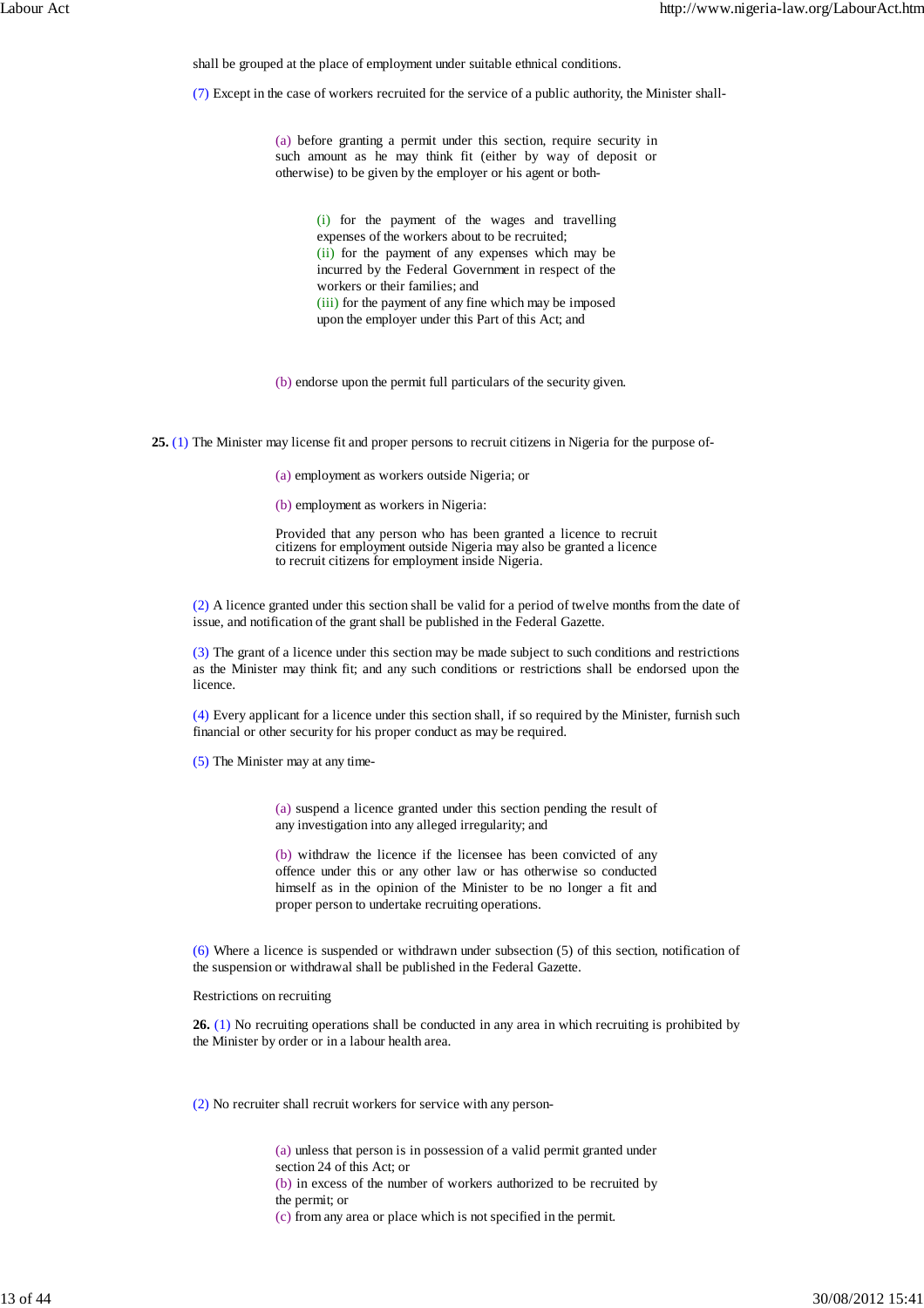(3) No public officer shall-

(a) act as a recruiting agent; or

(b) exercise pressure upon possible recruits; or

(c) receive from any source whatsoever any special remuneration or

other special inducement for assistance in recruiting.

**27.** (1) Every recruiter shall keep in the prescribed form records from which the regularity of every recruiting operation and of his own conduct can be verified and shall produce the records for inspection on demand by an authorized labour officer.

(2) No person shall assist a recruiter in a subordinate capacity in the actual recruiting operation unless he has been approved in writing by the Minister and has been furnished with written authority by the recruiter; and, where a recruiter's assistant commits an offence under this Part of this Act, both the assistant and the recruiter shall be deemed to have committed the offence and shall each be liable on conviction to the penalty therefor.

(3) A recruiter who is the agent or assistant of another recruiter-

(a) shall receive a fixed salary; or (b) with the written approval of the Minister, may receive remuneration calculated at a rate per capita of workers recruited, the rate being specified in the approval.

(4) No recruiter shall recruit any young person:

Provided that the Minister may in writing authorize the recruitment of young persons whose apparent age exceeds sixteen years with the consent of the parents or guardian for employment in an occupation appearing to the Minister not to be injurious to their moral or physical development, subject to such safeguards relating to their welfare as may be stated in the authorization.

(5) No advance in excess of a total sum of ten naira shall be paid to any recruited worker in respect of wages prior to his employment, and any advance which is made shall be subject to such conditions as the Minister may direct either generally or in respect of any particular case.

(6) In any case where a recruited worker is not engaged at or near the place of recruiting, the Minister may in his discretion require, either generally or in any specific .recruiting operation, the issue to the worker of a document in writing containing particulars of-

(a) the identity of the worker;

(b) the prospective conditions of employment; and

(c) any advance of wages made to the worker;

and containing such other particulars as the Minister may consider necessary.

(7) The recruiting of the head of a family shall not be deemed to involve the recruiting of any member of his family.

(8) Where a worker's family accompanies him to his place of employment under section 34 or 44 of this Act, he and the members of his family shall not be separated except at the express request of the persons concerned.

**28.** (1) Every recruited worker shall be medically examined under section 8 of this Act.

(2) Where a worker has been recruited for employment at a distance from the place of recruiting or has been recruited for employment outside Nigeria, the medical examination shall take place as near as may be convenient to the place of recruiting or, in the case of workers recruited for employment outside Nigeria, at the last place of departure from Nigeria.

(3) The Minister may empower an authorized labour officer before whom recruited workers are brought under section 33 or 39 of this Act to permit the departure prior to medical examination of any such worker in whose case the officer is satisfied that-

(a) it was and is impossible for the medical examination to take place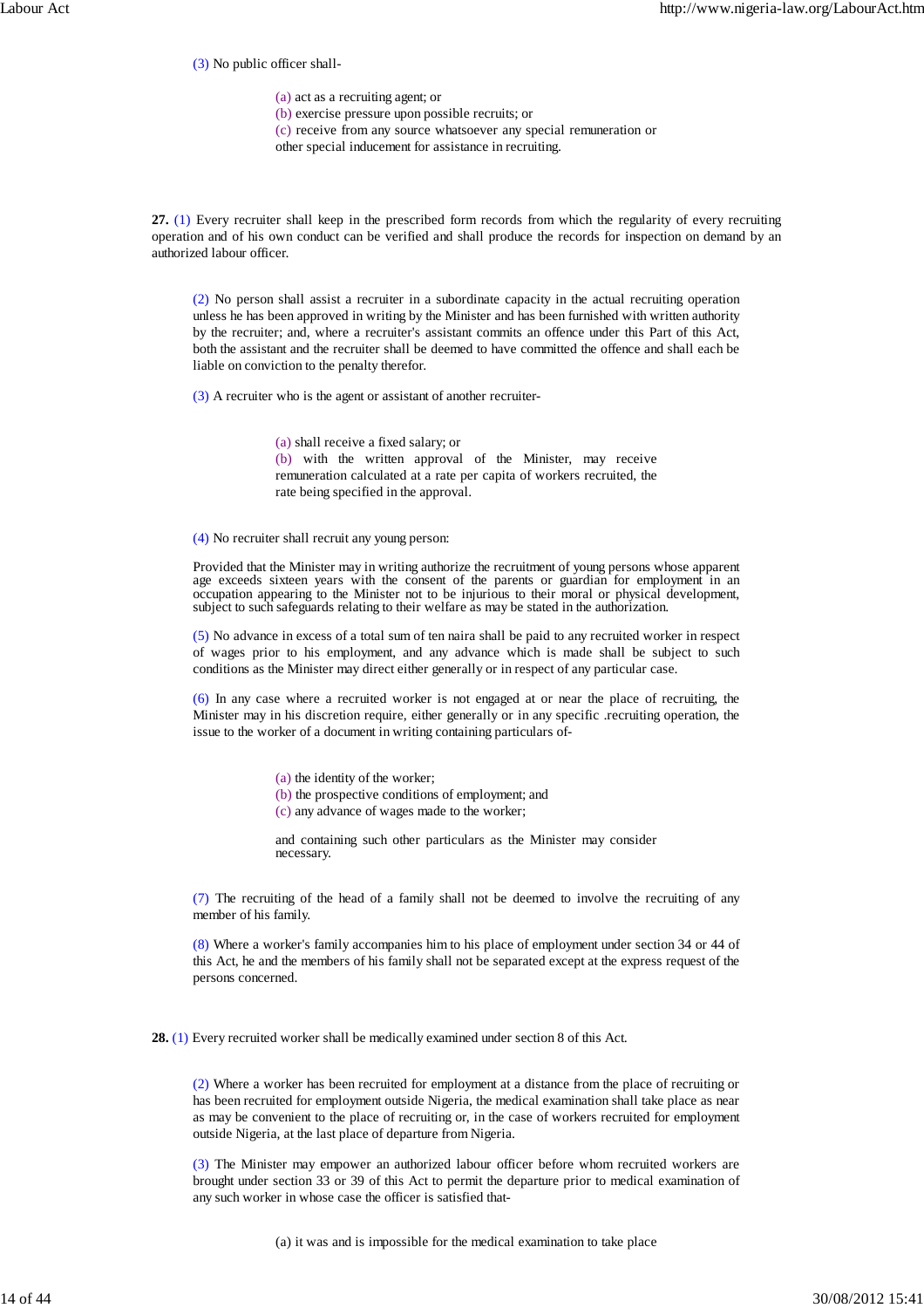near to the place of recruiting or at the place of departure;

(b) the worker appears fit for the journey and the prospective employment; and

(c) the worker will be medically examined on arrival at the place of employment or as soon as possible thereafter.

(4) The Minister may in his discretion (and particularly when the journey of any recruited workers is of such a duration and takes place under such conditions that the health of the workers is likely to be affected) require any recruited workers to be examined both before departure and after arrival at the place of employment.

(5) The Minister shall ensure that all necessary measures are taken for the acclimatization and adaptation of recruited workers and for their immunization against disease, and may issue such directions in that behalf as he may think fit, either generally or in respect of any particular recruiting operation.

**29.** (1) The recruiter or employer shall provide transport to the place of employment, except in so far as an authorized labour officer may in any particular case certify that the provision of transport is impossible for the whole or any part of the journey.

(2) The Minister shall issue such directions as he may consider necessary to ensure that-

(a) the vehicles and vessels used for the transport of recruited workers are suitable for the purpose;

(b) when it is necessary to break the journey for the night, suitable accommodation is provided;

(c) in the case of long journeys all necessary arrangements are made for medical assistance for the recruited workers and for their welfare;

(d) where recruited workers have to make long journeys on foot to the place of employment-

> (i) the length of the daily journey is compatible with the health and strength of the recruited workers, and (ii) if the extent of the movement of labour renders it necessary, rest camps or rest houses are provided at suitable points on the main routes and are kept in proper sanitary condition and have the necessary facilities for medical attention; and

(e) adequate protection (which may include the provision of separate accommodation) is afforded during the journey to members of the family of a recruited worker accompanying him under section 34 or 44 of this Act.

(3) Where recruited workers have to make long journeys in groups to the place of employment, they shall be conveyed by a responsible person approved by an authorized labour officer.

(4) The Minister may make regulations prescribing the conditions under which recruited workers may be transported by road, sea or air and, without prejudice to the generality of the foregoing, any such regulations may make provision for compliance with Nigerian immigration laws and for the recovery of any expenses incurred by the Federal Government in repatriating any worker.

**30.** (1) The expenses of the journey of recruited workers to the place of employment, including all expenses incurred for their welfare during the journey, shall be borne by the recruiter or the employer.

(2) The recruiter shall furnish recruited workers with everything necessary for their welfare during the journey to the place of employment, including particularly, as local circumstances may require, adequate and suitable supplies of food, drinking water, fuel, cooking utensils, clothing and blankets.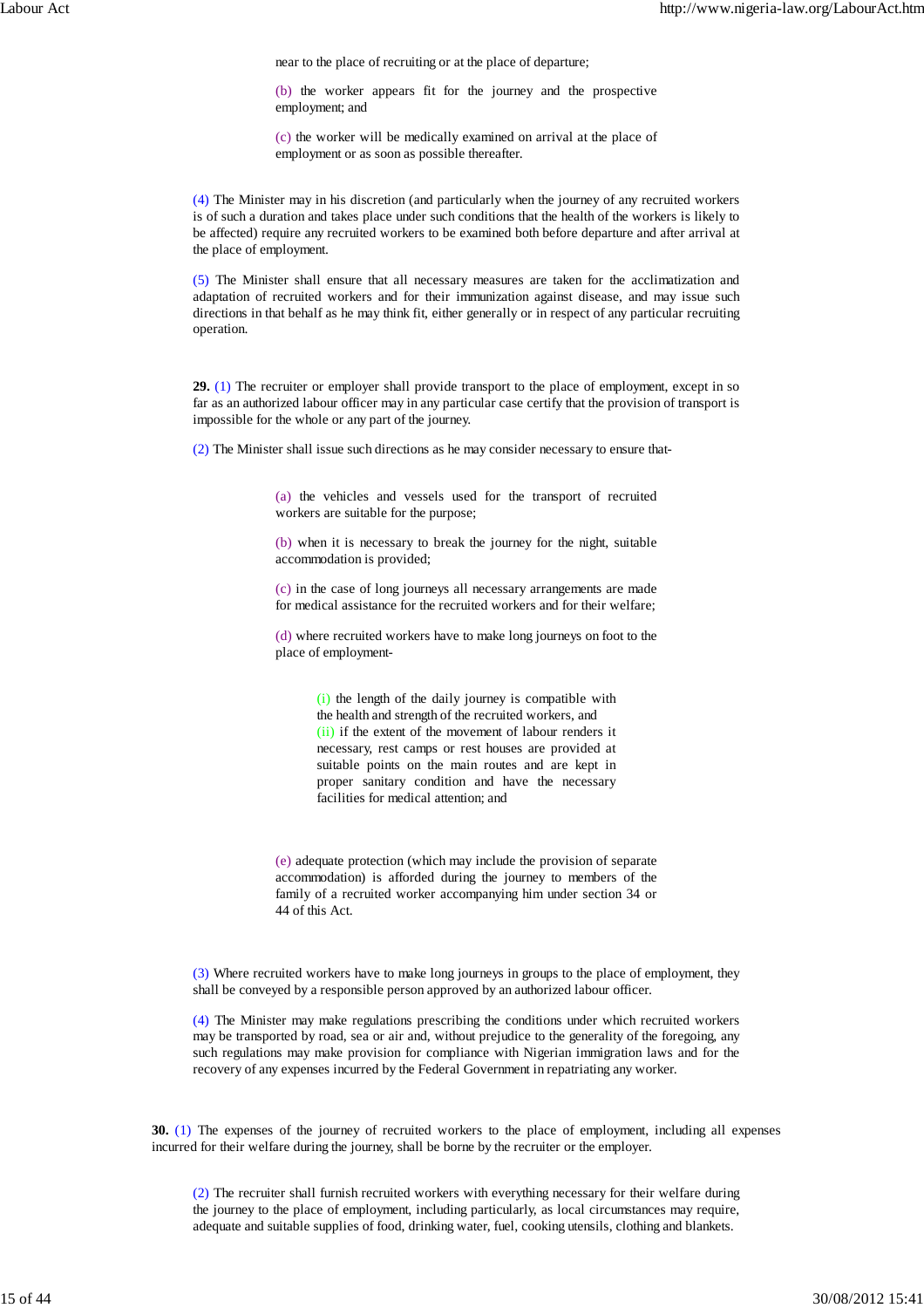(3) The Minister may issue directions, either generally or in respect of any particular recruiting operation, for the proper implementation of subsection (2) of this section.

(4) The Minister may by order apply all or any of the provisions of this section or any directions issued there under, either generally or in any particular case, to the recruitment of workers under a certificate issued pursuant to section 23 of this Act and to the worker-recruiter and employer concerned.

**31.** (1) Any recruited worker who-

(a) becomes incapacitated by sickness or accident during the journey to the place of employment; or

(b) is found on medical examination to be unfit for employment; or

(c) for a reason for which he is not responsible, is not engaged after being recruited; or

(d) is found by an authorized labour officer to have been recruited by misrepresentation or mistake, shall be repatriated at the expense of the recruiter or employer.

(2) Where the family of a recruited worker accompanies him under section 34 or 44 of this Act, sections 27 (6) and 28 of this Act (and any requirements or directions thereunder) shall apply to the family as nearly as may be; and, if the worker-

(a) is repatriated under subsection (1) of this section; or

(b) dies during the journey to the place of employment, the family shall be repatriated at the expense of the recruiter or employer.

**32.** Upon the completion of any agreement for a contract of work by a recruited worker, there shall be paid to an authorized labour officer for the Federal Government by the employer or his agent in respect of the worker a capitation fee of such sum as may be fixed, either generally or in respect of any particular recruiting operation, by the Minister by order.

*Recruiting for employment in Nigeria*

**33**. (1) No citizen recruited for employment in Nigeria shall be employed until he has-

(a) been medically examined under section 8 of this section and passed fit to perform the work for which he has been recruited; and

(b) been brought before an authorized labour officer and certified as properly and duly recruited in accordance with this Part of this Act.

(2) An authorized labour officer shall, before issuing a certificate under subsection (1) (b) of this section, satisfy himself that the contract conforms with Part I of this Act and that the recruited worker-

> (a) understands and agrees to the terms upon which he is to be employed;

> (b) has not been subjected to illegal pressure or recruited by misrepresentation or mistake;

(c) has been recruited in accordance with this Part of this Act;

(d) is accompanied by such members of his family as he wishes to take with him under section 34 of this Act;

(e) subject to section 27 (4) of this Act, is of or above the age of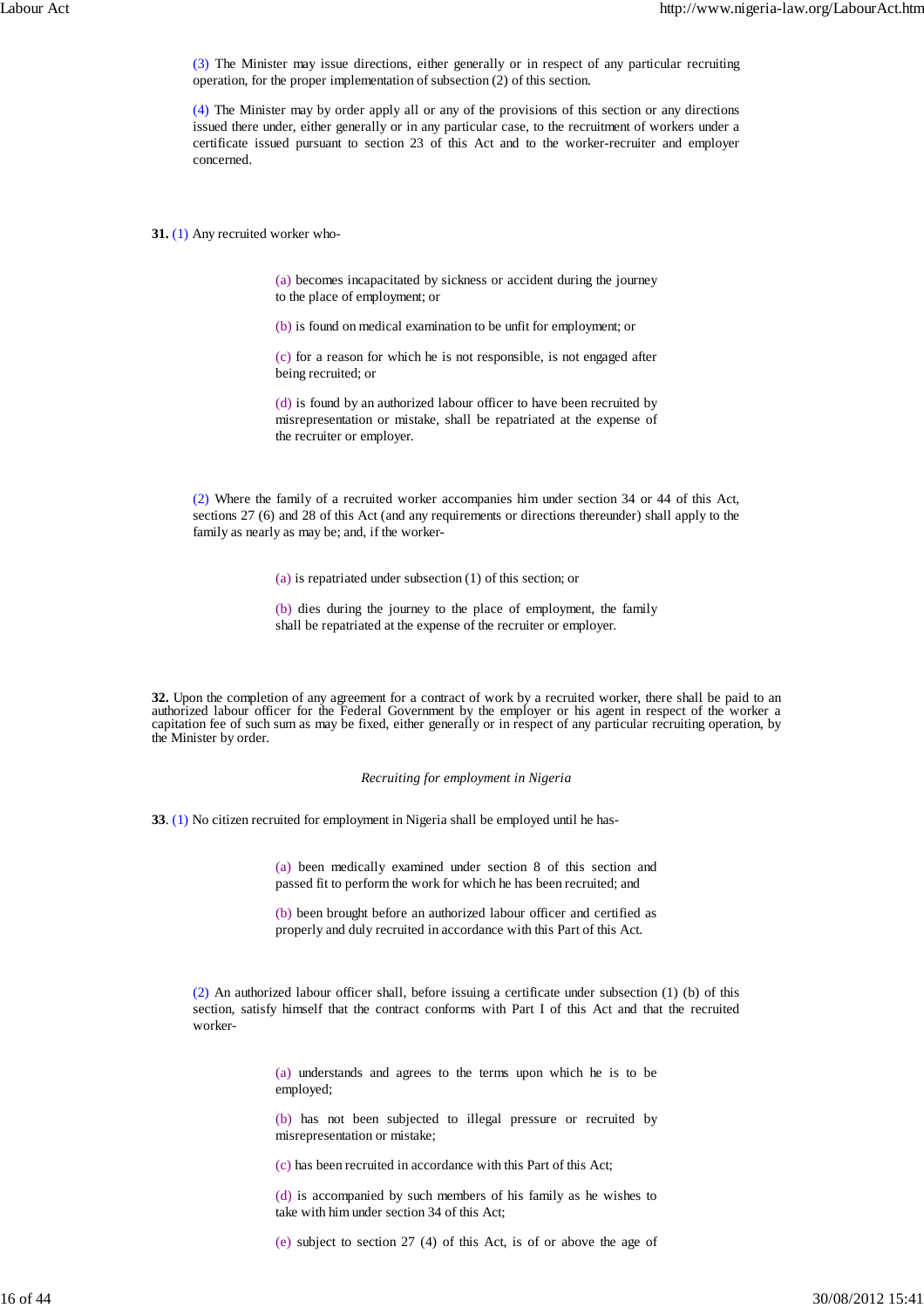eighteen years; and

(f) has been medically examined and passed fit to perform the work for which he has been recruited.

**34.** (1) Any citizen who is recruited for service in Nigeria may be accompanied to his place of employment and attended during his employment there by such members of his family (not exceeding two wives and such of his children as are under the age of sixteen years) as he wishes to take with him

(2) No person shall induce or attempt to induce any recruited worker not to require to be accompanied by members of his family under subsection (1) of this section, or prevent or attempt to prevent those members from so accompanying the worker.

(3) Notwithstanding subsection (1) of this section, the Minister may by order, either generally or in respect of any particular recruiting operation, limit the number of wives and children who may accompany a recruited worker.

**35.** (1) The Minister may in his discretion allow the payment of wages due to a recruited worker who is engaged for employment within Nigeria to be deferred until the completion of his contract:

Provided that not more than one-half of each month's wages shall be so deferred.

(2) Where an employer is authorised to defer the wages of a worker under subsection (1) of this section-

> (a) the Minister may require the employer either to deposit a sum of money by way of security, or to enter into it bond in such form as the Minister thinks fit for the due payment of the deferred wages; and

> (b) on completion of the contract the amount of the deferred wages shall be paid to the worker at such place and in such manner as the Minister may direct.

**36.** The National Council of Ministers may by order prohibit the recruitment or engagement of citizens for employment outside Nigeria in any territory named in the order.

**37.** Where there is in existence a treaty, convention or other international agreement between Nigeria and any other country relating to the recruitment of citizens for employment outside Nigeria, the National Council of Ministers may by order give the force of law to all or any of the provisions of the agreement in place of or in addition to sections 38 to 44 of this Act or any particular provisions of those sections.

**38.** (1) The period of a foreign contract shall be in accordance with the terms of any agreement entered into between Nigeria and any other country for the purpose of the recruitment in Nigeria of Nigerian workers for service in the country concerned, and subject thereto, a foreign contract shall not be for a longer period than-

(a) one year, if the worker is not accompanied by his family; or

(b) two years, if the worker is accompanied by his family.

(2) Within thirty days after the expiration of a foreign contract, the employer to whom the employer's permit was granted under section 24 of this Act (or the agent of that employer) shall offer to provide the worker with a return passage for himself and his family, if any, to the place of recruitment, together with proper accommodation and maintenance on the journey.

(3) If, while a worker under a foreign contract is on a journey or voyage-

(a) the period expressed in his contract for the duration of the contract expires; or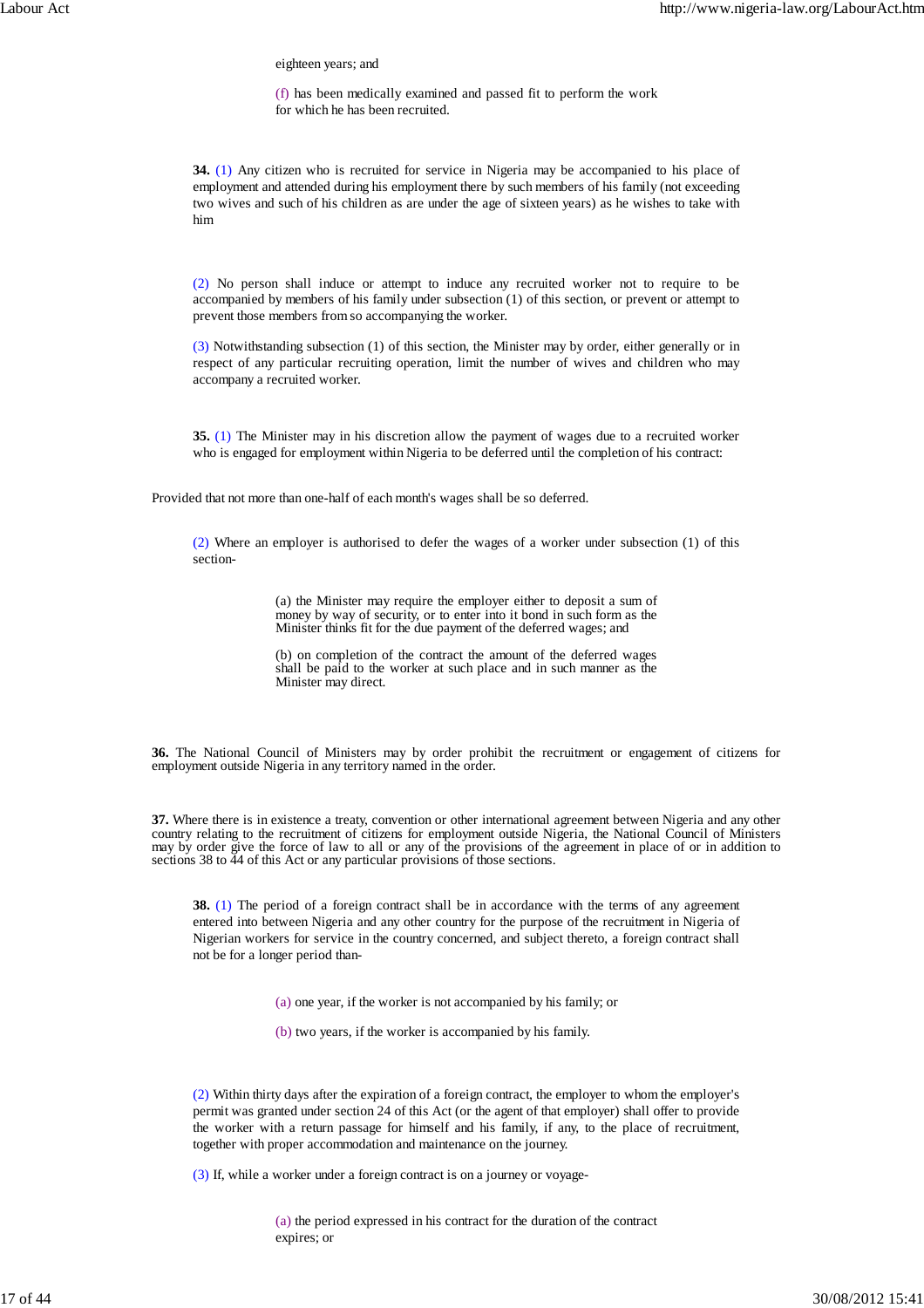(b) he gives notice to terminate the contract, the employer may prolong the contract for a period not exceeding one month for the purpose of completing the journey or voyage.

**39.** (1) No citizen shall leave Nigeria under a foreign contract to serve as a worker outside Nigeria unless he has been-

> (a) medically examined under section 8 of this Act and passed fit to perform the work for which he was engaged; and

> (b) brought before an authorized labour officer and certified by that officer as duly recruited in accordance with this Part of this Act.

(2) Before issuing a certificate under subsection (1) (b) of this section, an authorized labour officer shall satisfy himself that-

> (a) a valid contract for employment of the citizen has been duly entered into in accordance with section 40 of this Act;

(b) the citizen has obtained-

(i) the consent in writing of the local government authority within whose jurisdiction he ordinarily resides signified before an administrative officer, and a certificate in writing from the administrative officer to that effect, or

(ii) if the citizen does not ordinarily reside within the jurisdiction of a local government authority, the consent in writing of an administrative officer;

(c) the citizen has not been subjected to illegal pressure or recruited by misrepresentation or mistake;

(d) the citizen has been recruited in accordance with this Part of this Act;

(e) the citizen is of or above the proper age for recruitment in accordance with section 27 (4) of this Act; and

(f) the citizen has been medically examined under section 8 of this Act and passed fit to perform the work for which he has been recruited.

(3) An administrative officer shall not give a certificate or his consent under subsection (2) (b) of this section unless he is reasonably satisfied with regard to the citizen concerned-

> (a) that the citizen is not abandoning wives, children or other relatives dependent upon him for maintenance and that due provision has been made for the maintenance during the citizen's absence of any persons dependent upon him; and

> (b) that the citizen's absence from Nigeria is not obviously inconsistent with engagements into which he has previously entered or with obligations imposed by law, custom or usage.

**40.** (1) Every foreign contract shall, in addition to any terms or conditions required to be inserted by any other provision of this Act, contain terms or conditions-

(a) providing for workers to have one day free of work in each week;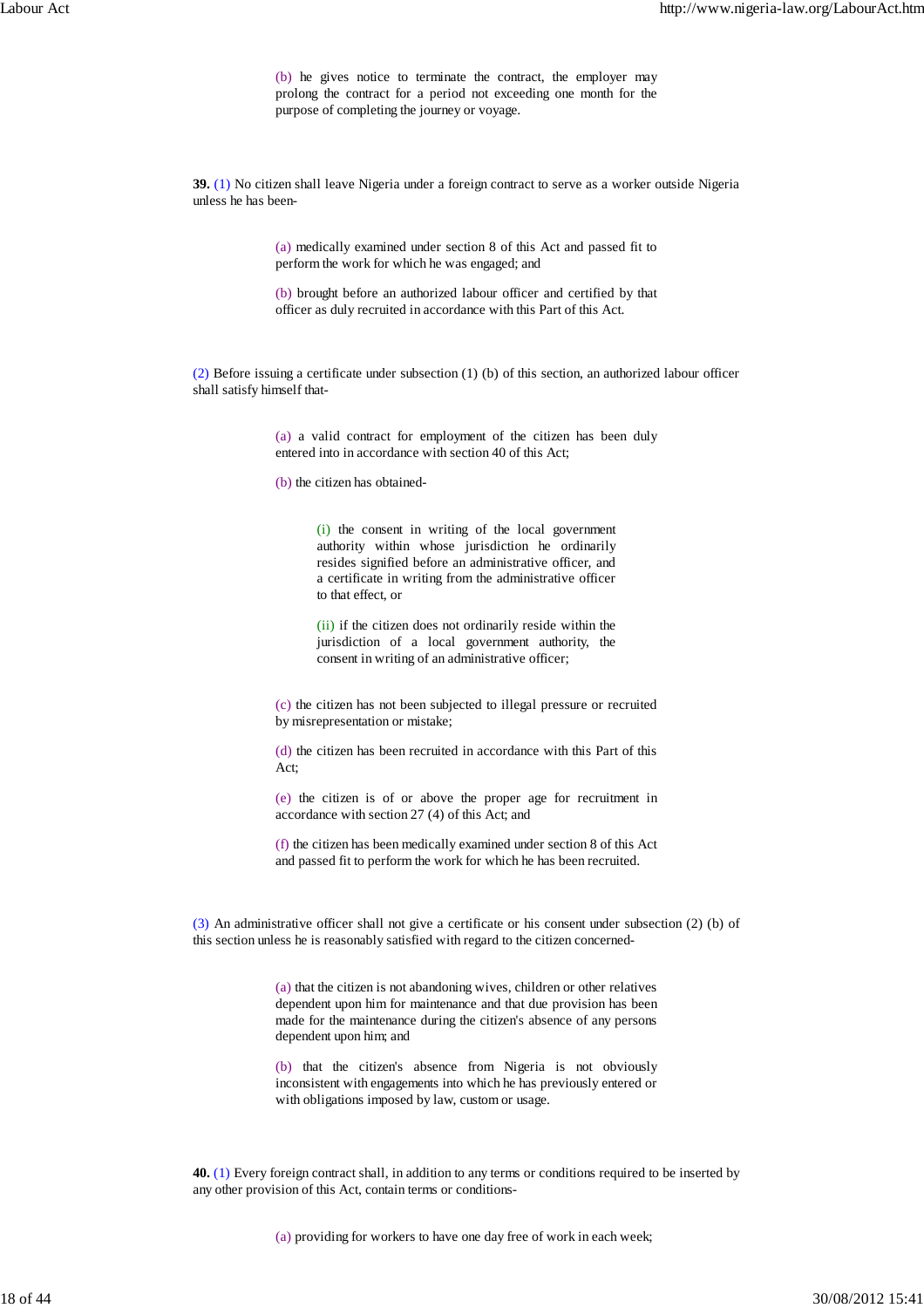(b) providing for a daily ration of food to be provided free;

(c) providing for-

(i) rations and half pay to be given from the date of recruitment to the date of departure from Nigeria, and full pay and rations thereafter, and

(ii) full pay and rations to be given on the return journey up to disembarkation in Nigeria, and rations and half pay to be given from the point of disembarkation to the place of recruitment;

(d) providing for one half (or such other proportion as may be specified in the contract) of his wages to be paid monthly to the worker direct in lawful currency, and for the remaining portion to be remitted to an authorized labour officer in the area in which the worker was recruited for payment to the worker on his return to his home;

(e) giving particulars of the clothing, blankets, cooking utensils, fuel and housing accommodation to be furnished by the employer free of charge;

(f) giving particulars of the medical attention and housing accommodation to be provided by the employer free of charge;

(g) giving particulars of the transport to be provided free to the worker from and to the place of recruitment and the place of employment;

(h) giving particulars of the arrangements to be made with regard to the provision of rations and the matters mentioned in paragraphs (e), (f) and (g) of this subsection to members of families authorized to accompany workers;

(i) giving particulars of the terms and conditions of repatriation of workers and their families and of the procedure to be followed in case of a refusal of repatriation;

(j) giving particulars of the procedure to be followed in case of the death or desertion of or other casualty to the worker, with particular reference to-

> (i) the payment of any wages due to him, (ii) the distribution of any moneys in the hands of an authorized labour officer, and (iii) the reporting of the death, desertion or other casualty to the proper authorities;

(k) giving particulars of the deductions which may be made from the wages of the worker and the worker's rights of appeal;

(l) giving particulars of the procedure to be followed for the dismissal of the worker for inefficiency arising from sickness or for any other reason, and of his rights under that procedure; and

(m) specifying the terms of re-engagement.

(2) Every foreign contract shall be made in triplicate and entered into in the presence of an authorized labour officer, who shall-

> (a) upon the production to him of the employer's permit authorizing the engagement of the worker in question, cause the contract to be read over to the worker or, if the worker is unable to understand the language in which the contract is written, to be translated orally into a language which is understood by the worker; and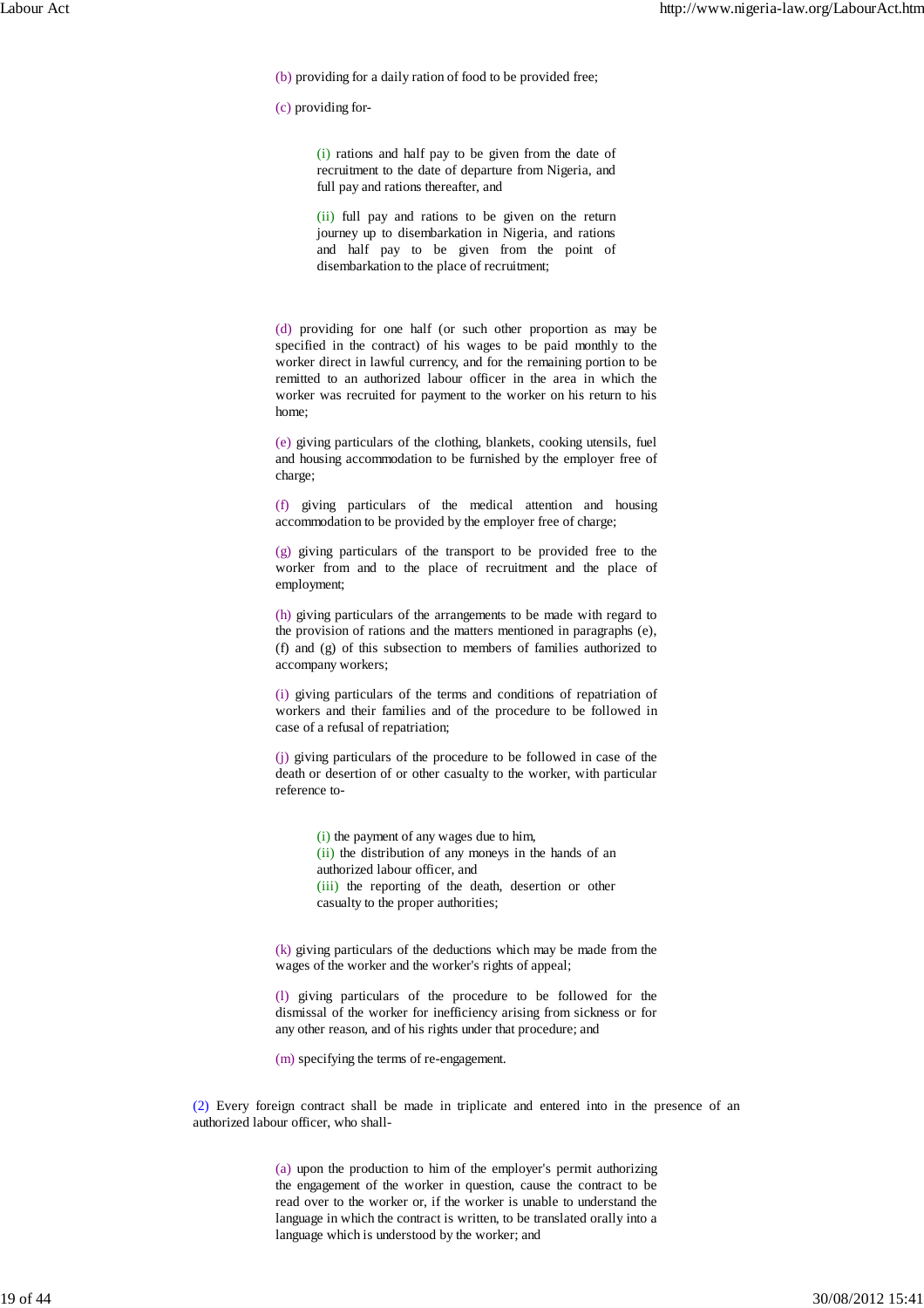(b) if he is satisfied that the contract is fully understood and voluntarily entered into by the worker, certify by endorsement on the contract that he has carried out the provisions of this subsection and that the worker has been duly recruited under this Part of this Act; and

(c) enter on the employer's permit the number of workers engaged there under.

(3) The Minister shall ensure that a copy of every foreign contract is transmitted as soon as may be to the government of the territory in which the place of employment is situated.

(4) An authorized labour officer shall keep a register of-

(a) the name and place of abode of every worker entering into a foreign contract before him under subsection (2) of this section;

(b) the date and duration of the contract;

(c) the place of employment thereunder;

(d) the name of the employer and his agent, if any; and

(e) the nature of the employment, and the register (or a copy of any entry therein certified as a true copy by that or another authorized labour officer) shall be received in any court as evidence of the facts stated therein without further proof.

**41.** Where in relation to a foreign contract-

(a) the full number of workers authorized by the employer's permit has been engaged; or

(b) the period for which the permit was issued has expired,

the permit shall be surrendered to an authorized labour officer for transmission forthwith to the Minister.

Embarkation check

**42.** Where a foreign contract is entered into before an authorized labour officer under section 40 (2) of this Act-

(a) the employer or his agent shall supply the authorized labour officer with a list of all the workers engaged under the contract;

(b) the authorized labour officer shall transmit the list as soon as possible to the officer in charge of police at the port of embarkation; and

(c) the said officer in charge of police (or a police officer acting under his direction) shall-

> (i) superintend the embarkation of the workers, (ii) cause each worker to report himself so that his name may be checked with the list, and (iii) on completion of the check, report to the authorized labour officer the fact of completion and such other matters in connection with the embarkation as he thinks necessary.

Exemption from customs on repatriation

**43.** The personal effects and tools belonging to workers (or members of their families) who-

(a) have left Nigeria in pursuance of a foreign contract; and

(b) are repatriated either by the employer or his agent or by the Federal Government,

shall be exempt from customs duties.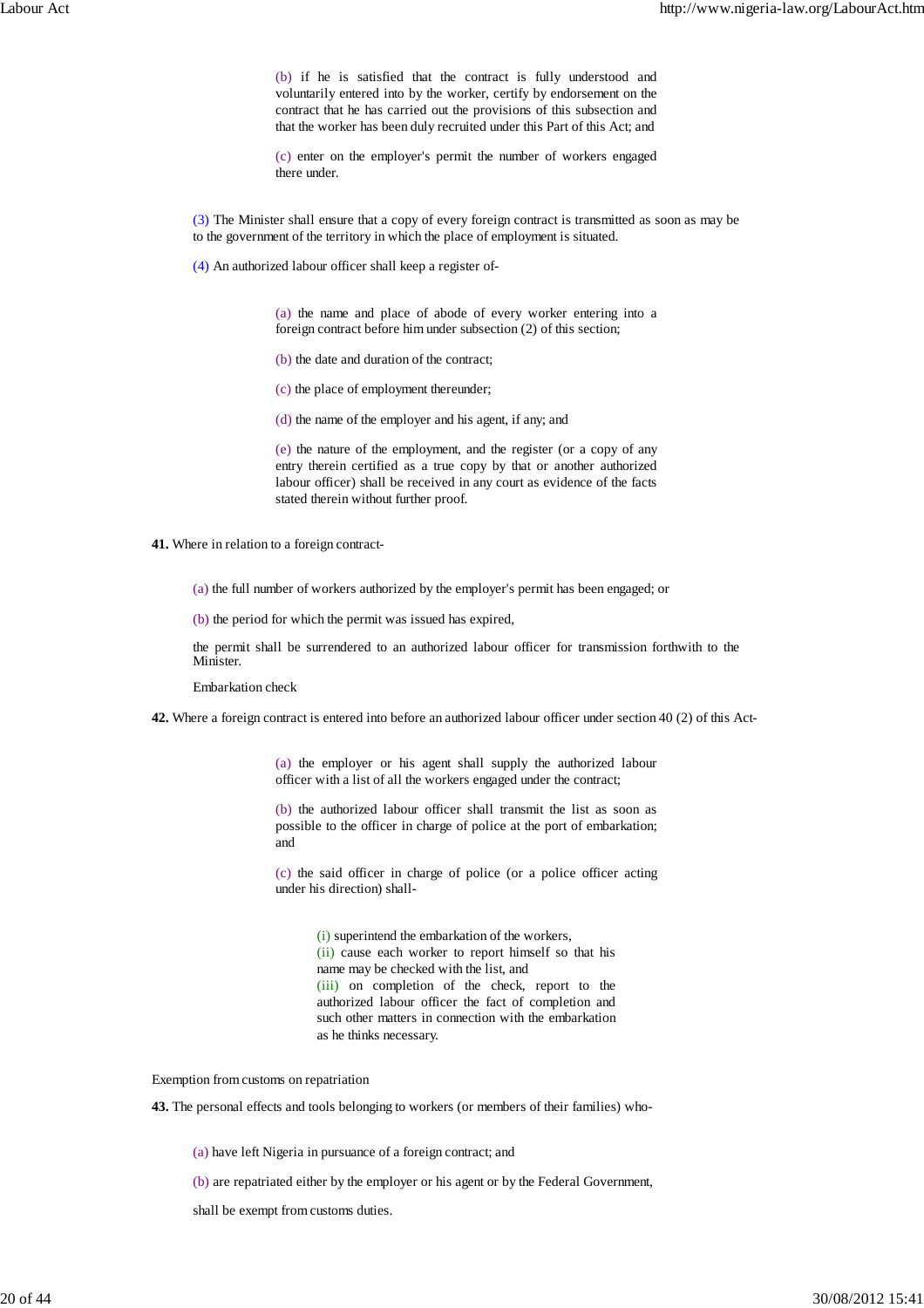.

**44.** Where a worker is recruited for employment outside Nigeria, it shall be the duty of the employer to provide facilities at his own expense to enable the worker's family (not exceeding two wives and such of his children under the age of sixteen years as he wishes to accompany him) to accompany him to the place of employment and to remain there for the full duration of the contract:

Provided that, if the contract is for less than one year, provision may be made for the family to remain for less than the full duration of the contract.

## *Enforcement provisions*

**45.** (1) No person shall by fraud, falsehood, intimidation, coercion or misrepresentation induce any worker to enter into a contract under this Part, and any contract entered into by reason of any such inducement shall be void, save that the employer or his agent shall be liable to pay wages due under the contract and to provide for the return to his place of abode of any worker engaged thereunder, together with any members of his family who have accompanied him.

(2) If the employer or his agent fails to pay the wages in question or to provide for the return of the worker and the members of his family in accordance with subsection (1) of this section, the wages shall be paid, and the expenses of the return shall be borne, by the Federal Government, and real be recovered by that Government from the employer or his agent by deduction from any deposit or security given under section 24 (7) of this Act or by civil proceedings.

**46.** (1) Any employer who neglects or ill-treats any worker whom he has contracted to employ in accordance with this Part of this Act shall be guilty of an offence, and on conviction shall be liable to a fine not exceeding N500 or to imprisonment for a period not exceeding one year, or to both.

(2) Where an employer or his agent is convicted of any offence under subsection (1) of this section, the convicting court shall report the case to the Minister, who may by notice in the Federal Gazette cancel any contract into which the employer or his agent may have entered in accordance with this Part of this Act.

(3) Any cancellation under subsection (2) of this section shall have effect from the date of the publication of the relevant notice.

(4) Every worker whose contract has been cancelled under subsection (2) of this section shall be maintained and conveyed to his place of abode (together with any members of his family who have accompanied him) at the expense of the Federal Government, and all sums reasonably expended upon the maintenance and conveyance, together with any wages due to the worker under the cancelled contract, may be recovered from the employer or his agent by deduction from any deposit or security given under section 24 (7) of this Act or by civil proceedings.

(5) The cancellation of a contract under this section shall not prevent the taking of legal proceedings in respect of the contract under this or any other enactment.

**47.** (1) Any person who-

(a) recruits or attempts to recruit any citizen contrary to section 23 of this Act; or

(b) contravenes or fails to give effect to any special condition or restriction endorsed on an employer's permit granted under section 24 of this Act, or a recruiter's licence granted to him under section 25 of this Act; or

(c) being a holder of a recruiter's licence, recruits citizens for a person who is not a holder of an employer's permit; or

(d) induces or attempts to induce, or assists or offers to assist, any citizen to leave Nigeria in order to be employed as a worker outside Nigeria otherwise than under a contract which conforms with section 40 of this Act; or

(e) engages or offers or agrees to employ or to find employment for any citizen as a worker outside Nigeria except under a contract which conforms with section 40 of this Act; or

(f) fails to surrender to the Minister an employer's permit in the circumstances mentioned in paragraph (a) and (b) of section 41 of this Act; or

(g) contravenes section 26, 27, 29 or 30 of this Act (or any direction issued thereunder),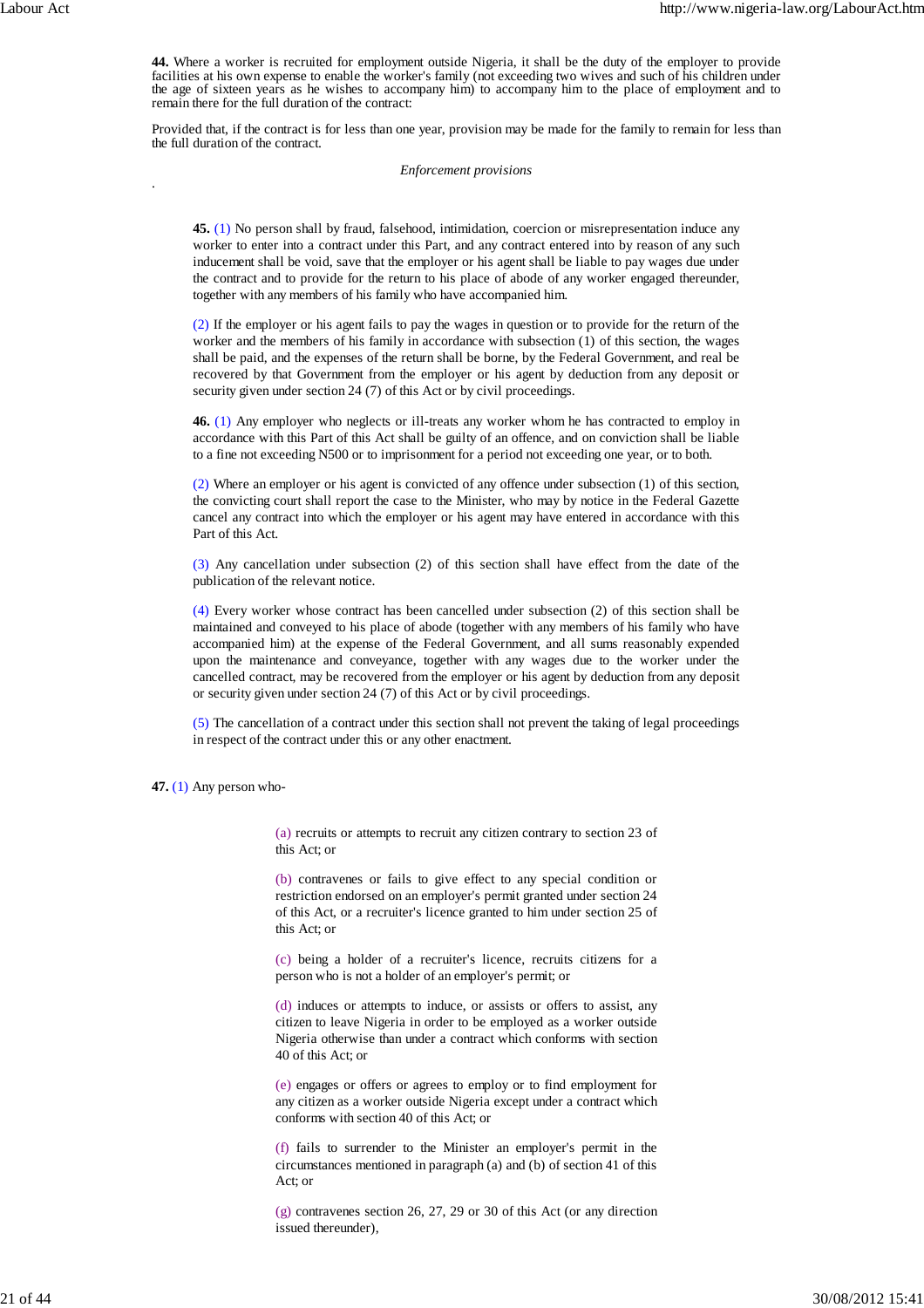shall be guilty of an offence and on conviction shall be liable to a fine not exceeding N2,000 or to imprisonment for a period not exceeding five years, or to both.

(2) Any employer or employer's agent who fails to offer a return passage in compliance with section 38 (2) of this Act shall be guilty of an offence and on conviction shall be liable to a fine not exceeding N200; and any repatriation expenses incurred by the Federal Government as a result of the failure may be recovered by that Government from the employer or employer's agent by deduction from any deposit or security given under section 24 (7) of this Act or by civil proceedings.

### *Application*

**48.** (1) This Part is additional to and not in derogation of Part 1 of this Act but shall not apply to the recruiting of citizens for service as workers m Nigeria if the recruiting-

> (a) is undertaken by or on behalf of an employer who does not employ more than twenty-five workers; or

> (b) is undertaken within a radius of forty kilometres from the place of employment,

> and is not undertaken by a professional recruiter, that is to say, a person who holds a recruiter's licence.

(2) The Minister may make regulations applying this Part of this Act (with such modifications, if any, as he thinks appropriate) to labour contractors that is to say, persons who undertake to provide another party with the services of workers while themselves remaining the employers of the workers in question.

# **Part III**

## Special Classes of Worker and Miscellaneous Special Provisions

#### *Apprentices*

**49.** (1) The parent or, in the case of an orphan, the guardian of a young person above the age of twelve years and under the age of sixteen years may, with the consent of that person testified by his execution of a written contract of apprenticeship, apprentice that person to an employer to train him or have him trained systematically for a trade or employment in which art or skill is required, or as a domestic servant, for any term not exceeding five years.

(2) Where a young person above the age of twelve years and under the age of sixteen years is without known parents or a guardian, an authorized labour officer may authorize the apprenticeship of that person and appoint some fit and proper person to execute the written contract of apprenticeship and act generally as guardian of that young person.

(3) Any young person of the age of sixteen years or above not being under any contract of apprenticeship may apprentice himself for any term not exceeding five years to any trade or employment in which art or skill is required.

(4) The age of any person may, where no register of births is available, be enquired into and determined by the authorized labour officer before whom a contract of apprenticeship is attested in accordance with section 50 of this Act; and the age so determined shall be conclusive for the purposes of sections 49 to 53 of this Act.

(5) Every contract of apprenticeship may, with the consent of the parties, be assigned by the employer.

(6) A magistrate's court (or, in a State where a magistrate's court has no civil jurisdiction, a district court) shall have power and jurisdiction to hear and determine any question arising out of a contract of apprenticeship or any dispute between any of the parties to such a contract, whether arising from breach of the contract or otherwise, and for that purpose shall have all the powers conferred upon a magistrate's court or district court, as the case may be, by sections 80 to 85 of this Act.

**50.** (1) Every contract of apprenticeship and every assignment thereof shall be in writing; and no such writing shall be valid unless attested by and made with the approval of an authorized labour officer certified in writing under his hand on the contract or assignment.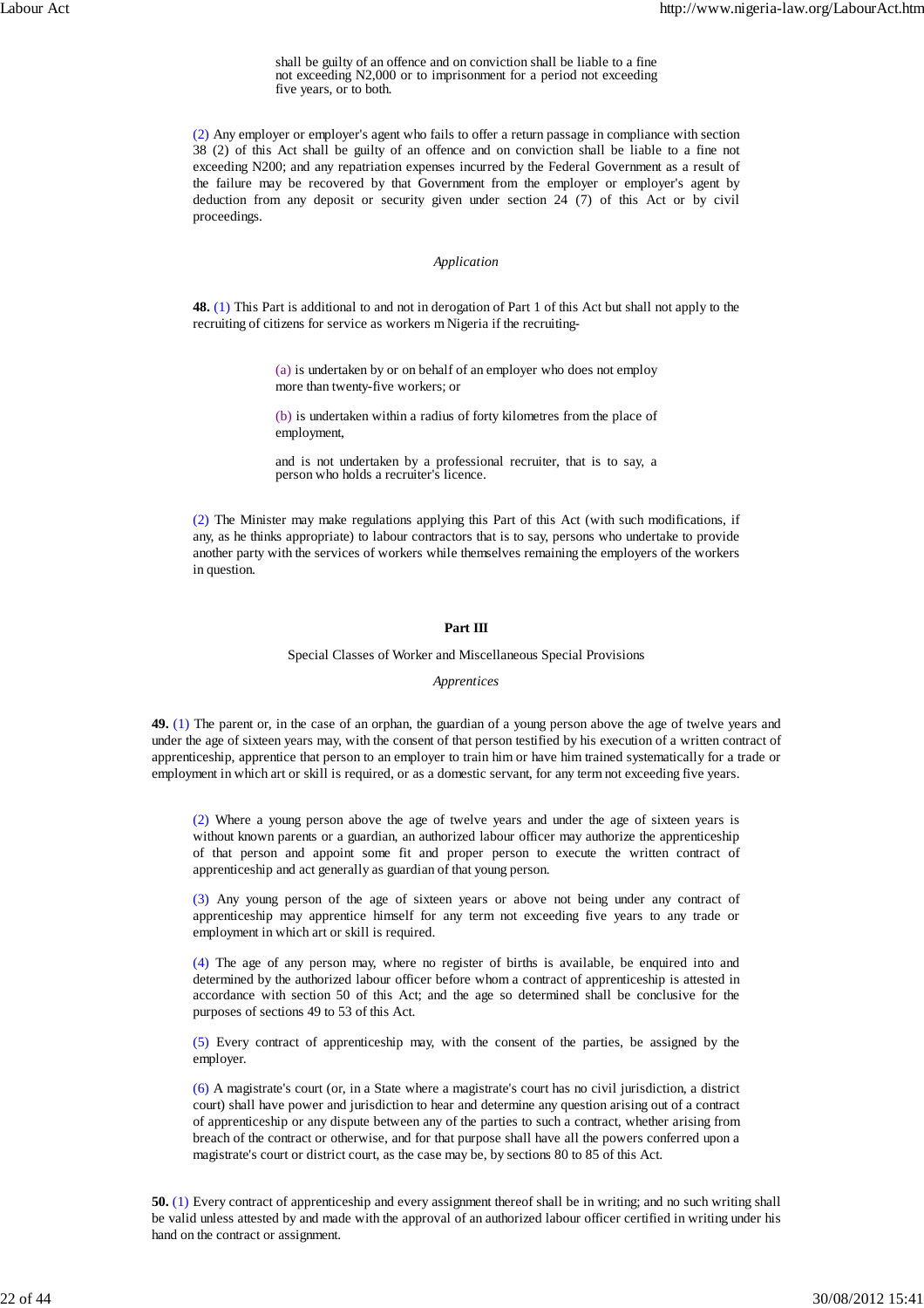(2) Before attesting any contract of apprenticeship, an authorized labour officer shall-

(a) ascertain that the apprentice has consented to the contract and that his consent has not been obtained by coercion or undue influence or as the result of misrepresentation or mistake; and

(b) satisfy himself that-

(i) the apprentice has been medically examined and certified by a qualified medical practitioner to be physically and mentally fit to be employed and trained in the employment specified in the contract,

(ii) the parties to the contract have fully understood the terms of the contract before signing it or otherwise indicating consent,

(iii) provision has been made in the contract as to the manner in which any remuneration in cash or otherwise due to the apprentice shall be determined and as to the scale of increase in remuneration during the course of the apprenticeship,

(iv) provision has been made in the contract for payment of remuneration to the apprentice during illness and during holidays, if any,

(v) where the apprentice is unable by reason of his apprenticeship to return to his home at the end of each day, the contract contains adequate provision to ensure that the apprentice is supplied with food, clothing, accommodation and medical attention, and

(vi) the terms of the contract are in accordance with any regulations made under section 52 of this Act.

**51.** If any person with whom an apprentice has been placed, retains the apprentice in his service after the stipulated period of service has expired without any agreement between the parties for the payment of wages, the apprentice shall be entitled to recover from the person so retaining him wages at the ordinary current rate payable for service similar to that performed by the apprentice.

**52.** The Minister may make regulations providing for-

(a) the form of contracts of apprenticeship, the terms and conditions upon which contracts of apprenticeship may be lawfully entered into and the duties and obligations of apprentices and their masters;

(b) the registration of contracts of apprenticeship with a specified officer;

(c) the number of apprentices who may be apprenticed during a specified period in any specified trade or employment;

(d) the technical and other qualifications of employers entitling them to take and train apprentices;

(e) the conditions governing the entry of persons over twelve and under sixteen years of age into apprenticeship;

(f) the mutual rights and obligations of employer and apprentice;

(g) the supervision to be established over apprenticeship, with a view to ensuring in particular that the regulations governing apprenticeship and the terms of any contract of apprenticeship are observed, that the training is satisfactory and that there is reasonable uniformity in the conditions of apprenticeship; and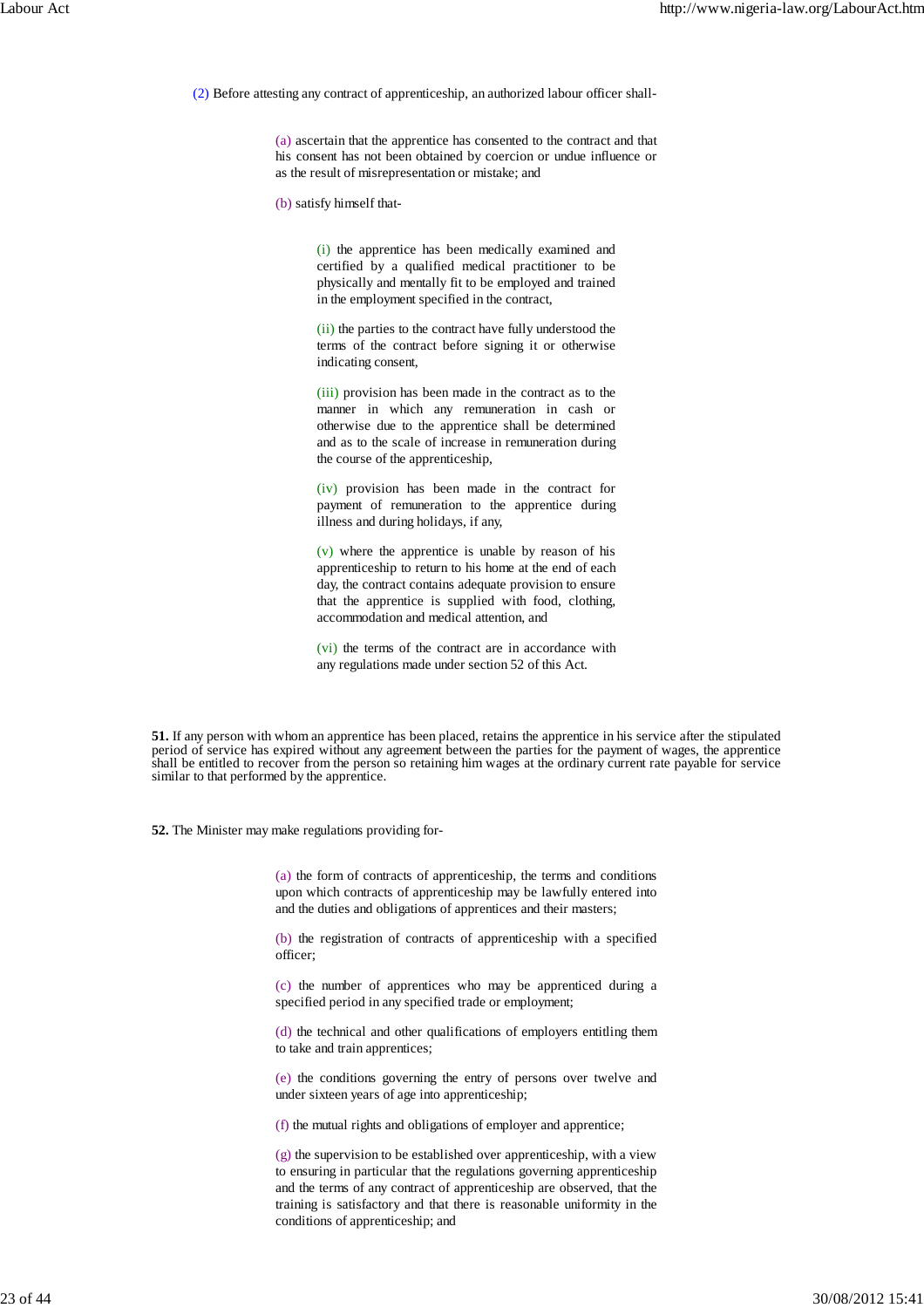(h) the holding of examinations of apprentices on the expiry of the period of apprenticeship and, where necessary, in the course of apprenticeship, determining the methods of organizing the examinations and the issue of certificates based on the results thereof.

**53.** (1) Any person who removes or attempts to remove any apprentice who is above the age of twelve years and under the age of sixteen years from Nigeria without the authority in writing of the Minister shall be guilty of an offence and on conviction shall be liable to a fine not exceeding N500 or to imprisonment for a period not exceeding one year, or to both.

(2) Any person who employs an apprentice for more than six months on a contract which has not been attested under section 50 of this Act or induces or attempts to induce any apprentice to quit the service of his employer shall be guilty of an offence and on conviction shall be liable to a fine not exceeding N200 or to imprisonment for a period not exceeding six months, or to both.

### *Employment of women*

**54.** (1) In any public or private industrial or commercial undertaking or any branch thereof, or in any agricultural undertaking or any branch thereof, a woman-

> (a) shall have the right to leave her work if she produces a medical certificate given by a registered medical practitioner stating that her confinement will probably take place within six weeks;

> (b) shall not be permitted to work during the six weeks following her confinement;

> (c) if she is absent from her work in pursuance of paragraph (a) or (b) of this subsection and had been continuously employed by her then employer for a period of six months or more immediately prior to her absence, shall be paid not less than fifty per cent of the wages she would have earned if she had not been absent; and

> (d) shall in any case, if she is nursing her child, be allowed half an hour twice a day during her working hours for that purpose.

(2) Subsection (1) (c) of this section shall have effect notwithstanding any law relating to the fixing and payment of a minimum wage.

(3) No employer shall be liable, in his capacity as an employer, to pay any medical expenses incurred by a woman during or on account of her pregnancy or confinement.

(4) Where a woman-

(a) is absent from her work in pursuance of subsection (1) (a) or (b) of this section; or

(b) remains absent from her work for a longer period as a result of illness certified by a registered medical practitioner to arise out of her pregnancy or confinement and to render her unfit for work, then, until her absence has exceeded such a period (if any) as may be prescribed, no employer shall give her notice of dismissal during her absence or notice of dismissal expiring during her absence.

(5) In subsection (1) (d) of this section, "child" includes both a legitimate and an illegitimate child.

**55.** (1) Subject to this section, no woman shall be: employed on night work in a public or private industrial undertaking or in any branch thereof, or in any agricultural undertaking or any branch thereof.

(2) Subsection (1) of this section shall not apply to women employed as nurses, in any public or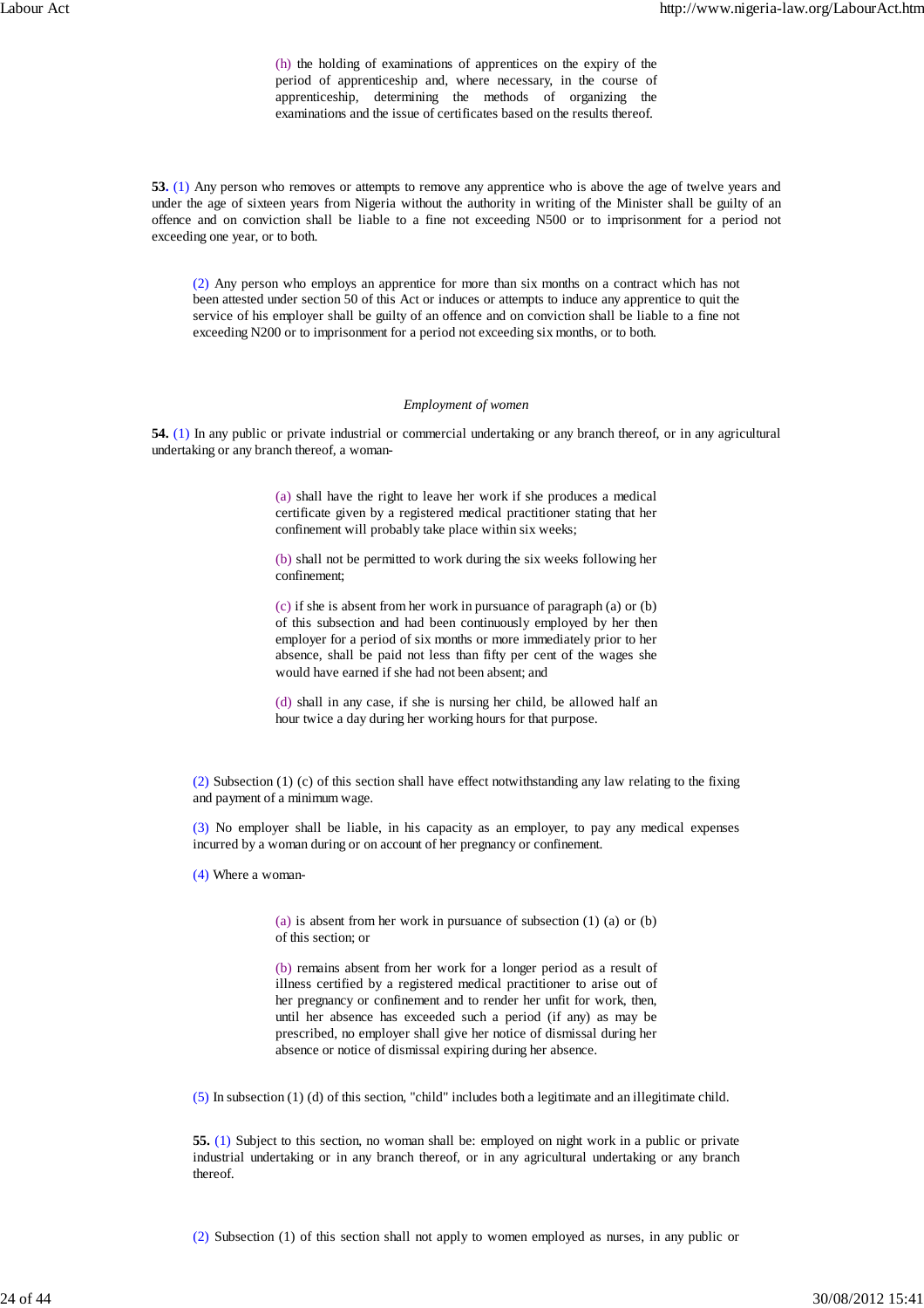private industrial undertaking or in any agricultural undertaking, nor to women holding responsible positions of management who are not ordinarily engaged in manual labour; and in any proceedings brought under or in connection with the said subsection  $(1)$  of this section, it shall be a good defence if it is shown to the satisfaction of the court trying the proceedings that-

> (a) the night work in question was due to an interruption of work which it was impossible to foresee and which is not of a recurring character; or

> (b) the night work in question had to do with raw material or materials in course of treatment which are subject to rapid deterioration, and it was necessary to preserve such materials from certain loss.

(3) In this section, "night" means-

(a) as respects industrial undertakings, a period of at least eleven (or, where an order under subsection (4) below applies, ten) consecutive hours including the interval between ten o'clock in the evening and five o'clock in the morning; and

(b) as respect agricultural undertakings, a period of at least nine consecutive hours including the interval between nine o'clock in the evening and four o'clock in the morning.

(4) The Minister may by order permit the eleven-hour period mentioned in subsection (3) (a) of this section to be reduced to ten hours on not more than sixty days in any one year in respect of any industrial undertaking if he is satisfied that the undertaking is influenced by the seasons of the year or that the reduction is necessary because of special circumstances.

(5) The Minister may by order exclude from the application of this section, those women covered by a collective agreement in force which permits night work for women, but before making such an order the Minister shall satisfy himself that adequate provision exists for the transportation and protection of the women concerned.

**56.** (1) Subject to subsection (2) of this section, no woman shall be employed on underground work in any mine.

(2) Subsection (1) of this section shall not apply to-

(a) women holding positions of management who do not perform manual labour; or

(b) women employed in health and welfare services; or

(c) women who in course of their studies spend a period of training in underground parts of a mine; or

(d) any other women who may occasionally have to enter the underground parts of a mine for the purposes of a non-manual occupation.

**57.** The Minister may make regulations prohibiting or restricting, subject to such conditions as may be specified in the regulations, the employment of women in any particular type or types of industrial or other undertakings or in any process or work carried on by such undertakings.

**58.** (1) Any person, who, being the proprietor, owner or manager of any industrial, commercial or agricultural undertaking, contravenes any provision of section 54 of this Act shall be guilty of an offence and on conviction shall be liable to a fine not exceeding N200 or to imprisonment for a period not exceeding three months, or to both.

(2) Any person who employs a woman in contravention of section 55 (1) or 56 (1) of this Act shall be guilty of an offence and on conviction shall be liable to a fine not exceeding N100 or to imprisonment for a period not exceeding one month, or to both.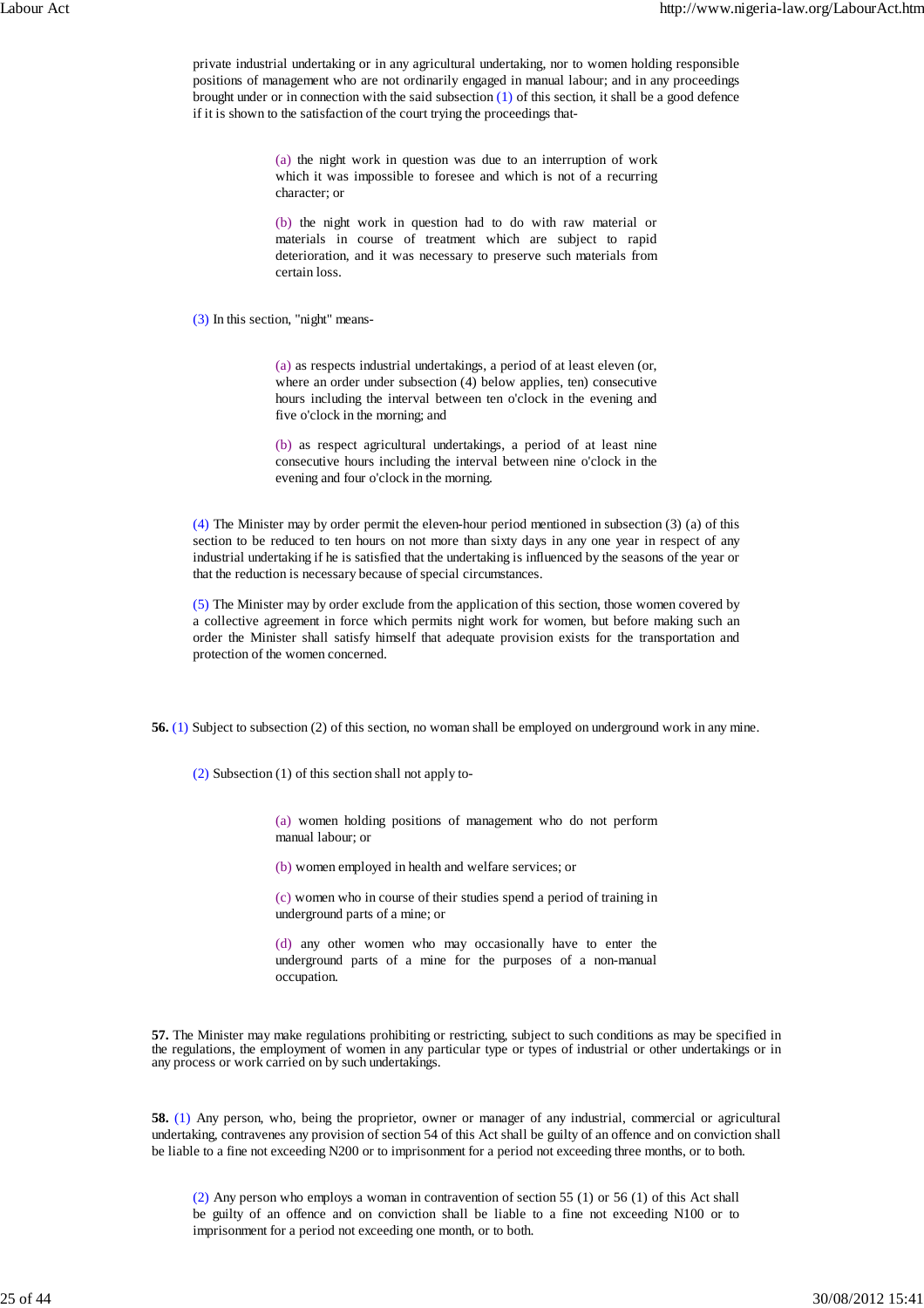#### *Young persons*

**59.** (1) No child shall-

(a) be employed or work in any capacity except where he is employed by a member of his family on light work of an agricultural, horticultural or domestic character approved by the Minister; or

(b) be required in any case to lift, carry or move anything so heavy as to be likely to injure his physical development.

(2) No young person under the age of fifteen years shall be employed or work in any industrial undertaking:

Provided that this subsection shall not apply to work done by young persons in technical schools or similar institutions if the work is approved and supervised by the Ministry of Education (or corresponding department of government) of a State.

(3) A young person under the age of fourteen years may be employed only-

(a) on a daily wage;

(b) on a day-to-day basis; and

(c) so long as he returns each night to the place of residence of his parents or guardian or a person approved by his parents or guardian:

Provided that, save as may be otherwise provided by any regulations made under section 65 of this Act, this subsection shall not apply to a young person employed in domestic service.

(4) No young person under the age of sixteen years shall be employed in circumstances in which it is not reasonably possible for him to return each day to the place of residence of his parent or guardian except-

(a) with the approval of an authorized labour officer; and

(b) on a written contract (which, notwithstanding any law to the contrary, shall not be voidable on the ground of incapacity to contract due to infancy) conforming with Part I of this Act:

Provided that, save as may be otherwise provided by any regulations made under section 65 of this Act, this subsection shall not apply to a young person employed in domestic service.

(5) No young person under the age of sixteen years shall be employed-

(a) to work underground; or

(b) on machine work; or

(c) on a public holiday.

(6) No young person shall be employed in any employment which is injurious to his health, dangerous or immoral; and, where an employer is notified in writing by the Minister (either generally or in any particular case) that the kind of work upon which a young person is employed is injurious to the young person's health, dangerous, immoral or otherwise unsuitable, the employer shall discontinue the employment, without prejudice to the right of the young person to be paid such wages as he may have earned up to the date of discontinuance.

(7) No person shall continue to employ any young person under the age of sixteen years after receiving notice either orally or in writing from the parent or guardian of the young person that the young person is employed against the wishes of the parent or guardian:

Provided that this subsection shall not apply to a young person employed under a written contract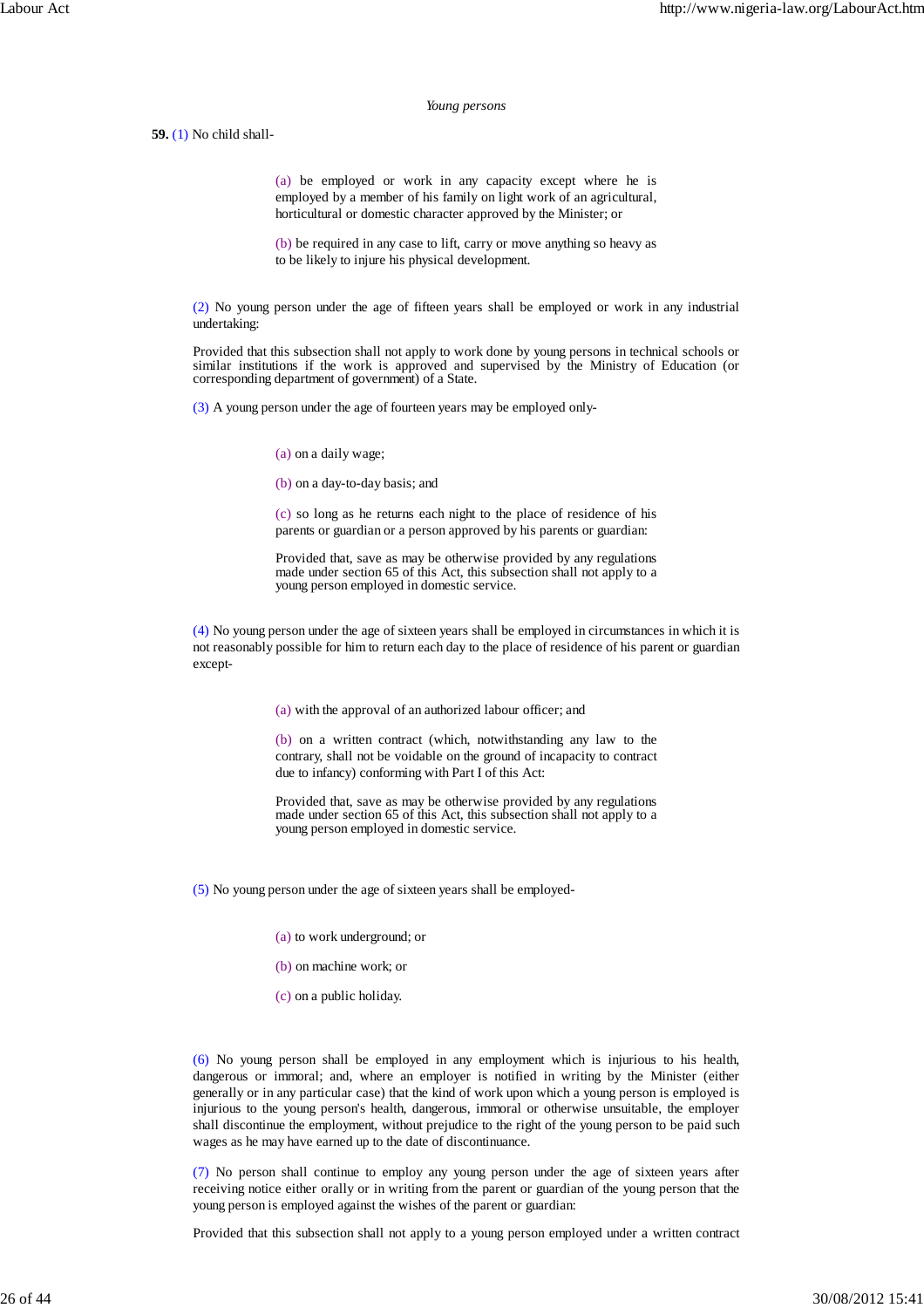entered into with the approval of an authorized labour officer.

(8) No young person under the age of sixteen years shall be required to work for a longer period than four consecutive hours or permitted to work for more than eight working hours in any one day:

Provided that, save as may be otherwise provided by any regulations made under section 65 of this Act, this subsection shall not apply to a young person employed in domestic service.

**60.** (1) Subject to this section, no young person shall be employed during the night.

(2) Young persons over the age of sixteen years may be employed during the night in the following industrial undertakings or activities which by reason of the nature of the process are required to be carried on continuously day and night, that is to say-

> (a) in the manufacture of iron and steel, in processes in which reverberatory or regeneratory furnaces are used and in the galvanizing of sheet metal or wire (except the pickling process);

- (b) glass works;
- (c) manufacture of paper;
- (d) manufacture of raw sugar; and
- (e) gold mining reduction work.

(3) Young persons over the age of sixteen may be employed during the night in cases of emergency which-

(a) could not have been controlled or foreseen;

- (b) are not of a periodical character; and
- (c) interfere with the normal working of an industrial undertaking.

(4) In this section, "night" means a period of at least twelve consecutive hours, including-

(a) in the case of young persons under the age of sixteen years, the interval between ten o'clock in the evening and six o'clock in the morning; and

(b) in the case of young persons over the age of sixteen years but under the age of eighteen years, a prescribed interval of at least seven consecutive hours falling between ten o'clock in the evening and seven o'clock in the morning.

(5) For the purposes of subsection (4) (b) of this section, the Minister may prescribe different intervals for different areas, industries, undertakings or branches of industries or undertakings, but shall consult the employers' and workers' associations or organizations concerned before prescribing an interval beginning after eleven o'clock in the evening.

**61.** (1) No young person under the age of fifteen years shall be employed in any vessel, except where-

(a) the vessel is a school or training vessel and the work on which the young person is employed is-

(i) work of a kind approved by the Minister, and

(ii) supervised by a public officer or by a public department; or

(b) only members of the young person's family are employed.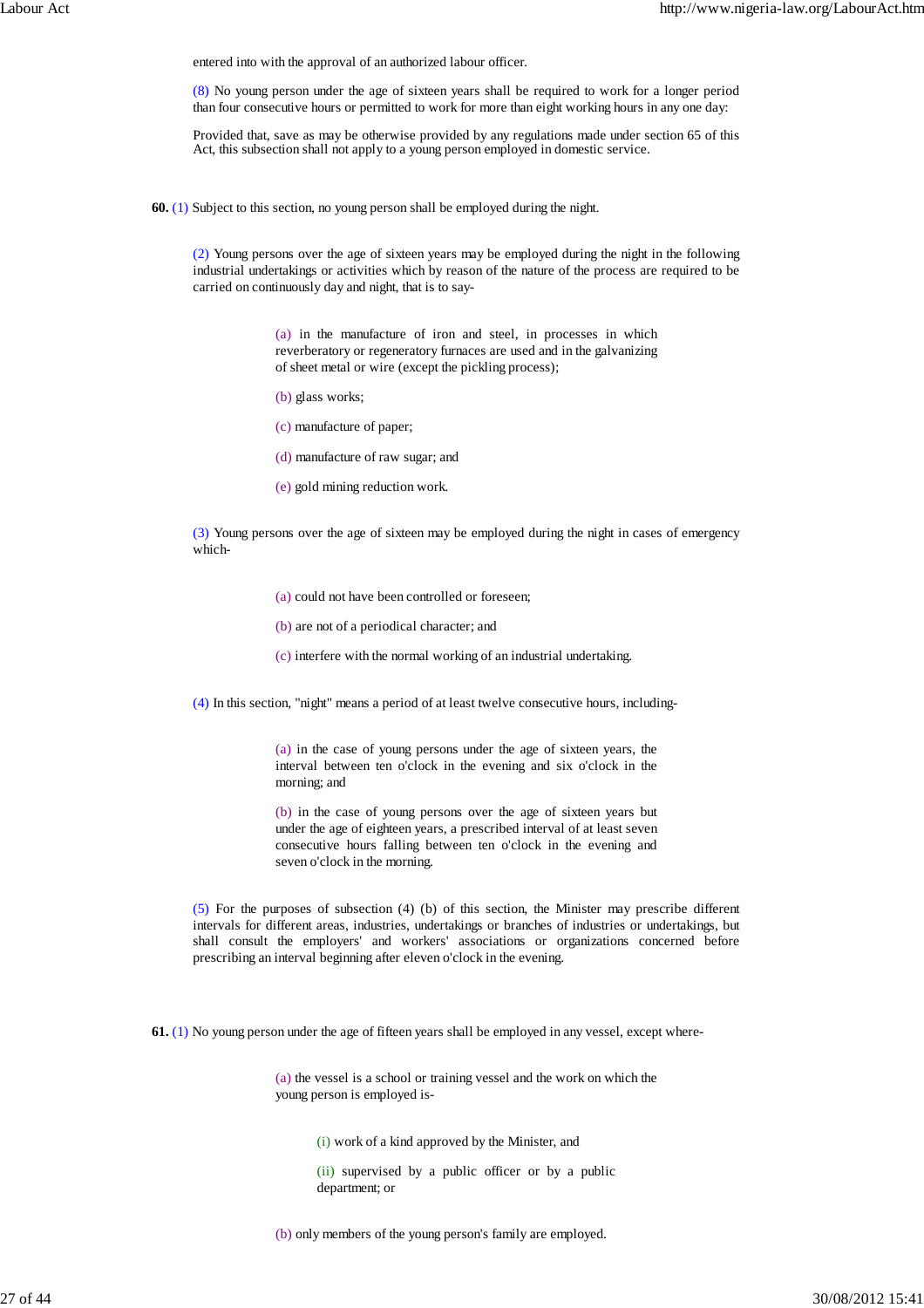(2) No young person shall be employed in a vessel as a trimmer or stoker:

Provided that, where a trimmer or stoker is required in a place in which only young persons are available, young persons of and over the age of sixteen years may be employed in that capacity, so however that two such young persons shall be engaged and employed in the place of each trimmer or stoker required.

(3) No young person shall be employed in any vessel other than a vessel in which only persons of his family are employed unless he is in possession of a certificate signed by a registered medical practitioner to the effect that he is fit for the employment or work; and, where such a certificate is issued, then-

> (a) subject to paragraph (b) of this subsection, the certificate shall be valid for one year from the date of issue, or, if it would otherwise expire in the course of a voyage, until the end of the voyage in question; and

> (b) the certificate may at any time be revoked by a qualified medical practitioner if he is satisfied that the young person is no longer fit for the employment or work.

(4) There shall be included in every agreement with the crew of a vessel a list of young persons who are members of the crew, together with particulars of the dates of their births; and, in the case of a vessel in which there is no such agreement, the master shall keep a register (which shall at all times be open to inspection by an authorized labour officer or customs officer) of such young persons as may be employed in the vessel with particulars of the dates of their births and the dates on which they became or ceased to be members of the crew.

(5) In this section-

"customs officer" means any person employed in the Department of Customs and Excise, or for the time being performing duties in relation to customs and excise;

"vessel" includes floating craft of every description except ships of war.

**62.** Every employer of young persons in an industrial undertaking shall keep a register of all young persons in his employment with particulars of their ages, the date of employment and the conditions and nature of their employment and such other particulars as may be prescribed, and shall produce the register for inspection when required by an authorized labour officer.

**63.** The Minister may make regulations-

(a) exempting any occupation which forms part of an industrial undertaking from all or any of the provisions of sections 59 to 62 of this Act or any regulations made under this section;

(b) providing for the registration and identification of young persons;

(c) prescribing the records to be kept and the returns to be made by employers of young persons;

(d) further restricting the employment of young persons in specified occupations;

(e) prescribing additional conditions upon which young persons may be engaged or employed; and

(f) making further provision for the care of young persons by employers.

**64. (** 1) Any person who employs a young person in contravention of sections 59 to 62 of this Act or any regulations made under section 63 of this Act, the proprietor, owner and manager of any undertaking in which a young person is so employed and any parent or guardian of a young person who permits the young person to be so employed shall be guilty of an offence and on conviction shall be liable to a fine not exceeding **N**100.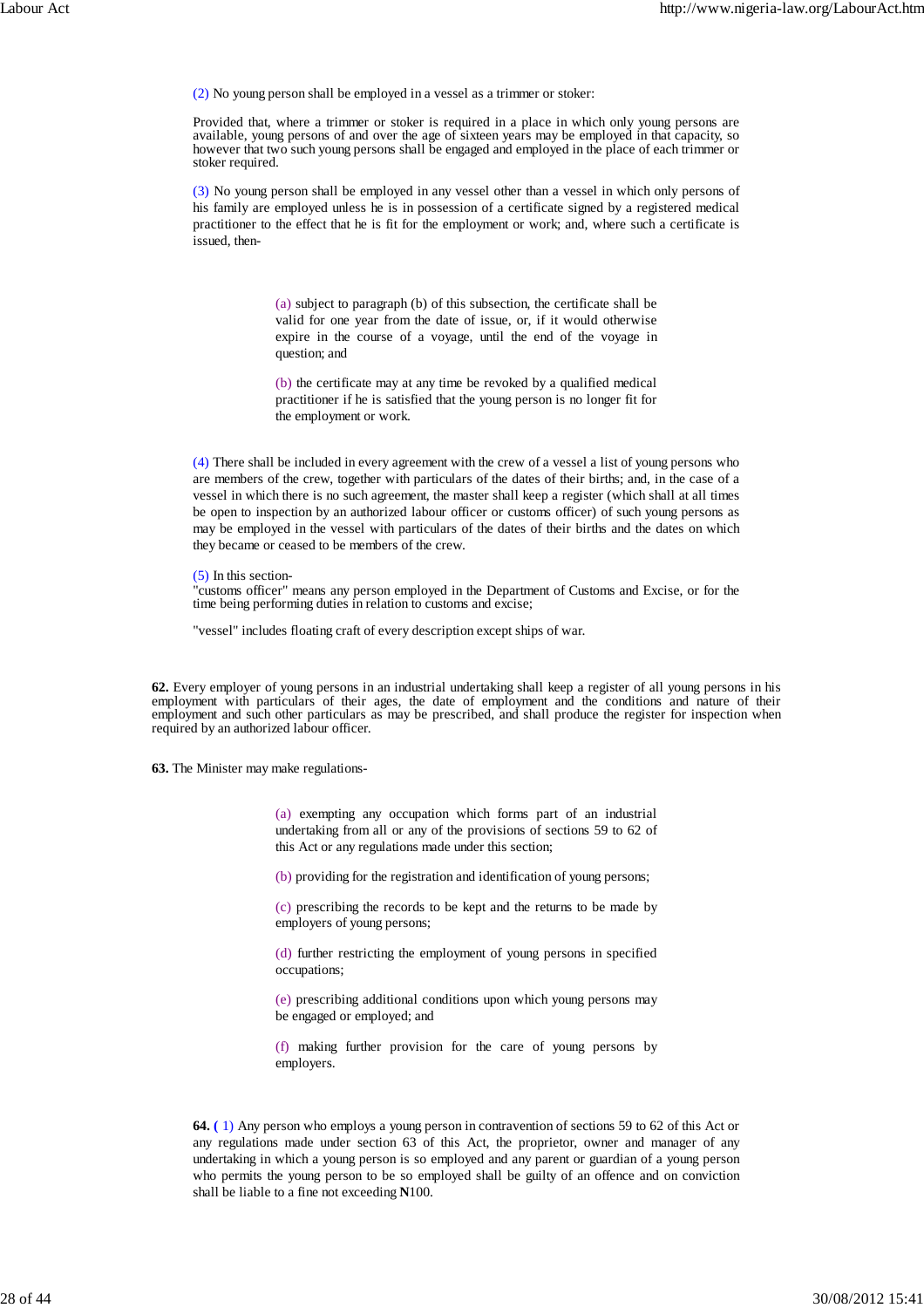(2) If in the case of a charge for an offence under subsection (1) of this section it is alleged by the person conducting the prosecution that the person in respect of whom the offence was committed was under the age of twelve, fourteen, fifteen, sixteen or eighteen years at the date of commission of the alleged offence, the magistrate or other person presiding at the hearing shall, after such enquiry as he may think necessary and after hearing any evidence that may be tendered by any party to the proceedings, determine the age of the young person; and any such determination shall be final.

## *Domestic service*

**65.** The Minister may make regulations providing for-

(a) the engagement, repatriation or supervision of domestic servants;

(b) the employment of women and domestic servants;

(c) the housing accommodation and sanitary arrangement of domestic servants; and

(d) the conditions of domestic service generally.

## *Labour health areas*

**66.** Where the Minister is satisfied that an industrial or agricultural undertaking is situated in an area which, having regard to the existing medical and health conditions and facilities, water supplies and communications, is remote and isolated, he may by order declare the area a labour health area; and, during the period of employment of any worker in a labour health area, the employer shall provide such facilities and make such arrangements as may be specified by regulations made under section 67 of this Act, and shall otherwise comply with the requirements of any such regulations.

**67.** The Minister, in respect of labour health areas or any particular labour health area, may make regulations for-( (a) the planning and layout of towns and villages;

> (b) the construction of streets, lanes, buildings, markets, open places, drains, latrines, incinerators, wells and tanks;

> (c) the provision of housing accommodation for workers, the provision of sanitary arrangements for, and the inspection of, that accommodation, and the limitation of the number of persons or class of persons who may reside in any house;

(d) the supply of water, food and fuel;

(e) the examination of workers by medical officers, that is to say, registered medical practitioners in the service of a public authority or other registered medical practitioners authorized as medical officers by the Minister for the purposes of this paragraph;

(f) the measures to be taken to prevent the introduction or spreading of infectious and contagious diseases;

(g) the compulsory employment of qualified medical practitioners by employers;

(h) the compulsory erection and proper staffing, control and equipping of hospitals by employers and, in default thereof, the recovery from employers of the cost of medical attendance provided by the Federal Government and of the erection and maintenance of any hospitals erected by that Government;

(i) requiring employers to make arrangements with hospital authorities for the medical and surgical treatment of their workers (including, where necessary, accommodation and food in hospital) and to provide any necessary transport for sick or injured workers;

(j) prescribing-

(i) the matters for which the arrangements mentioned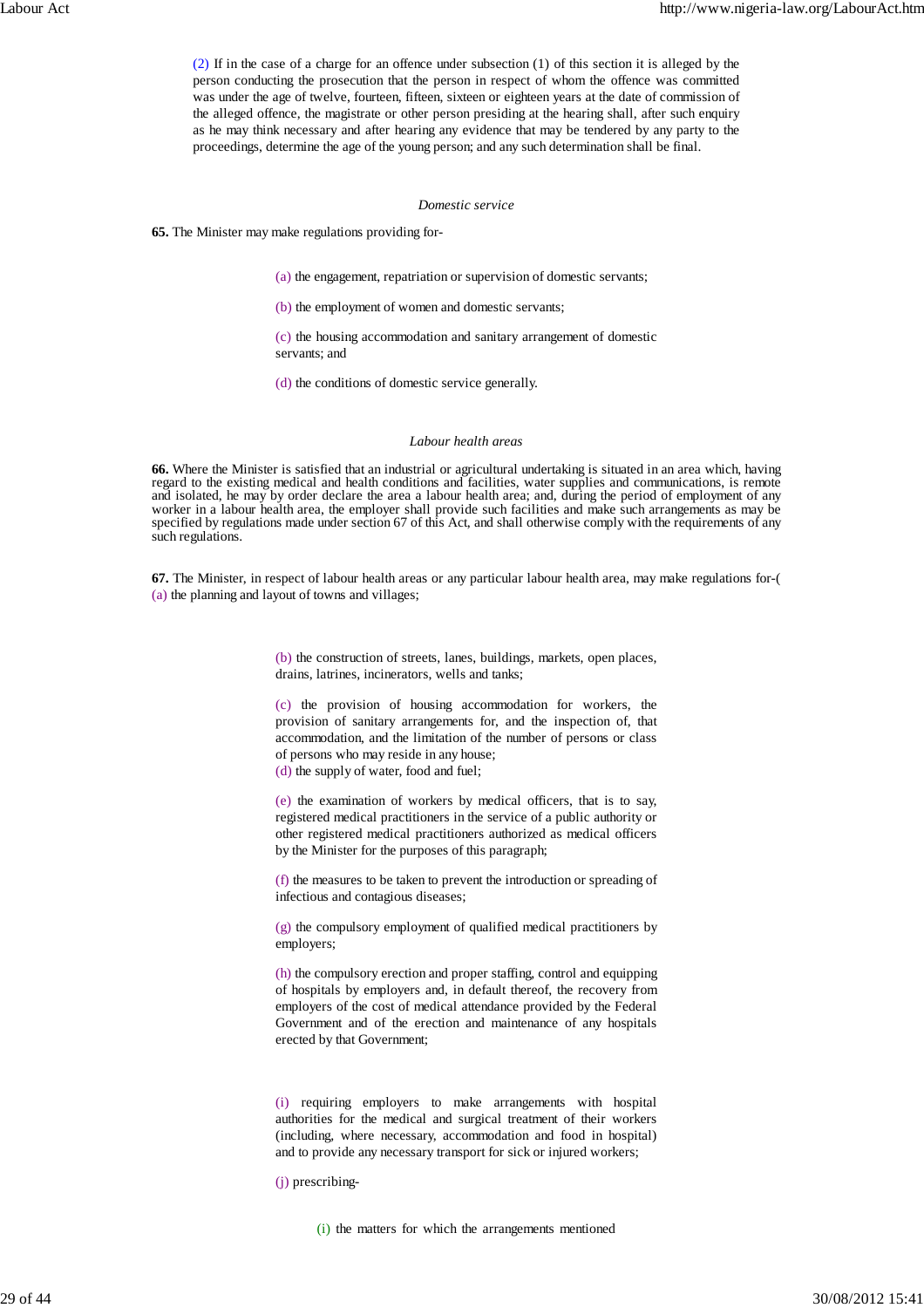in the preceding paragraph shall provide,

(ii) the officer by whom those arrangements are to be approved, and

(iii) the charges which may be made by the hospital authority and the period (not exceeding six weeks) for which the employer shall be liable for those charges;

(k) the keeping of medical attendance registers;

(l) the furnishing of returns of-

(i) the numbers of workers employed either above or below ground and the nature of their employment,

(ii) casualties by way of injury, disease or death, and

(iii) such other matters as the Minister may consider necessary to ensure that the health and welfare of workers are properly attended to;

(m) prescribing fees to be paid for any matter or thing to be done under the regulations;

(n) prescribing-

(i) penalties for offences under the regulations not exceeding a fine of N1,500 or imprisonment for a period of two years, or both, and

(ii) additional penalties for continuing offences not exceeding in the aggregate a fine of N1,500 or imprisonment for a period of two years, or both; and

(o) where any structure is built, renewed, reconstructed or altered in contravention of the regulations-

> (i) providing for the service of notice of the contravention on the offending person,

> (ii) enabling a specified officer or authority, in default of remedial action being taken in consequence of the notice, to enter the relevant premises and take such remedial action as he considers necessary, and

> (iii) providing for the recovery of any expenses incurred by the officer or authority in doing so.

> > *Registration, employment exchanges, etc.*

**68.** (1) The Minister may make regulations for the registration of employers.

(2) Regulations made under this section may-

(a) provide for the registration of employers (or specific classes of employers) generally or in specific areas to be prescribed in the regulations;

(b) prescribe the manner of, and conditions for, registration and the person by whom and the manner in which the register is to be maintained;

(c) prescribe the circumstances in which employers may be refused registration or struck off the register;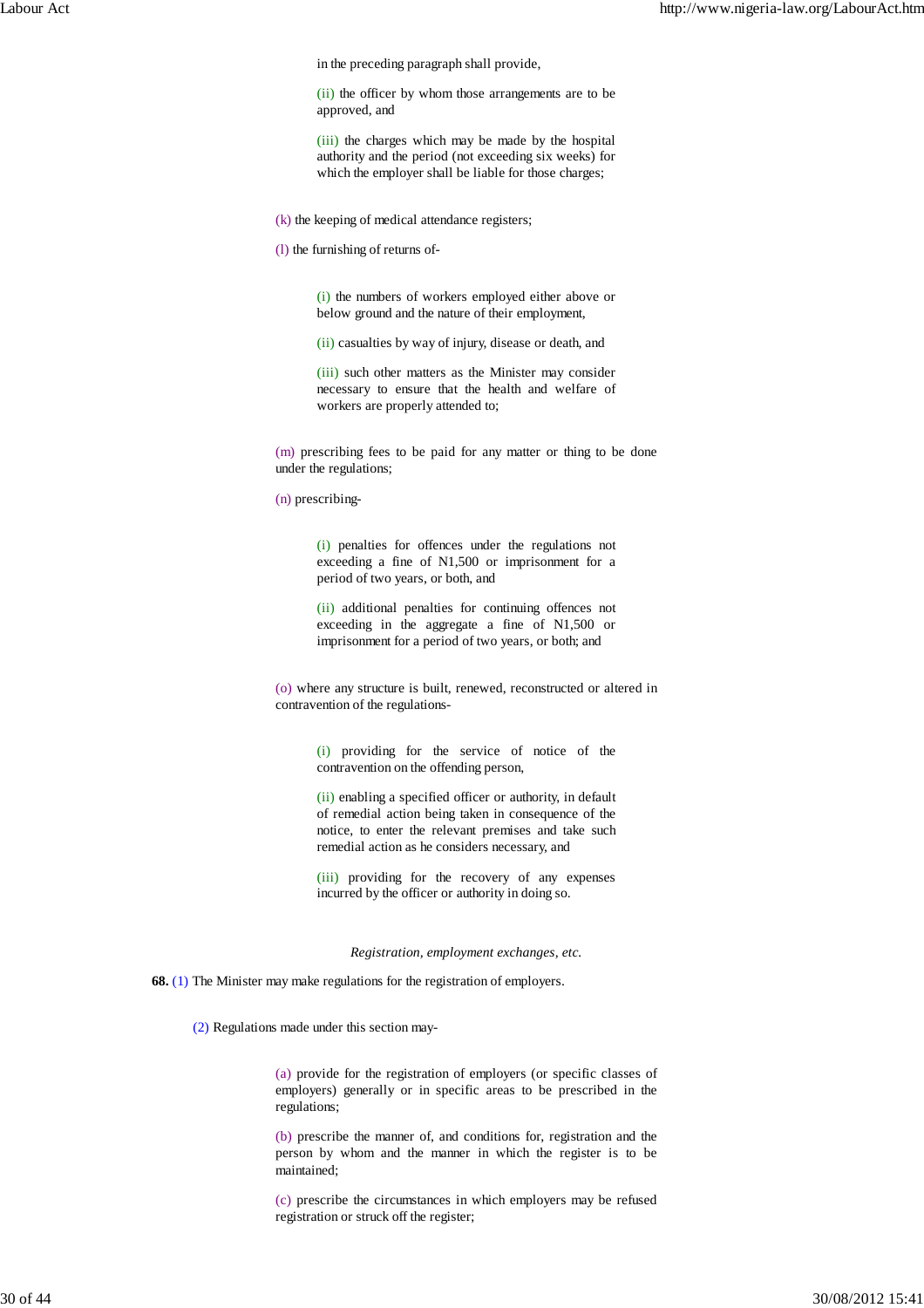(d) without prejudice to the generality of paragraph (c) of this subsection, provide for employers to be refused registration or to be struck off the register, as the case may be, if they Fail to comply with conditions specified in the regulations;

(e) prohibit the employment of citizens as workers by unregistered employers;

(f) impose penalties for contraventions of the regulations not exceeding a fine of N1,500 or imprisonment For a period of two years, or both; and

(g) contain such incidental or related provisions as the Minister thinks necessary or expedient.

**69.** (1) Where the Minister has agreed with the representatives of the employers' and workers' organisations within an industry or area as to the desirability of establishing a scheme for labour within that industry or area he may make an order, if he thinks fit, in respect of the industry or area in question.

(2) Where an order is made under subsection (1) of this section in respect of an industry or area-

(a) it shall be the duty of every employer who is engaged in the industry or ordinarily has a place of business in the area, as the case may be, to apply for registration in accordance with any regulations made under subsection (5) of this section;

(b) every industrial worker under the age of fifty-five years who is employed in the industry or, as the case may be, is ordinarily resident in the area shall be liable to compulsory registration under those regulations if an order is made in respect of him under paragraph (c) of this subsection;

(c) the Minister may by order require any class or classes of industrial workers to whom paragraph (b) of this subsection applies to present themselves for registration in such manner, at such place and within such times as may be specified in the order; and

(d) the Minister may by order forbid such employers as are mentioned in paragraph (a) of this subsection (or any specified class thereof)-

> (i) to carry on business in the industry or area, as the case may be, unless they are registered accordingly, or

> (ii) to employ industrial workers (or any specified class thereof) in the industry or area, as the case may be, unless the workers are registered accordingly.

(3) An authorized labour officer, where he is satisfied than an employer who has not applied for registration in pursuance of subsection (2) (a) of this section is a person who ought to have done so, may by notice in writing call upon the employer to apply accordingly.

(4) For the purposes of subsection (2) (b) of this section, an industrial worker-

(a) shall be presumed to be under the age of fifty-five years unless he satisfies an authorized labour officer to the contrary; and

(b) if he is present in an area to which an order made under subsection (1) of this section applies, shall be presumed to be ordinarily resident in that area unless he satisfies an authorized labour officer that he is residing there for some temporary purpose only.

**(5)** The Minister may make regulations for the purposes of this section-

(a) establishing offices for the registration of employers and industrial workers;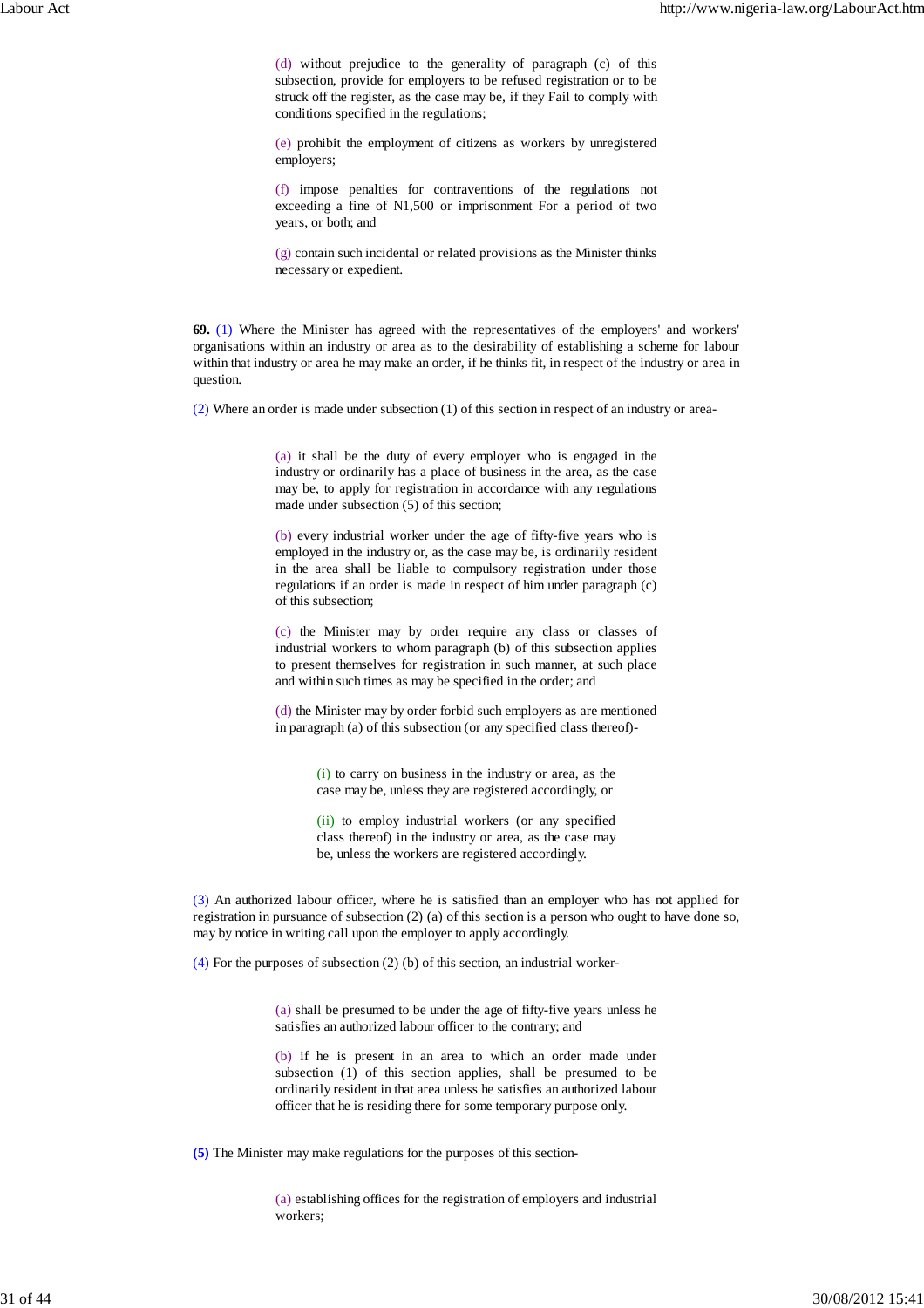(b) prescribing forms of application for registration and certificates of registration, and such other forms as may be needed for the purposes of the regulations;

(c) providing for the issue of certificates of registration and their replacement if lost or destroyed;

(d) prescribing the particulars to be furnished on application for registration and on registration;

(e) prescribing the duties of registered persons and others in respect of certificates of registration; and

(f) prescribing fees and providing generally for registration under this section.

**70.** The Minister may make regulations-

(a) authorizing the establishment of registration offices, to be known as employment exchanges, at which industrial workers may attend for registration and make application for employment and to which employers may notify vacancies;

(b) providing for the issue of certificates of registration and identity to registered industrial workers and the replacement, on payment of such fee as may be prescribed, of any such certificates when lost or destroyed;

(c) prescribing the particulars to be furnished on registration;

(d) providing for the taking of photographs and fingerprints of registered industrial workers as a means of identification;

(e) regulating or restricting the numbers of registered industrial workers employed, either generally or in specified businesses or undertakings;

(f) prescribing the duties of registered persons and others in respect of certificates of registration and identity;

(g) requiring employers in such occupations as may be specified to furnish returns of such matters relating to the employment of workers as may be specified; and

(h) prescribing fees to be charged under the regulations.

**71.** (1) No person shall establish or operate a fee-charging employment agency save with the written consent of the Minister.

(2) The Minister may make regulations providing for the supervision and control of fee-charging employment agencies and prescribing the scale of fees which they may charge.

(3) In this section, "fee-charging employment agency" means-

(a) an agency conducted by any person who acts as an intermediary for the purpose of procuring employment for a worker or supplying a worker to an employer with a view to deriving either directly or indirectly any pecuniary or other material advantage from either employer or worker; or

(b) an agency for conducting the placing services of any company, institution, agency or other organisation which, although the agency is not conducted with a view to obtaining any pecuniary or other material advantage, levies from either employer or worker for those services an entrance fee, a periodical contribution or any other charge,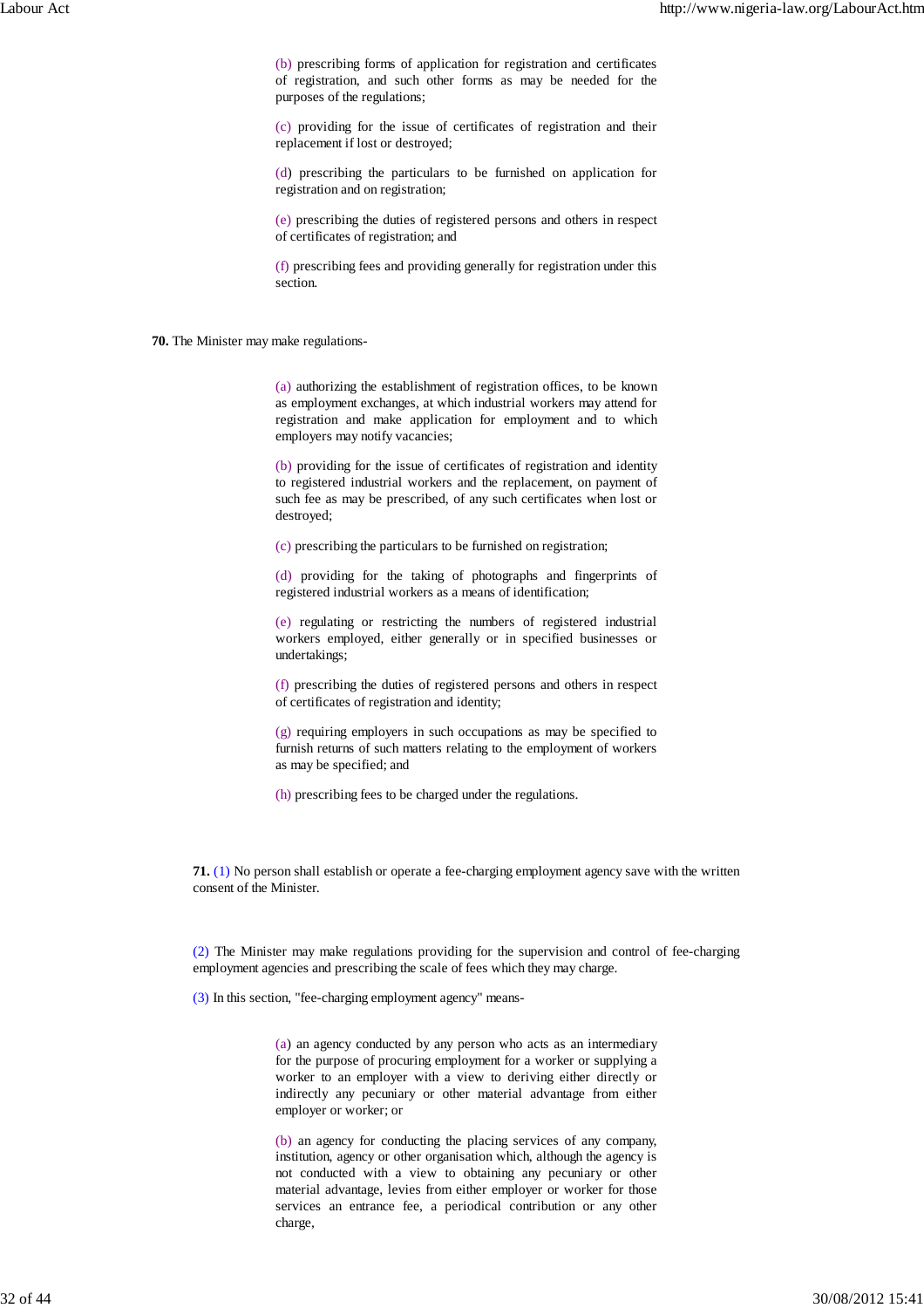but excludes any organisation for the production of newspapers (or other publications) which are not produced wholly or mainly for the purpose of acting as intermediaries between employers and workers.

**72.** (1) Any person who with intent to deceive-

(a) gives any false particulars for the purposes of section 69 (1) to (4) of this Act or any regulations made under section 69 (5) or 70 of this Act; or

(b) forges a registration certificate of the kind provided for in any such regulations; or

(c) uses a forged certificate of that kind; or

(d) lends to or allows to be used by another person a certificate of that kind; or

(e) makes or has in his possession any document so closely resembling a certificate of that kind as to be calculated to deceive; or

(f) uses or displays a certificate of that kind which has not been issued to him,

shall be guilty of an offence and on conviction shall be liable to a fine not exceeding N1,000 or to imprisonment for a period not exceeding one year, or to both.

(2) Any employer or industrial worker who contravenes section 69 (2) of this Act, any employer who fails to comply with a notice under section 69 (3) of this Act and any person who contravenes section 71 (1) of this Act shall be guilty of an offence and on conviction shall be liable to a fine not exceeding N500 or to imprisonment for a period not exceeding six months, or to both:

Provided that, in any proceedings under this section for such a contravention or for a failure to comply with such a notice, it shall be a defence for the accused to prove that the contravention or failure was due to circumstances beyond his control.

(3) In any proceedings under this section in relation to an industry or area, it shall be presumed until the contrary is proved that the accused-

> (a) if he is an employer, is engaged in the industry or ordinarily has a place of business in the area, as the case may be; and

> (b) if he is an industrial worker, is under the age of fifty-five years and is engaged in the industry or ordinarily resident in the area, as the case may be.

# *Forced labour*

**73.** (1) Any person who requires any other person, or l permits any other person to be required, to perform forced labour contrary to section 31 (1) (c) of the Constitution of, the Federal Republic of Nigeria shall be guilty of an offence and on conviction shall be liable to a fine not exceeding N1,000 or to imprisonment for a period not exceeding two years, or to both.

(2) Any person who, being a public officer, puts any constraint upon the population under his charge or upon any members thereof to work for any private individual, association or company shall be guilty of an offence and on conviction shall be liable to a fine not exceeding N200 or to imprisonment for a period not exceeding six months, or to both.

**74.** (1) The Minister may make regulations regulating the requisition of labour of the kind defined in section 31 (2) (c) and (d) (i) of the Constitution of the Federal Republic of Nigeria (that is to say, labour required in the event of any emergency or calamity threatening the life or well-being of the community, and labour that forms part of normal communal or other civil obligations).

(2) Regulations made under subsection (1) of this section-

(a) may specify for an offence under the regulations (including a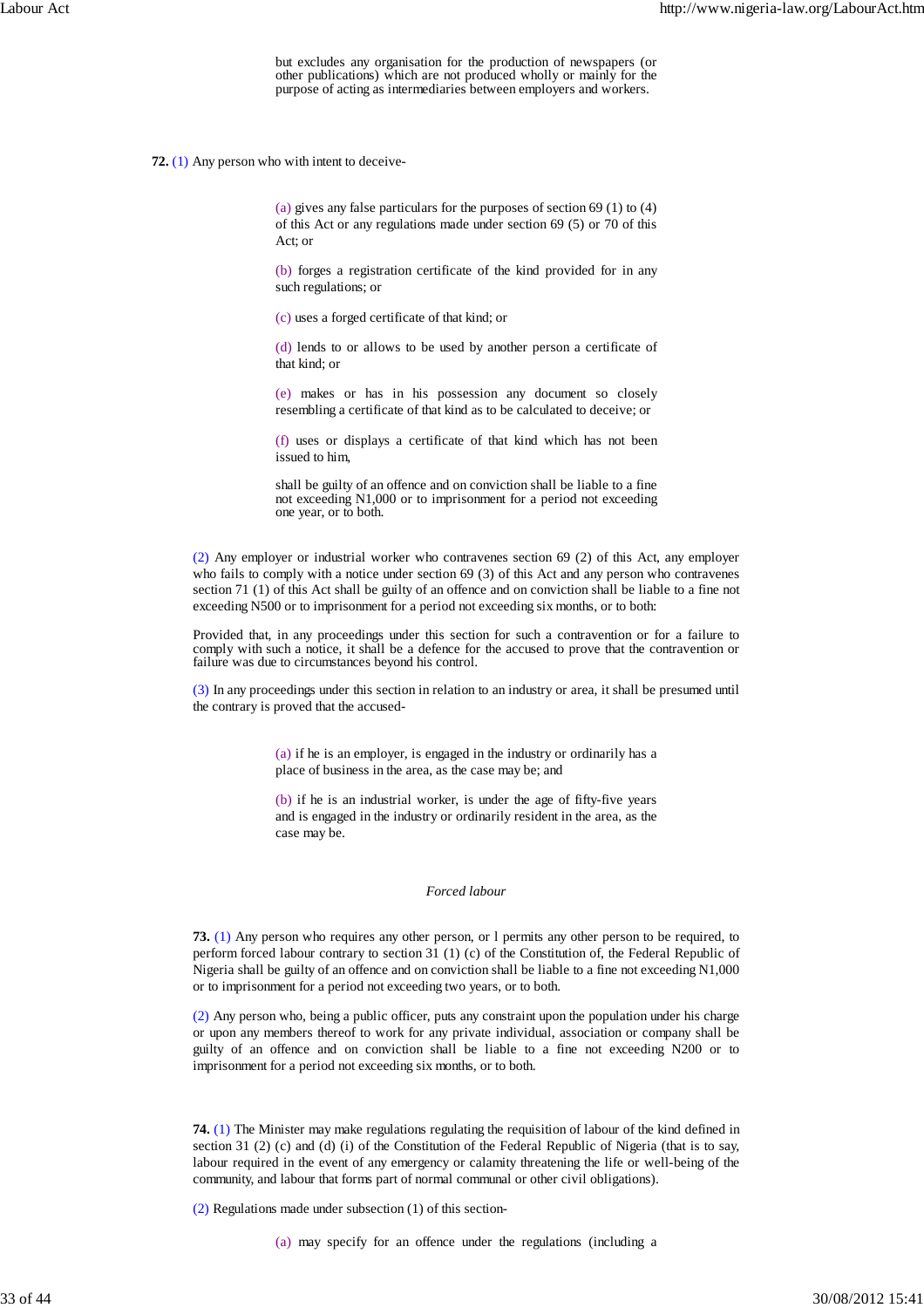failure or refusal, without reasonable cause, to render labour lawfully required thereunder) a fine not exceeding N200 or imprisonment for a period not exceeding six months, or both, and as a daily penalty a fine not exceeding N10 or imprisonment for a period not exceeding seven days, or both; and

(b) may add to, amend or repeal subsections (3) to (6) of this section.

(3) Subject to this section, the prescribed authority may require the inhabitants of any town or village subject to its jurisdiction to provide labour for any of the following purposes-

> (a) the construction and maintenance of buildings used for communal purposes, including markets but excluding juju houses and places of worship;

(b) sanitary measures;

(c) the construction and maintenance of local roads and paths;

(d) the construction and maintenance of town or village fences;

(e) the construction and maintenance of communal wells; and

(f) other communal services of a similar kind in the direct interest of the inhabitants of the town or village.

(4) No labour shall be required under subsection (3) of this section unless-

(a) the inhabitants of the town or village or their direct representatives have been previously consulted by the prescribed authority with regard to the need for the proposed service; and

(b) a majority of the inhabitants or representatives, as the case may be, has agreed to the requiring of the labour.

(5) In subsections (3) and (4) of this section "town or village" excludes a township but includes any area (other than a township) declared by the Minister by order to be a town or village for the purposes of this section.

(6) Any person who does not wish to execute his share of any labour required under subsection (3) of this section may be excused from doing so on payment to the prescribed authority of such sum per day, while the labour is being done, as represents the current daily wage for unskilled labour.

(7) Nothing in this section shall be taken to authorize the exaction from any person of any work or service for which that person does not offer himself voluntarily where apart from this section the exaction of that work or service would be illegal.

### **Part IV Supplemental**

#### *Records and returns*

**75**. (1) It shall be the duty of every employer to keep such records of wages and conditions of employment as are necessary to show that this Act is being complied with.

(2) Without prejudice to the generality of subsection (1) of this section, every employer shall keep in respect of each of his workers to whom a statement has been given under section 7 of this Act, a record showing-

- (a) the name and address of the worker;
- (b) his town (or other place) of origin;
- (c) the date of his birth;
- (d) the name and address of his next of kin;
- (e) the date and place of his engagement;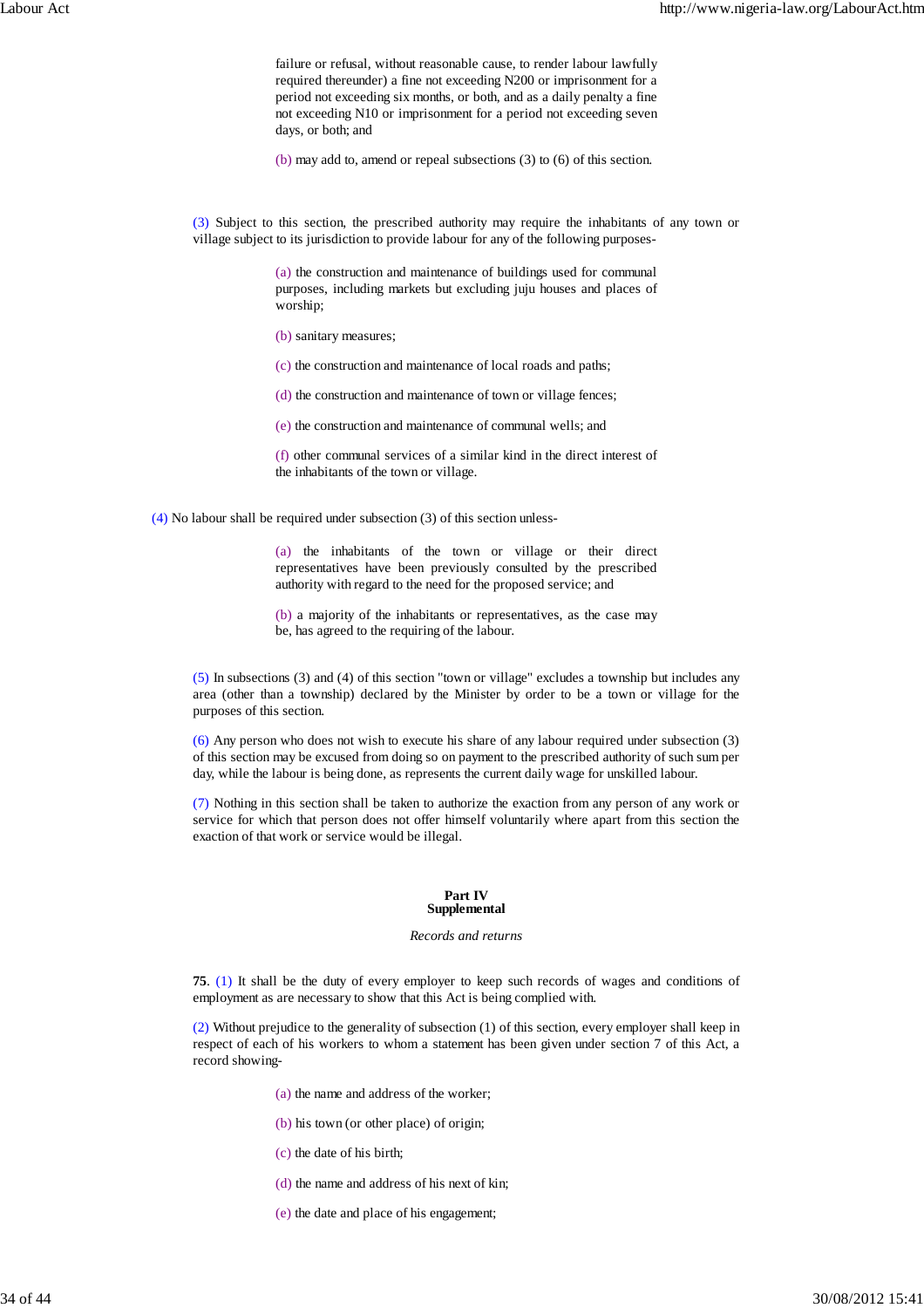(f) his National Provident Fund number; and

(g) the date of cessation of employment.

(3) Records kept pursuant to subsections (1) and (2) of this section shall be retained for three years after the time to which they refer.

(4) Any employer who-

(a) knowingly and with intent to avoid compliance with any provision of this Act, omits to keep any or any sufficient record of any particular wages or conditions of employment, or

(b) fails to comply with subsection (2) or (3) of this section,

shall be guilty of an offence and on conviction shall be liable to a fine not exceeding **N**200.

**76.** (1) The Minister may require returns and statistics, whether periodical or otherwise, to be furnished by employers as to the number of persons employed by them in any particular class of employment and as to the rates of remuneration and other conditions in that or any other class of employment.

(2) Any employer who fails to furnish any returns or statistics which he is required to furnish under subsection (1) of this section shall be guilty of an offence and on conviction shall be liable to a fine not exceeding **N**200.

#### *Administration*

**77.** (1) The Minister may by writing under his hand authorize-

(a) any public officer serving in a ministry or department for which the Minister is responsible; and

(b) with the consent of the State Authority, any officer in the public service of a State, to be an authorized labour officer for the purposes of this Act

(2) An authorization under subsection (1) of this section may-

(a) as regards the officer authorized, be made by name or by office;

(b) relate to the whole of the Federation or any specified part or parts thereof; and

(c) relate to the whole of this Act or any specified provision or provisions thereof.

(3) No authorized labour officer, except in so far as is necessary for the purposes of a complaint or prosecution under this Act, shall publish or disclose to any person the details of any manufacturing, commercial or working process which may come to his knowledge in the course of his duties.

(4) An authorized labour officer shall treat as absolutely confidential the source of any complaint alleging a contravention of this Act, and where he visits an employer's premises in consequence of such a complaint, shall give no indication to the employer or the employer's representative that the visit was made in consequence of the complaint.

**78.** (1) In addition to any other powers conferred by this Act, an authorized labour office may for the purpose of facilitating or ensuring the proper operation of this Act-

> (a) enter, inspect and examine by day or night any labour encampment, farm, factory or other land or workplace whatsoever (and every part thereof) if he has reasonable cause to believe that any worker is employed therein or thereon;

> (b) enter, inspect and examine by day any premises provided by an employer in which he has reasonable cause to believe that workers are living;

> (c) enter, inspect and examine any hospital building, sanitary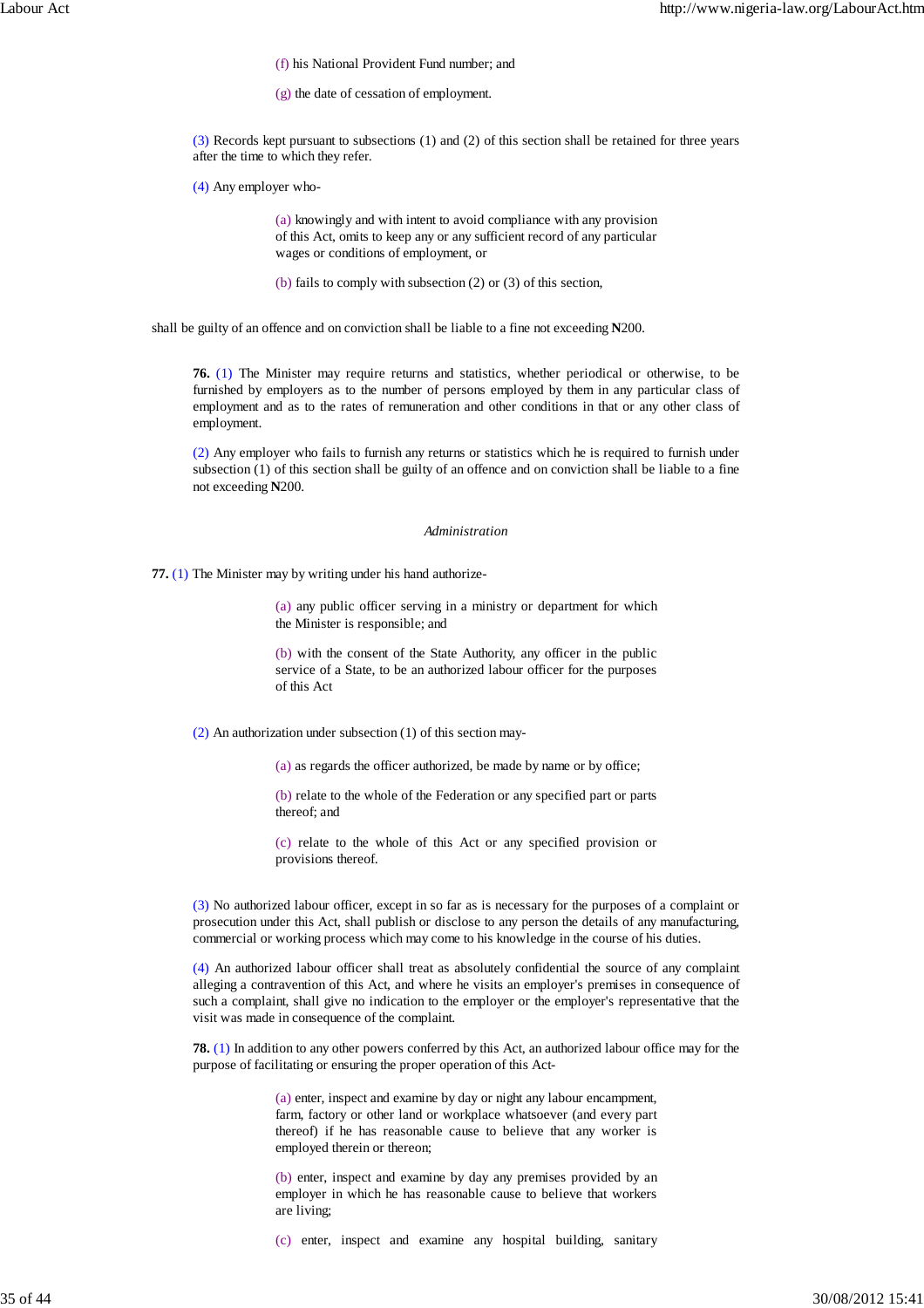convenience, messroom or water supply provided for or used by workers;

(d) take with him a police officer if he has reasonable cause to apprehend any serious obstruction in the execution of his functions;

(e) require the production of any registers, certificates, notices or other documents kept in pursuance of this Act and inspect, examine and copy any of them;

(f) make such examination and enquiry as may be necessary to ascertain whether the provisions of this Act are being complied with, so far as respects any labour encampment, farm, factory or other land or workplace whatsoever and any person employed therein or thereon;

(g) inspect and examine all food provided for the use of workers and take samples thereof, so however that-

> (i) any sample taken in pursuance of this paragraph shall be taken in duplicate in the presence of the employer of the workers (or, if the employer is not readily available, in the presence of a foreman or other responsible person) and shall be labelled and sealed in the presence of the employer, foreman or other responsible person, and

> (ii) one sample so labelled and sealed shall be left with the employer, foreman or other responsible person;

(h) take or remove for the purpose of analysis samples of materials and substances used or handled by workers from premises not covered by the Factories Act, subject to the employer or his representative being notified and given an opportunity to be present when the samples are taken;

(i) interrogate, either alone or in the presence of another person as he thinks fit, with respect to matters to which this Act relates, any person whom he finds in or on any labour encampment, farm, factory or other workplace whatsoever or whom he has reasonable cause to believe to have been within the preceding three months employed in or on any labour encampment, farm, factory or other land or workplace whatsoever, so however that no person shall be forced to answer any question tending to incriminate himself;

(j) with the consent in writing of the Minister and subject to any powers conferred by the Constitution of the Federal Republic of Nigeria on the Attorney-General or Director of Public Prosecutions of the Federation or a State, prosecute, conduct or defend before a magistrate's court, a district court or a court given jurisdiction under section 80 (2) of this Act in his own name (or, where he is acting under section 83 (5) of this Act, in the name of the complainant) any complaint or other proceeding arising under this Act or otherwise in the exercise of his functions as an authorized labour officer;

(k) direct any person who has in his opinion contravened any provision of this Act, to remedy the contravention within a specified and reasonable period; and

(l) direct the posting of a notice in any premises if he is satisfied that it is necessary or expedient for the proper implementation of this Act.

(2) Any person directed to take remedial action under subsection (1) (k) of this section may, if he is dissatisfied with the direction, within fourteen days or within any period stated in the direction, whichever is the less, appeal m writing to the Minister, who may refer the case for advice to any person or persons considered by him to be suitable and whose decision shall be final.

(3) Any person who-

(a) obstructs an authorized labour officer in the exercise of his functions under this section or any other provision of this Act; or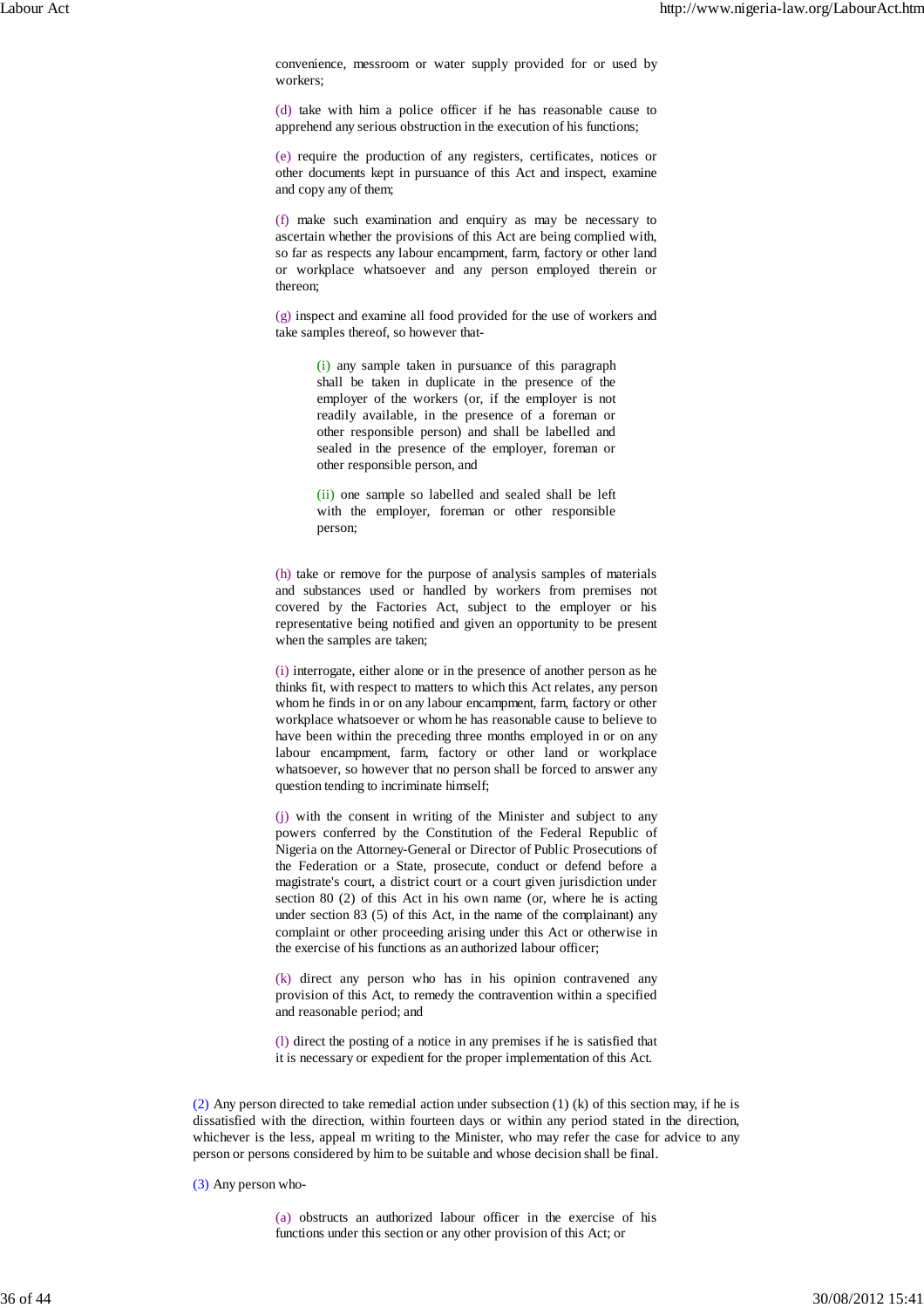(b) fails to comply with a direction under subsection (1) (k) of this section (no appeal having been made under subsection (2) of this section or any such appeal having been disposed of); or

(c) fails to comply with a direction under subsection (1) (l) of this section,

shall be guilty of an offence and on conviction shall be liable to a fine not exceeding N1,000 or to imprisonment for a period not exceeding two years, or to both.

**79.** (1) Subject to this section, the Minister may delegate any of his functions under this Act-

(a) to a public officer serving in a ministry or department for which the Minister is responsible; or

(b) as regards a State, to the Minister in the Government of the State responsible for labour matters or, with the consent of the State Authority, to an officer in the public service of the State.

(2) Subsection (1) of this section does not apply to the power of delegation conferred by that subsection or to any power to make regulations or orders.

(3) A delegation under subsection (1) of this section may be made subject to such conditions and limitations, if any, as the Minister thinks fit.

(4) The delegation of a function under subsection (1) of this section shall not prevent the Minister from continuing to exercise the function himself if he sees fit.

# *Settlement of disputes*

**80** (1) A magistrate's court (or, in a State where a magistrate's court has no civil jurisdiction, a district court) shall have jurisdiction to hear complaints under section 81 of this Act.

(2) Without prejudice to the jurisdiction to hear complaints conferred by subsection (1) of this section, the Chief Judge of a State with the concurrence of the State Authority may by order confer jurisdiction to hear such complaints on area courts or customary courts in the State or part of the State.

## **81.** (1) Where-

(a) an employer or worker neglects or refuses to fulfil a contract; or

(b) any question, difference or dispute arises as to the rights or liabilities of a party to a contract or touching any misconduct, neglect, ill-treatment or injury to the person or property of a party to a contract,

any party to the contract feeling himself aggrieved may make complaint to a court having jurisdiction, which may thereupon issue a summons to the party complained against (the aggrieved party, the court, the party complained against and the complaint being hereafter in this section and in sections 82 to 85 of this Act referred to as "the complainant", "the court", "the respondent" and "the complaint" respectively).

(2) If the complainant claims an amount beyond the civil jurisdiction of the court, the court shall forward the complaint to the nearest court having jurisdiction.

(3) The court may exercise jurisdiction in the complaint if the respondent is in its area of jurisdiction at the time the complaint is made, whether or not the grounds of the complaint arose within that area.

(4) If at any time after the laying of the complaint it appears to the court by information on oath that the respondent is about to abscond, the court may cause him to be arrested and detained in custody unless he finds security to appear and answer the complaint and to abide by the decision of the court thereon.

(5) Where the court is of the opinion that the complaint could more properly or conveniently be dealt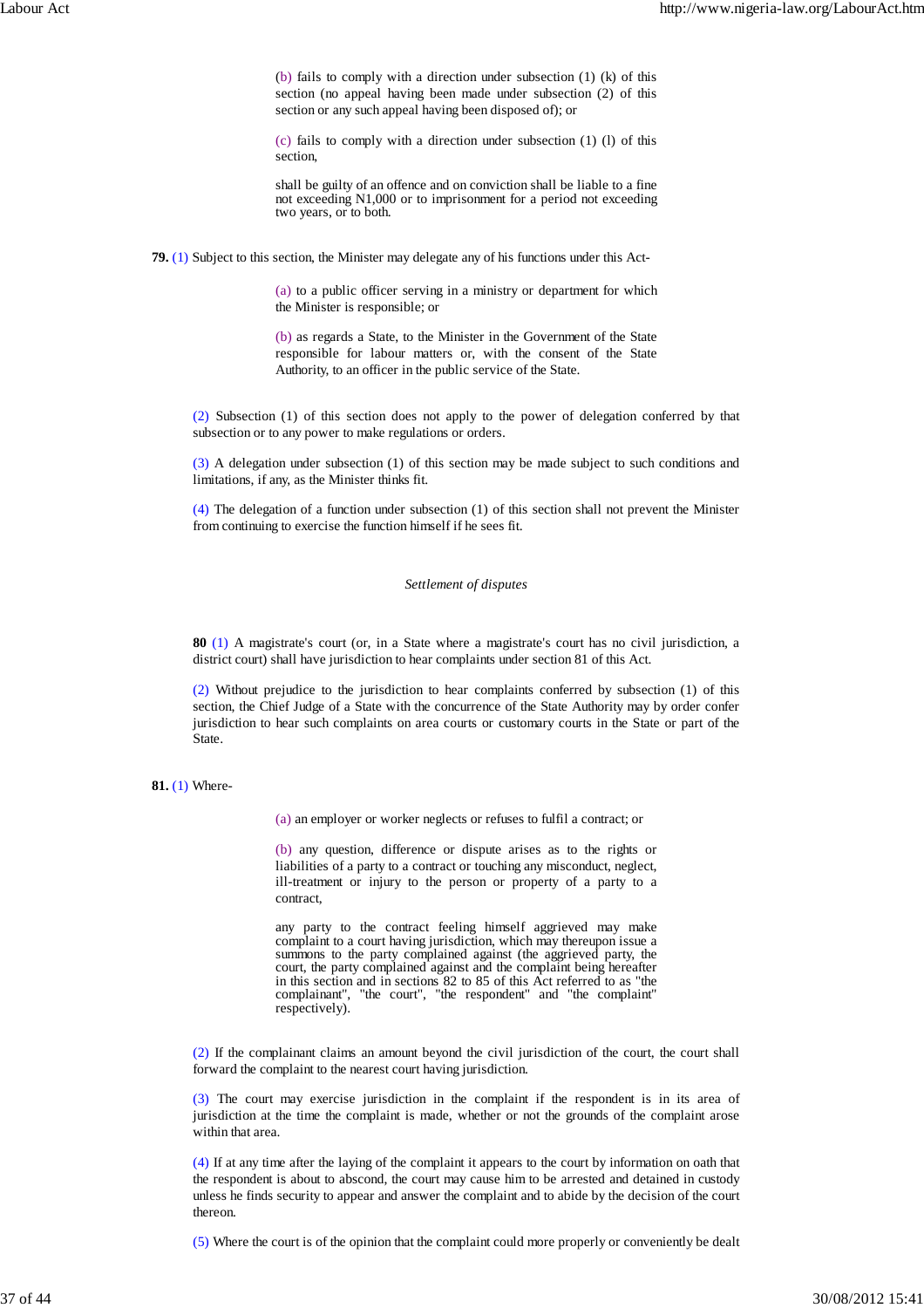with by civil proceedings, it may, at any time before giving its final decision on the complaint, order that the remedy, if any, for the matters complained of shall be by an action brought in accordance with the law relating to civil proceedings and not by proceedings under this section.

(6) This section shall not apply to a trade dispute, that is to say, any dispute or difference between employers and workers (or between workers and other workers) connected with-

(a) the employment or non-employment; or

(b) the terms of the employment; or

(c) the conditions of labour, of any person.

**82.** (1) In dealing with the complaint; the court-

(a) may adjust and set off one against the other all such claims on the part of the complainant and the respondent arising out of or incidental to the relationship between them as the court may find to be subsisting, whether the claims are liquidated or unliquidated or for wages, damages or otherwise, and may direct the payment of such sum as it finds due by one party to the other;

(b) may direct fulfillment of the relevant contract and, in a case where damages might be awarded for any breach of contract, may in place of the whole or part of the damages which would otherwise have been awarded direct the party committing the breach to give security to the satisfaction of the court for the due performance of so much of the contract as remains unperformed;

(c) if the party receiving a direction under paragraph (b) of this subsection fails to find security and the court is satisfied that the failure is not due to the inability of that party to find it, may commit him to prison (for a period not exceeding three months) until he finds it;

(d) may rescind the contract upon such terms as to apportionment of wages or other sums due thereunder, and as to the payment of wages or damages or other sums due, as it thinks just; and

(e) where the court has criminal jurisdiction and it appears to the court that an employer or worker has been guilty of an offence under this Act, may in place of or in addition to exercising any of the powers conferred by paragraphs (a) to (d) of this subsection pass on the offender any sentence which is authorized by this Act and is within its criminal jurisdiction.

(2) Without prejudice to any other method of giving security which the court may consider appropriate in any particular case, a person may give security for the purposes of subsection (1) (b) of this section by making in or under the direction of the court a written or oral acknowledgment (to be known as a recognizance) of the undertaking or condition by which and the sum in which he is bound; and any such recognizance shall be made as nearly as possible in the same way as recognizances of bail and shall be liable to be forfeited and enforced in the same way as recognizances of bail.

**83**. (1) Subject to this section and the other provisions of sections 81, 82, 84 and 85 of this Act, the law regulating the procedure in criminal cases (including the law respecting appeals, revisions and the levying of moneys ordered to be paid) shall apply to the complaint and any orders for the payment of money made in consequence of the complaint, so however that-

> (a) the court may order that the law regulating civil proceedings shall apply to the complaint and any such orders if in any case it considers that the interests of justice so require; and

> (b) the law regulating civil proceedings shall so apply if the court has no criminal jurisdiction.

(2) Where in consequence of the complaint the court makes an order for the payment of any sum by a public authority, no execution shall be issued, but the court shall forward a copy of the order-

(a) if the public authority is the Federal Government, to the Minister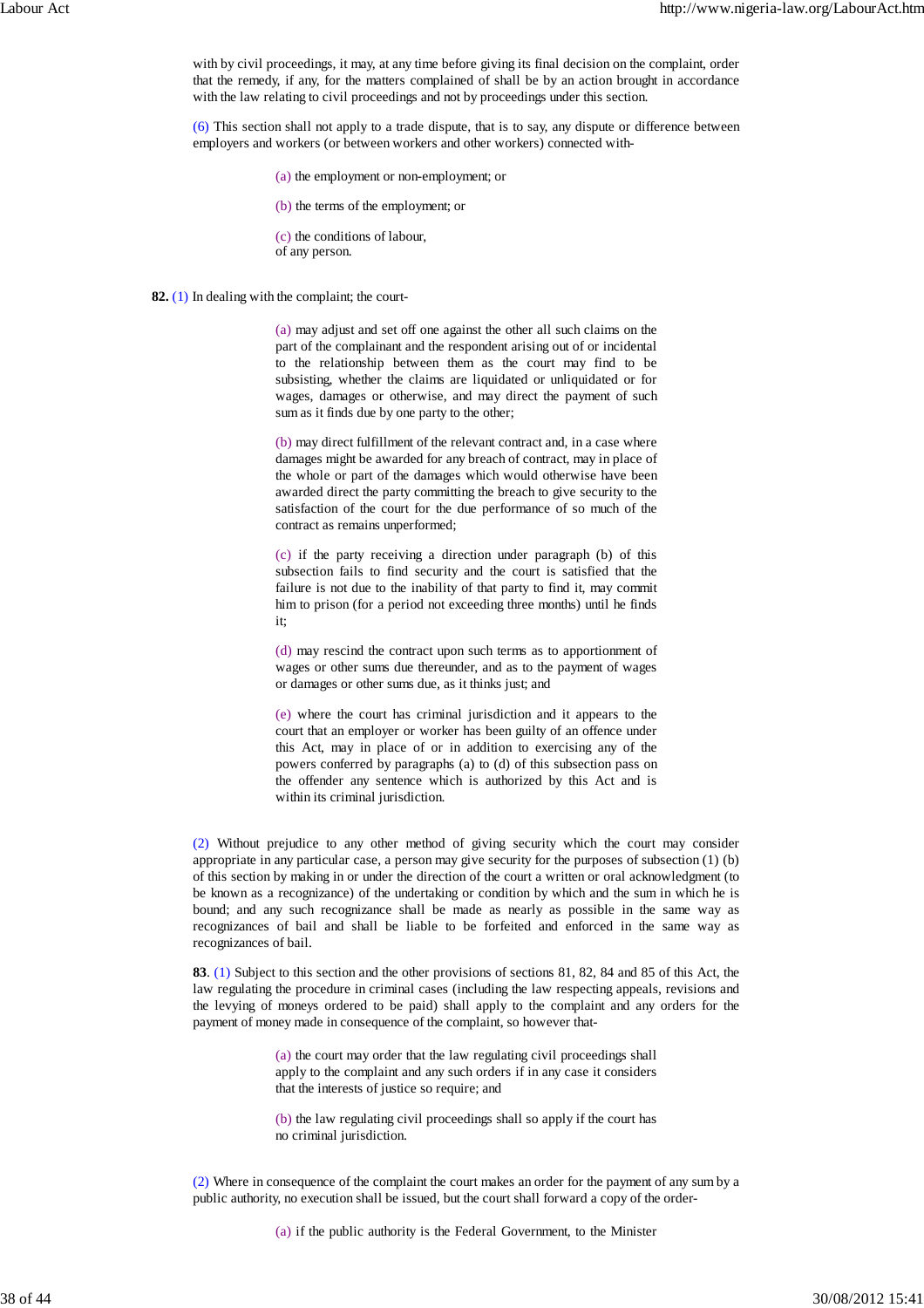for Finance and Economic Development;

(b) if the public authority is a State Government, to the Minister for Finance of that State; and

(c) in any other case, to the public authority concerned, and it shall thereupon be the duty of the Minister, person or public authority in question to ensure that the amount in the order is paid by the proper officer or department.

(3) The respondent, if immediately before the hearing of the complaint he is not in actual custody, shall not be compelled to enter the dock or other place usually assigned for persons under trial on a criminal charge or be otherwise treated as under arrest during the hearing of the complaint:

Provided that the court may cause the respondent to be arrested and detained in custody if it is satisfied that it is necessary to do so in order to secure the attendance of the respondent.

(4) At the hearing of the complaint the respondent shall be a competent but not a compellable witness.

(5) At the request of the complainant, an authorized labour officer who is entitled to act under section 78 (1) (j) of this Act may represent the complainant at the hearing of the complaint.

**84.** (1) Where the court-

(a) imposes any fine; or

(b) directs security by way of deposit to be given; or

(c) enforces payment of any sum secured by a recognizance,

it may direct that the fine, deposit or sum when recovered (or such part thereof as it thinks fit) shall be applied to compensate any employer or worker for wrong or damage sustained by him by reason of the act or thing in respect of which the fine was imposed or by reason of the non-performance of the relevant contract.

(2) Where it appears to the court that the complainant (being a worker) has not the means and is otherwise unable to obtain food for himself pending the determination of the complaint, it may, subject to subsection (3) of this section, cause the complainant to be supplied with necessary Food at the expense of the Federal Government.

(3) Where food is supplied to the complainant under subsection (2) of this section, the cost of the food shall be a debt due to the Federal Government from the complainant and may be deducted by the court from any moneys received by the court for or on behalf of the complainant, or shall otherwise be paid by the complainant.

**85.** (1) Subject to this section, the process of the court for compelling the attendance of the respondent and all necessary witnesses shall be instituted at the expense of the Federal Government and without any fees of court.

(2) At the final determination of the complaint the court may make such order for the payment of costs by either party as it thinks proper in the circumstances.

(3) If at the hearing of the complaint, the court is of the opinion that the complaint is vexatious or frivolous it may, there and then and without any fresh action or proceeding, order that the complainant shall-

> (a) pay a fine not exceeding N50 and defray the cost of the process and the witnesses; and

> (b) in default of payment of the fine and costs, be liable to imprisonment for a period not exceeding one month.

## *Miscellaneous*

**86.** The provisions of this Act, other than the penal provisions, shall apply to and be carried into effect by public authorities:

Provided that, in times of national emergency and in any other case where he is satisfied that it is in the public interest to do so, the Minister may by order exempt any public authority from all or any of the provisions of this Act for such a period as may be specified in the order.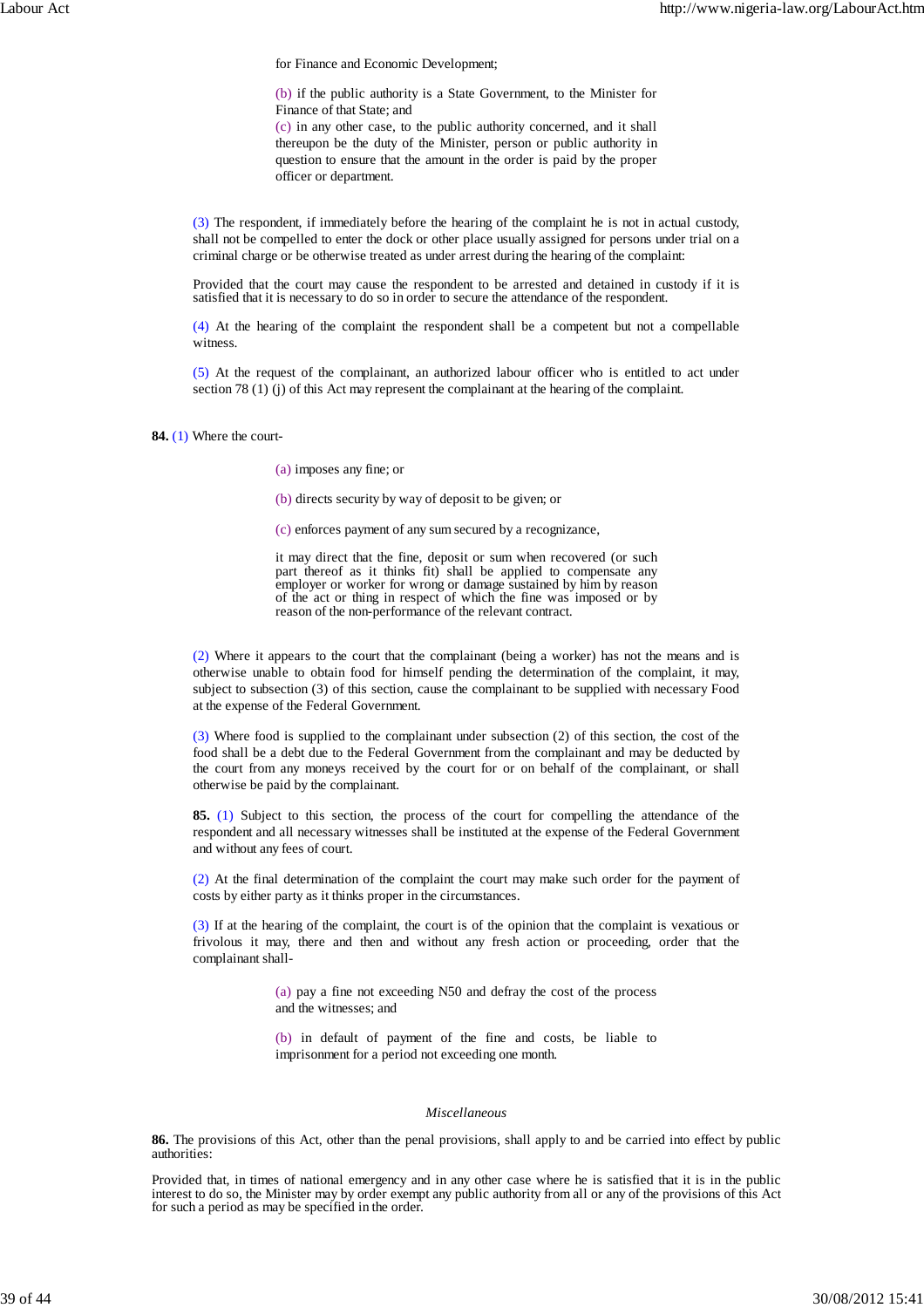**87.** (1) Subject to this section, nothing in this Act shall prevent any employer, worker or other person to whom this Act applies from enforcing his rights or remedies in respect of any breach or non-performance of any lawful contract made outside Nigeria, and the rights of the parties under such a contract (both against each other and against third parties invading those rights) may be enforced in the same manner as other rights arising outside Nigeria may be enforced and as if this Act had not been made.

(2) Whenever a contract made outside Nigeria has been executed in conformity with this Act, it shall be enforced in the same manner as a contract entered into under this Act.

(3) A written contract made outside Nigeria which has been executed otherwise than in conformity with this Act shall not be enforced against a worker to whom this Act applies if he is unable to read and understand the language in which the contract is written.

(4) For the purposes of this section, a contract shall be deemed to be executed in conformity with this Act if it is signed by the names or marks of the parties and bears an attestation to the effect that the contract was read over and explained to the parties in the presence of the person attesting and was entered into by the parties voluntarily and with full understanding of its meaning and effect.

(5) The attestation referred to in subsection (4) of this section may be made by any Nigerian official entitled to act under section 12 of the Oaths Act or by any judicial or other authority authorized by the law of the place where the contract was made to exercise the functions of a notary public or equivalent functions.

**88.** (1) The Minister may make regulations-

(a) providing for the payment of compensation by employers to workers or domestic servants for injury arising out of and in the course of their employment in cases not coming within the provisions of any other enactment, and for the recovery of the compensation in question;

(b) requiring employers to report any accident involving the death of or injury to a worker or domestic servant, in cases not coming within the provisions of any other enactment;

(c) prescribing the conditions under which carriers may be employed and the limitation of loads to be carried by them;

(d) imposing upon persons who have accepted the services of any worker or domestic servant without paying wages therefore the obligation to provide for the maintenance of the worker or domestic servant during sickness or in old age;

(e) prescribing anything which is to be prescribed under this Act and is not otherwise provided for;

(f) prescribing fees to be paid for any matter or thing to be done under this Act; and

(g) containing such procedural or ancillary provisions as he considers necessary or convenient to facilitate the operation of this Act.

(2) Regulations made under subsection (1) of this section may specify for an offence under the regulations a fine not exceeding N500 or imprisonment for a period not exceeding one year, or both.

**89.** (1) Nothing in this Act shall-

(a) operate to relieve any employer or worker of any duty or liability imposed upon him by any other enactment or to limit any power given to any public officer by any such enactment; or

(b) prevent any employer, worker or other person to whom this Act applies from being proceeded against according to law for any offence punishable under any law in force in Nigeria, so however that no person shall be punished twice for the same offence.

(2) Nothing in this Act shall apply to serving members of the Armed Forces of the Federation or the Nigeria Police Force.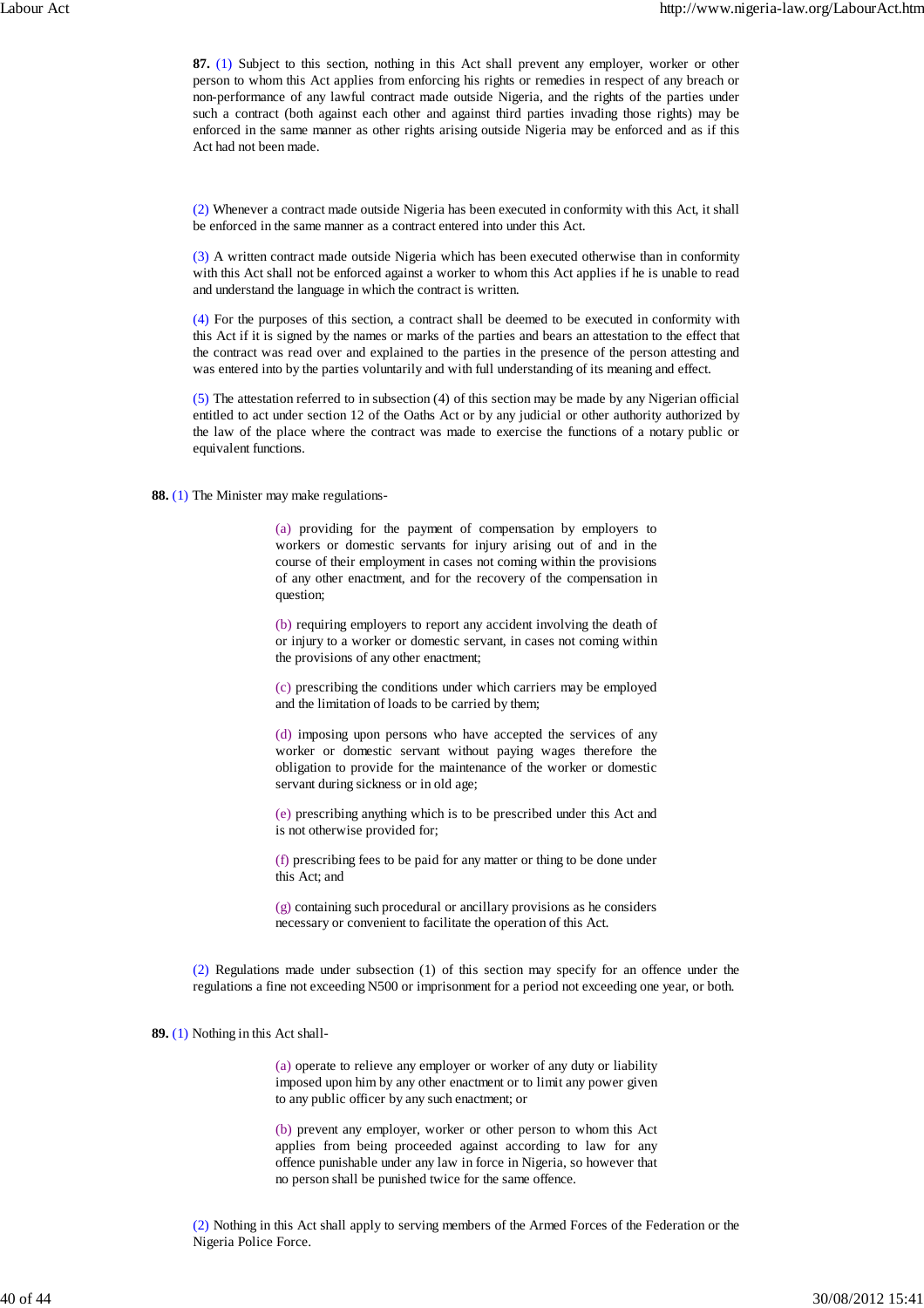(3) The Minister with the prior approval of the National Council of Ministers may by order exempt (subject to such conditions, if any, as he sees fit to impose) any class or classes of workers from the application of this Act or any specified provision thereof.

**90.** (1) The Labour Code Act is hereby repealed.

(2) The transitional and saving provisions in the Schedule to this Act (including any provisions made under paragraph 5 of that Schedule) shall have effect notwithstanding subsection (I) of this section or any other provision of this Act.

**91.** (1) In this Act, unless the context otherwise requires-

"administrative officer" means a divisional officer, a district officer or any officer exercising corresponding functions;

"agricultural undertaking" means any undertaking in which a worker is employed under a contract of employment for the purpose of agriculture, fisheries, horticulture, silviculture, the tending of domestic animals and poultry or the collection of the produce of any plants or trees, but does not include any such undertaking in which only members of the same family are employed;

"authorized labour officer" means an authorized labour officer authorized under section 77 of this Act;

"citizen" means citizen of Nigeria;

"chief or other indigenous authority" includes any chief or indigenous authority whose authority is customary or traditional;

"child" means a young person under the age of twelve years;

"collective agreement" means an agreement in writing regarding working conditions and terms of employment concluded between-

> (a) an organization of workers or an organization representing workers (or association of such organizations) of the one part; and

> (b) an organization of employers or an organization representing employers (or an association of such organizations) of the other part;

> "collective bargaining" means the process of arriving or attempting to arrive at a collective agreement;

> "contract" means contract of employment, and includes a contract of apprenticeship;

> "contract of employment" means any agreement, whether oral or written, express or implied, whereby one person agrees to employ another as a worker and that other person agrees to serve the employer as a worker;

> "domestic servant" means any house, stable or garden servant employed in or in connection with the domestic services of any private dwelling house, and includes servant employed as the driver of a privately owned or privately used motor car;

> "employer" means any person who has entered into a contract of employment to employ any other person as a worker either for himself or for the service of any other person, and includes the agent, manager or factor of that first-mentioned person and the personal representatives of a deceased employer;

> "employer's permit" means an employer's permit granted under section 24 of this Act;

> "family" has the same meaning as in the First Schedule to the Workmen's Compensation Act;

> "foreign contract" means a contract for the employment of a citizen outside Nigeria;

"function" includes power and duty;

"guardian" includes any person to whose care a young person has been committed (even temporarily) by a person having authority over the young person, and any person lawfully having charge of a young person who has no parents or whose parents are unknown;

"industrial undertaking" includes-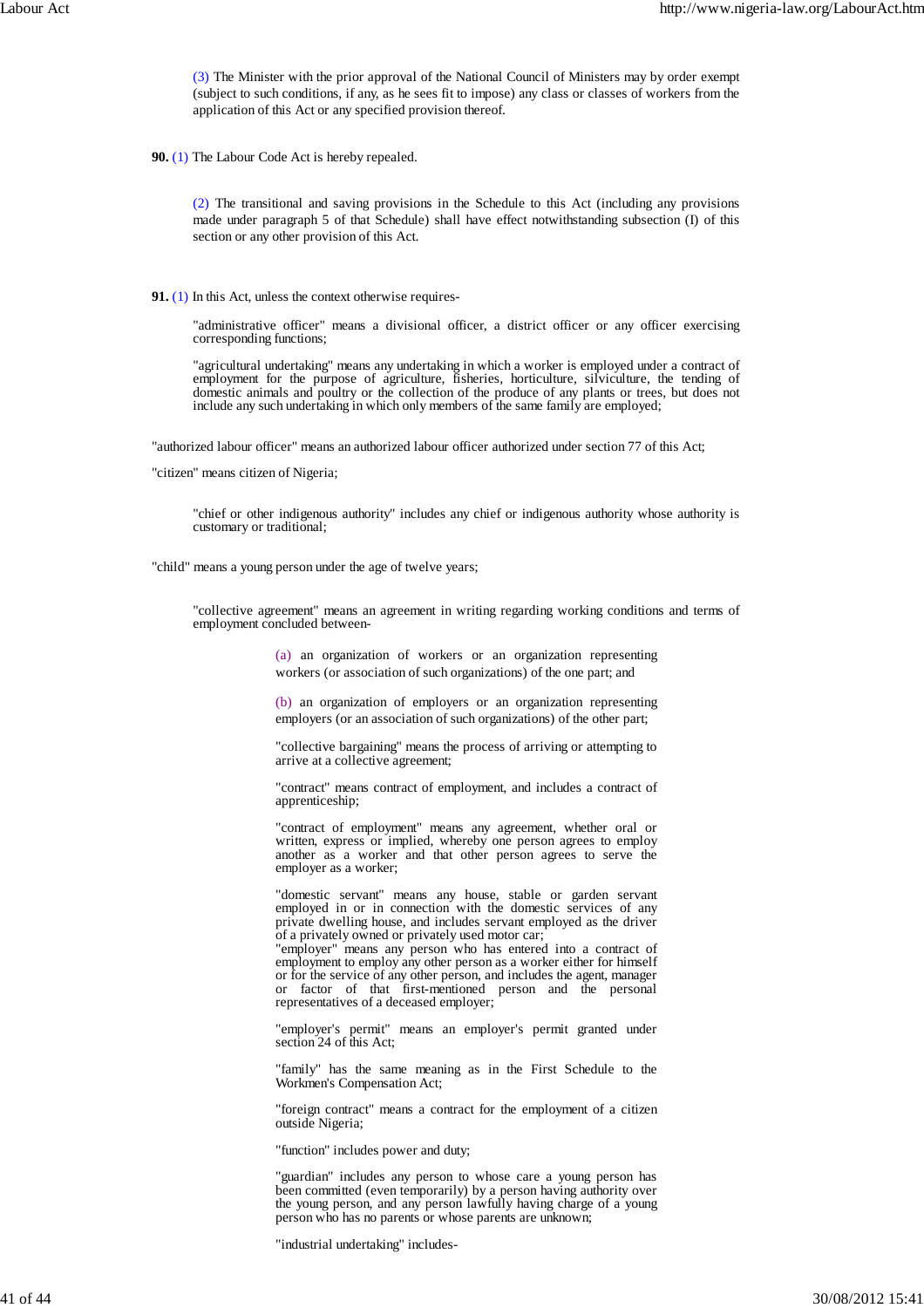(a) mines, quarries and other works for the extraction of minerals from the earth;

(b) industries in which articles are manufactured, altered, cleaned, repaired, ornamented, finished, adapted for sale, broken up or demolished or in which materials are transformed, including shipbuilding and the generation and transformation of electricity or motive power of any kind;

(c) the construction, reconstruction, maintenance, repair, alteration or demolition of any building, railway, tramway, harbour, dock, canal, inland waterway, road, tunnel, bridge, viaduct, sewer, drain, well, telegraph or telephonic installation, electrical undertaking, gasworks, waterworks, or other works of construction, as well as the preparation for or the laying of the foundation of any such work or structure; and

(d) transport of passengers or goods by road, rail, air, sea or inland waterways, including the handling of goods at docks, quays, wharves, warehouses and airports, and including the carrying of coal or other materials by hand to or from lighters or ships,

but does not include any commercial or agricultural undertaking, any undertaking in which only members of the same family are employed or any customary occupation of a kind normally carried on at home;

"industrial worker" includes any artificer, journeyman, handicraftsman, canoeman, carrier, messenger, clerk, shop assistant, storekeeper, labourer, agricultural labourer, hotel or catering worker or apprentice and any person or class of persons gainfully employed or normally seeking a livelihood by gainful employment declared to be such by the Minister by order; "industry" includes trade;

"labour health area" means a labour health area declared under section 66 of this Act;

"Local Government" means a Local Government authority, the local authority of a township or any council or other authority (however styled) exercising statutory or customary powers of local administration in a State;

"mine" includes any place, excavation or working whereon, wherein or whereby any operation in connection with mining is carried on;

"Minister" means the Federal Minister for Employment, Labour and Productivity;

"public authority" means-

(a) the Federal Government; or

(b) a State Government; or

(c) a local government authority; or

(d) a statutory corporation, that is to say, a body corporate directly established by law in Nigeria, being a body which is expressly bound by law to comply with directions given by a Minister or by a corresponding authority; or

(e) a government-controlled company, that is to say, a limited liability company incorporated in Nigeria in which the Federal Government or a State Government has a controlling interest;

"public department" means a ministry or department of a public authority;

"public officer" means any person employed by a public authority;

"recruiter" means the holder of a recruiter's licence; "recruiter's licence" means a recruiter's licence granted under section 25 of this Act;

"recruiting" includes all operations undertaken with the object of obtaining or supplying the labour of persons who do not spontaneously offer their services at the place of employment, at a public emigration or employment office or at an office conducted by an employer's association and supervised by the Minister;

"State" means a State of the Federation;

"State Authority" means the Governor or Administrator of a State;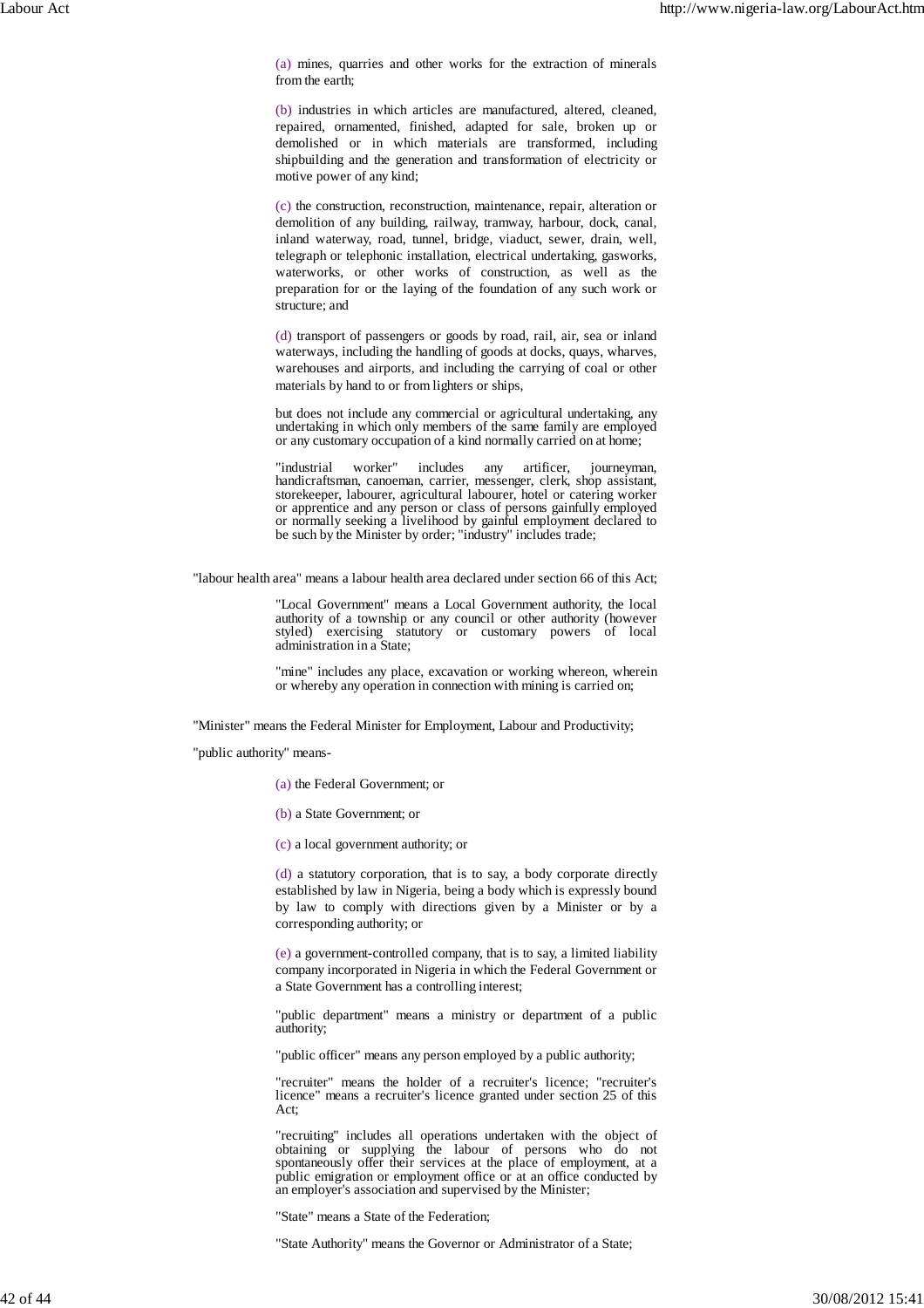"wages" means remuneration or earnings (however designated or calculated) capable of being expressed in terms of money and fixed by mutual agreement or by law which are payable by virtue of a contract by an employer to a worker for work done or to be done or for services rendered or to be rendered;

"woman" means any member of the female sex whatever her age or status;

"worker" means any person who has entered into or works under a contract with an employer, whether the contract is for manual labour or clerical work or is expressed or implied or oral or written, and whether it is a contract of service or a contract personally to execute any work or labour, but does not include-

(a) any person employed otherwise than for the purposes of the employer's business, or

(b) persons exercising administrative, executive, technical or professional functions as public officers or otherwise, or

(c) members of the employer's family, or

(d) representatives, agents and commercial travellers in so far as their work is carried on outside the permanent workplace of the employer's establishment; or

(e) any person to whom articles or materials are given out to be made up, cleaned, washed, altered, ornamented, finished, repaired or adapted for sale in his own home or on other premises not under the control or management of the person who gave out the articles or the material; or

(f) any person employed in a vessel or aircraft to which the laws regulating merchant shipping or civil aviation apply;

"young person" means a person under the age of eighteen years.

(2) In this Act, unless the context otherwise requires, a reference to a numbered Part or section is a reference to the Part or section so numbered in this Act.

**92.** This Act may be cited as the Labour Act.

# **Schedule**

### **Transitional and Saving Provisions**

1. Permits and licences granted under sections 65 and 70 respectively of the repealed Act shall, if they were in force immediately prior to the commencement of this Act, continue in force on the same terms and conditions but shall be subject to this Act; and accordingly no such term or condition shall prevail against any provision of this Act.

2. Contracts of employment which were in force immediately prior to the commencement of this Act shall remain in force on the same terms and conditions, but shall be subject to this Act; and no such term or condition shall prevail against any provision of this Act unless an authorized labour officer on the application of a party to the contract in question decides that the interests of the parties or the circumstances of the case require that the term or condition in question shall so prevail.

3. Where a fee-charging employment agency was in operation immediately before the commencement of this Act, section 71 (1) of this Act shall not apply to the agency-

> (a) for a period of ninety days (or such longer period as the Minister may allow) after the commencement of this Act, or

> (b) if the person operating the agency applies within that period for the Minister's consent under the said section 71 (1) of this Act, until the application has been disposed of.

4. Any subsidiary legislation made or deemed to have been made under the repealed Act which was in force immediately before the commencement of this Act shall remain in force, subject to any necessary modifications, as if it had been made under this Act, and may be added to, amended, revoked or varied accordingly.

5. Within the twelve months following the commencement of this Act the Minister may by order make any further transitional or saving provisions (not inconsistent with this Schedule) which appear to him to be necessary or desirable.